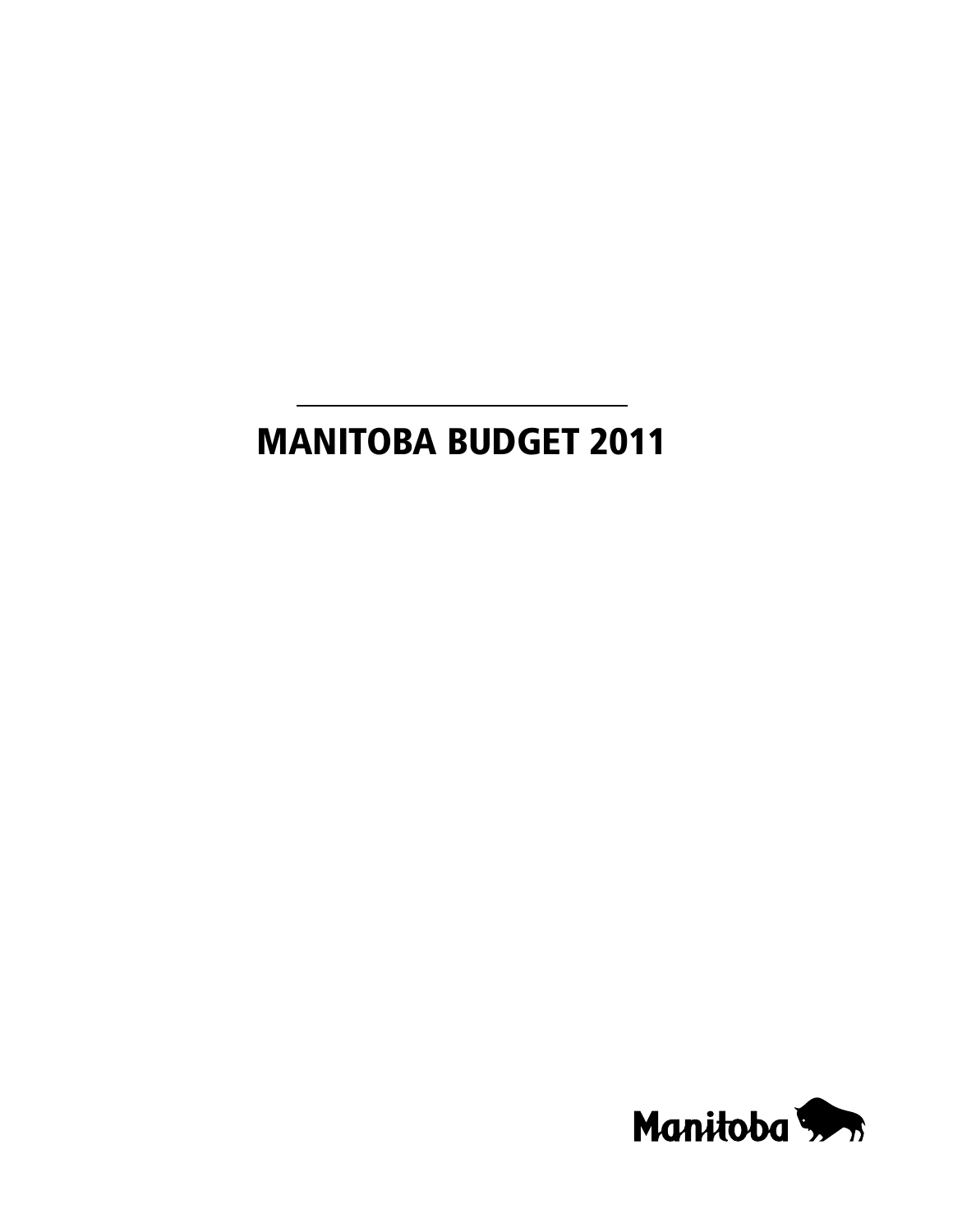## **This document is available on the Internet at:**

www.gov.mb.ca/finance

## **Information available at this site includes:**

- The 2011 Manitoba Budget Address
- • Budget 2011
- • Budget Papers
	- A Economic Review and Outlook
		- Expanding Manitoba's Capacity for Innovation
	- B Supplementary Financial Information
	- C Taxation Adjustments The Manitoba Advantage
		- Age-Friendly Manitoba: The Golden Years
	- D An Update on Fiscal Transfer Arrangements
	- E Education and Training Investing in the Future Success of Manitoba Youth and Families
- • Manitoba's Five-Year Economic Plan
- Estimates of Expenditure and Revenue for the Fiscal Year Ending March 31, 2012
- Tax News
- • Financial Reports
- Economic Highlights
- Economic Statistics

## **By special arrangement, sections of this document can be provided in alternative format for visually impaired persons requiring the information.**

## **Les documents offerts en français sur le site Internet www.gov.mb.ca/finance/index.fr.html comprennent :**

- • Discours du Budget 2011 du Manitoba
- • Budget 2011
- • Accroître la capacité d'innovation du Manitoba
- Éducation et formation professionnelle -
	- Investissement dans les futurs succès des jeunes et des familles du Manitoba
- • Plan économique quinquennal du Manitoba
- • Budget des dépenses et des recettes pour l'exercice se terminant le 31 mars 2012
- Bulletin de nouvelles fiscales
- • Rapports financiers
- • Points saillants de l'économie du Manitoba
- Statistiques économiques

**Des arrangements spéciaux peuvent être pris pour obtenir des sections de ce document dans des formats différents destinés aux personnes atteintes d'une incapacité visuelle.**



 $\sum$  Printed on recycled paper.

ISSN 1913 - 2492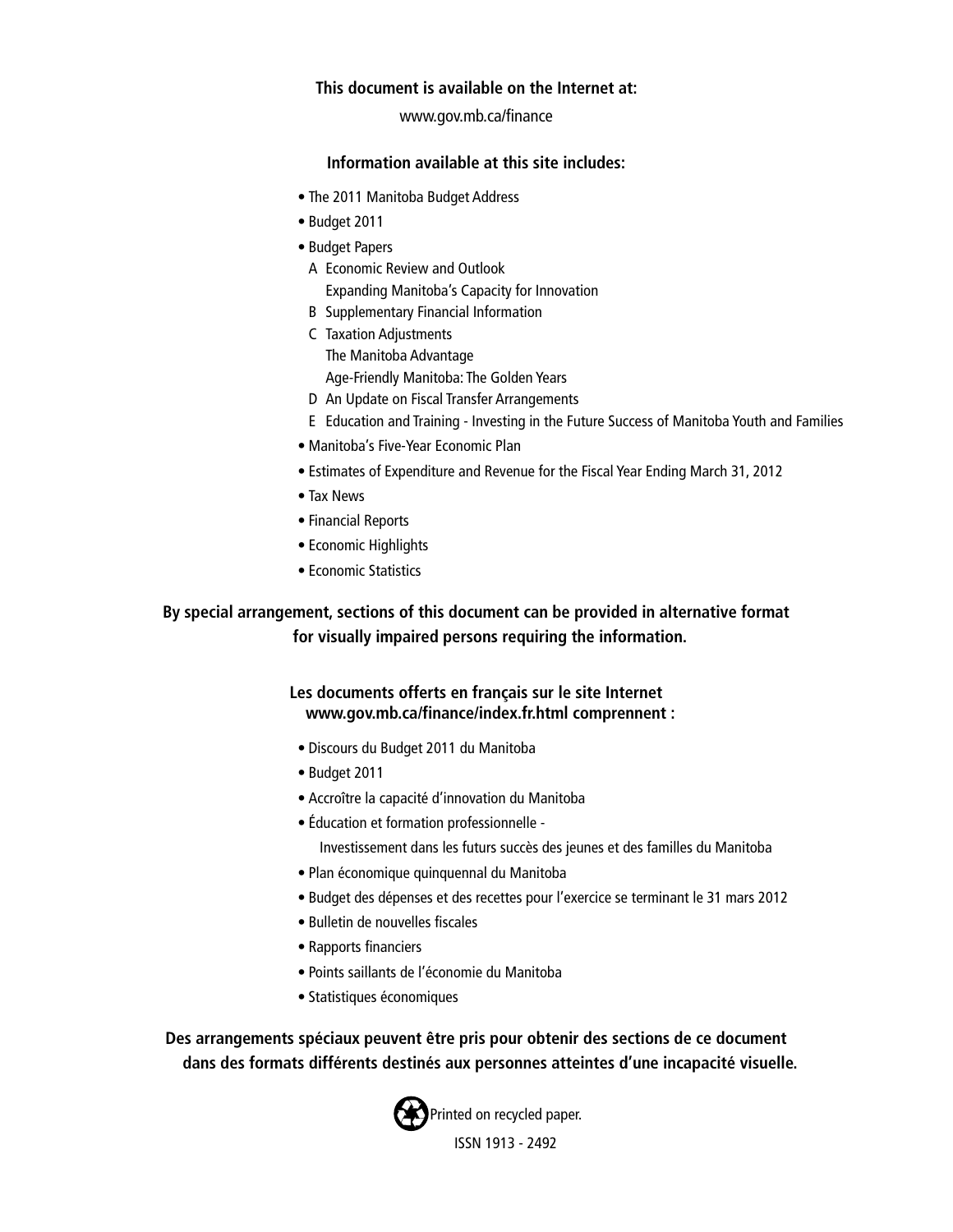## Budget 2011

## **Contents**

| <b>APPENDICES</b> |    |
|-------------------|----|
|                   |    |
|                   | 25 |
|                   | 35 |

## **BUDGET PAPERS**

| A Economic Review and Outlook                       |
|-----------------------------------------------------|
| <b>Expanding Manitoba's Capacity for Innovation</b> |

B Supplementary Financial Information

C Taxation Adjustments The Manitoba Advantage Age-Friendly Manitoba: The Golden Years

D An Update on Fiscal Transfer Arrangements

E Education and Training - Investing in the Future Success of Manitoba Youth and Families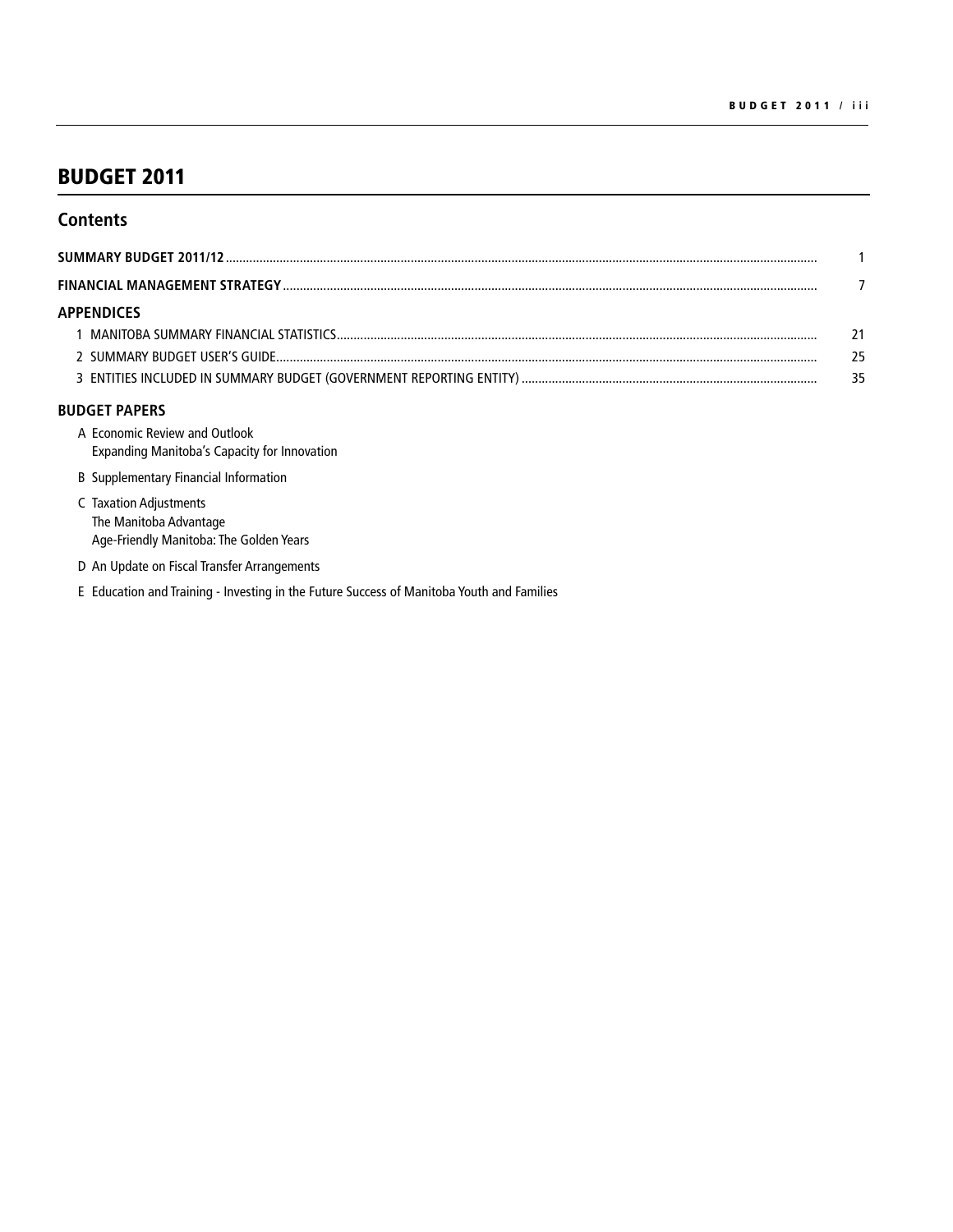**iv /** BUDGET 2011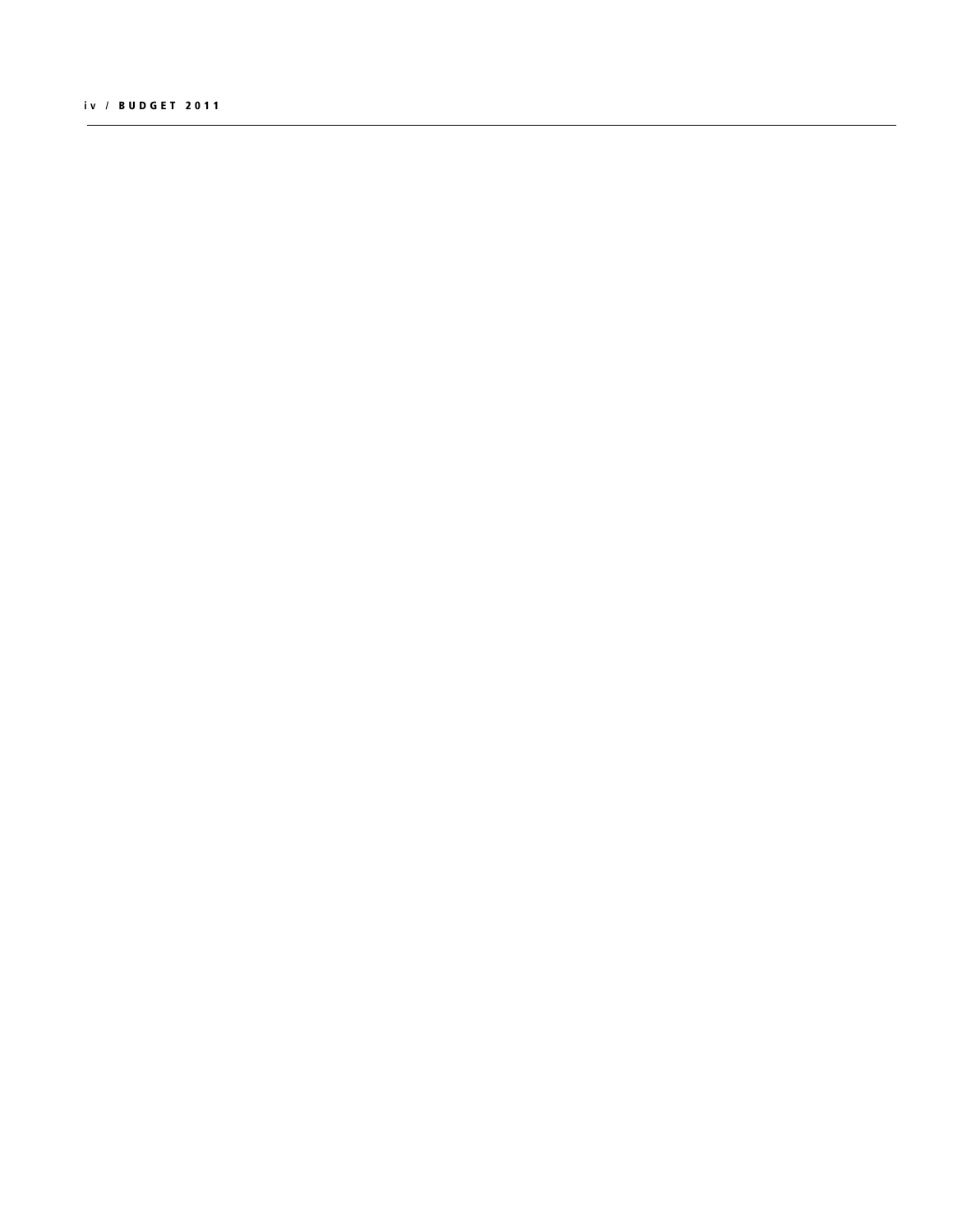## **■ FORWARD**

Budget 2011 provides the financial overview of the Government Reporting Entity (GRE), which includes core government and Crown organizations, government business entities and public sector organizations such as regional health authorities, school divisions, universities and colleges. Manitoba's Summary Budget aligns with the accounting standards set by the Public Sector Accounting Board (PSAB) and fully reflects Generally Accepted Accounting Principles (GAAP). A Summary Budget presents a more complete picture of how the provincial government and the other related entities operate as a whole and what the total cost is of providing services and programs to people in Manitoba.

To ensure transparency and accountability, Schedules 1 and 2 in this Budget present information on core government estimates of expenditure and revenue reconciled to the Summary Budget.

Budget 2011 includes an updated Financial Management Strategy, which sets out the government's priorities for financial management as well as measurable outcomes for each priority. These outcomes will be reported on in the fall of 2012.

The information provided in this document will help the public assess the fiscal environment and financial status of the province.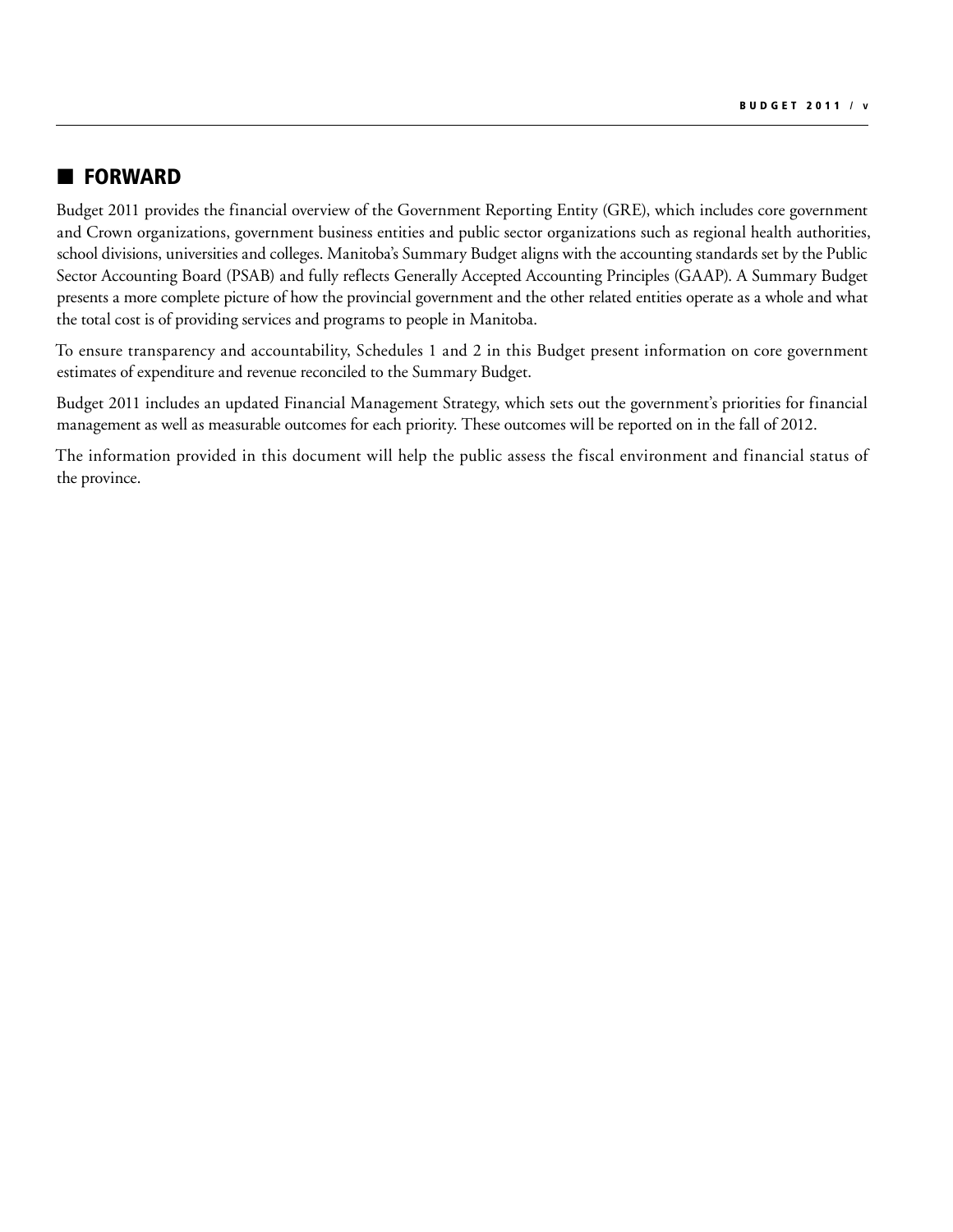**vi /** BUDGET 2011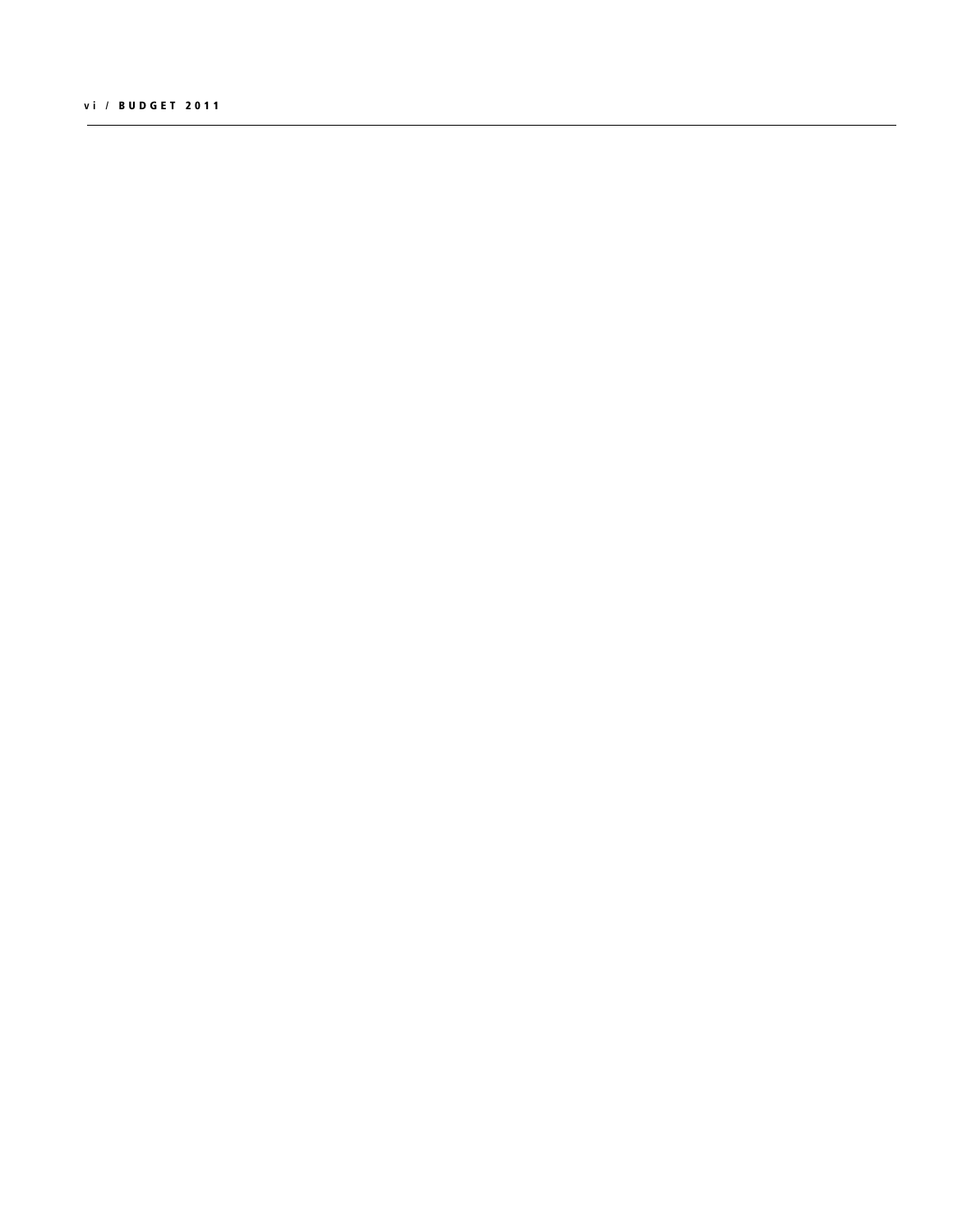# Summary Budget 2011/12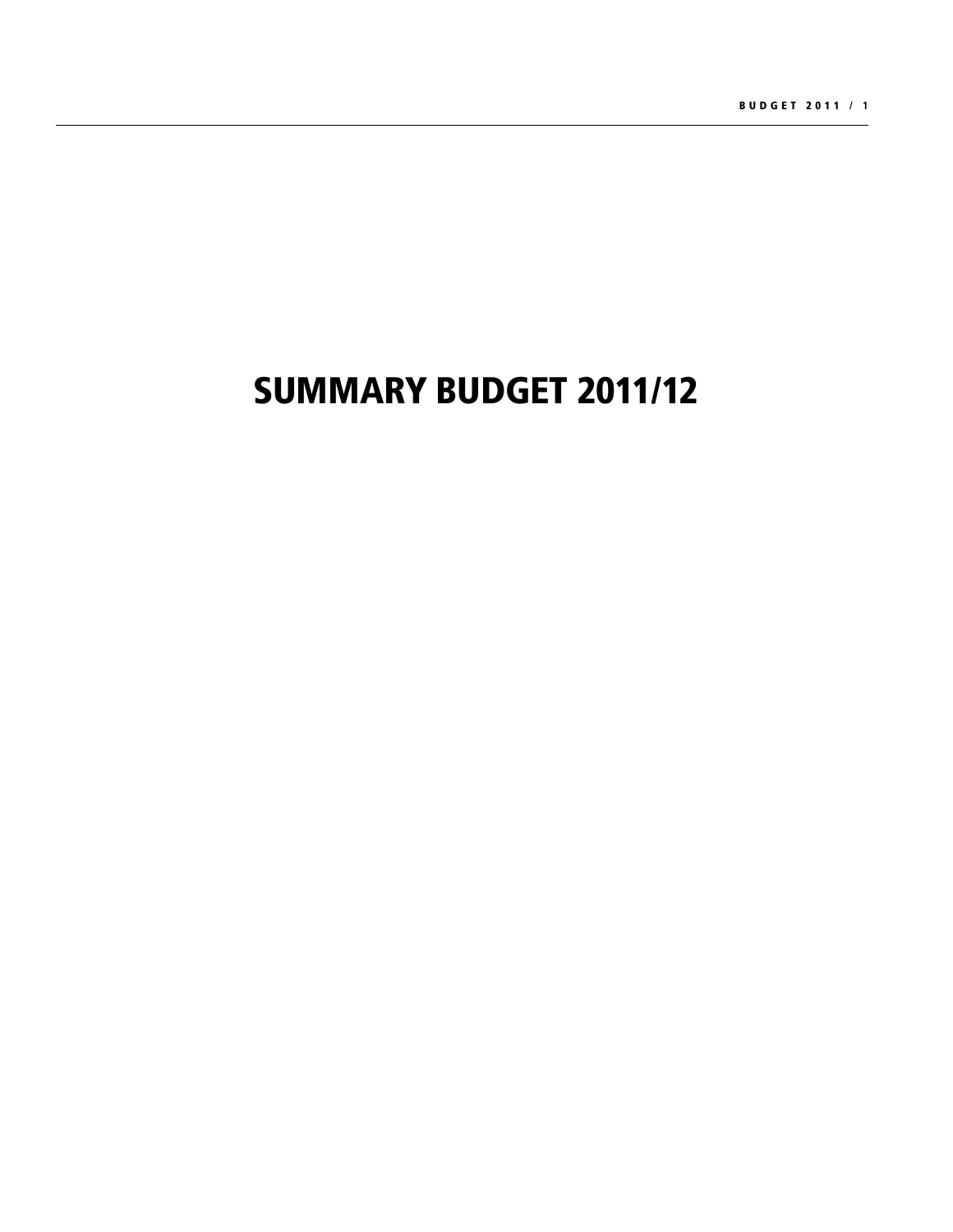## **SUMMARY BUDGET**

For the Fiscal Year Ending March 31, 2012

With Comparative Data for the year ending March 31, 2011

|                                                  |               |                       |               | Per cent Change |                     |  |
|--------------------------------------------------|---------------|-----------------------|---------------|-----------------|---------------------|--|
|                                                  |               |                       |               |                 | 2011/12 Budget from |  |
|                                                  | 2011/12       | 2010/11               | 2010/11       | 2010/11         | 2010/11             |  |
|                                                  | <b>Budget</b> | <b>Forecast</b>       | <b>Budget</b> | <b>Forecast</b> | <b>Budget</b>       |  |
|                                                  |               | (Millions of Dollars) |               |                 |                     |  |
| <b>REVENUE SOURCE</b>                            |               |                       |               |                 |                     |  |
| <b>Income Taxes</b>                              | 3,148         | 2,916                 | 2,667         | 8.0%            | 18.0%               |  |
| <b>Other Taxes</b>                               | 3,510         | 3,404                 | 3,385         | 3.1%            | 3.7%                |  |
| Fees and Other Revenue                           | 1,771         | 1,745                 | 1,765         | 1.5%            | 0.3%                |  |
| <b>Federal Transfers</b>                         | 3,945         | 4,086                 | 4,064         | $(3.5\%)$       | (2.9%)              |  |
| Net Income of Government Business<br>Enterprises | 781           | 752                   | 699           | 3.9%            | 11.7%               |  |
| Sinking Funds and Other Earnings                 | 239           | 227                   | 217           | 5.3%            | 10.1%               |  |
| <b>TOTAL REVENUE</b>                             | 13,394        | 13,130                | 12,797        | 2.0%            | 4.7%                |  |
| <b>EXPENDITURE SECTORS</b>                       |               |                       |               |                 |                     |  |
| Health and Healthy Living                        | 5,387         | 5,125                 | 5,100         | 5.1%            | 5.6%                |  |
| Education                                        | 3,560         | 3,406                 | 3,447         | 4.5%            | 3.3%                |  |
| <b>Family Services and Consumer Affairs</b>      | 1,402         | 1,392                 | 1,323         | 0.7%            | 6.0%                |  |
| Community, Economic and Resource<br>Development  | 1,908         | 1,944                 | 1,821         | (1.9%)          | 4.8%                |  |
| Justice and Other Expenditures                   | 910           | 1,027                 | 940           | $(11.4\%)$      | (3.2%)              |  |
| <b>Debt Servicing Costs</b>                      | 807           | 762                   | 776           | 5.9%            | 4.0%                |  |
| <b>TOTAL EXPENDITURE</b>                         | 13,974        | 13,656                | 13,407        | 2.3%            | 4.2%                |  |
| In-Year Adjustments/Lapse                        | (145)         | (70)                  | (65)          |                 |                     |  |
| <b>Net Result for the Year</b>                   | (435)         | (456)                 | (545)         |                 |                     |  |
| <b>2011 Spring Flood Contingency</b>             |               |                       |               |                 |                     |  |
| Expenditures                                     | (30)          | (11)                  |               |                 |                     |  |
| Recovery from Disaster Financial<br>Assistance   | 27            |                       |               |                 |                     |  |
| <b>Total 2011 Spring Flood Contingency</b>       | (3)           | (11)                  |               |                 |                     |  |
| <b>NET INCOME (LOSS)</b>                         | (438)         | (467)                 | (545)         |                 |                     |  |

#### NOTES:

• The 2010/11 Budget numbers originally presented in the 2010 Budget Address and the 2010/11 forecast from the Third Quarter Financial Report have been restated to be consistent with the current presentation for the GRE.

• Details of Expenditure and Revenue for Fiscal Year 2011/12, and a reconciliation to the amounts reported for core government are found in Schedules 1 and 2.

• In-Year Adjustments/Lapse could be an increase in revenue and/or decrease in expenditures.

• Numbers may not add due to rounding.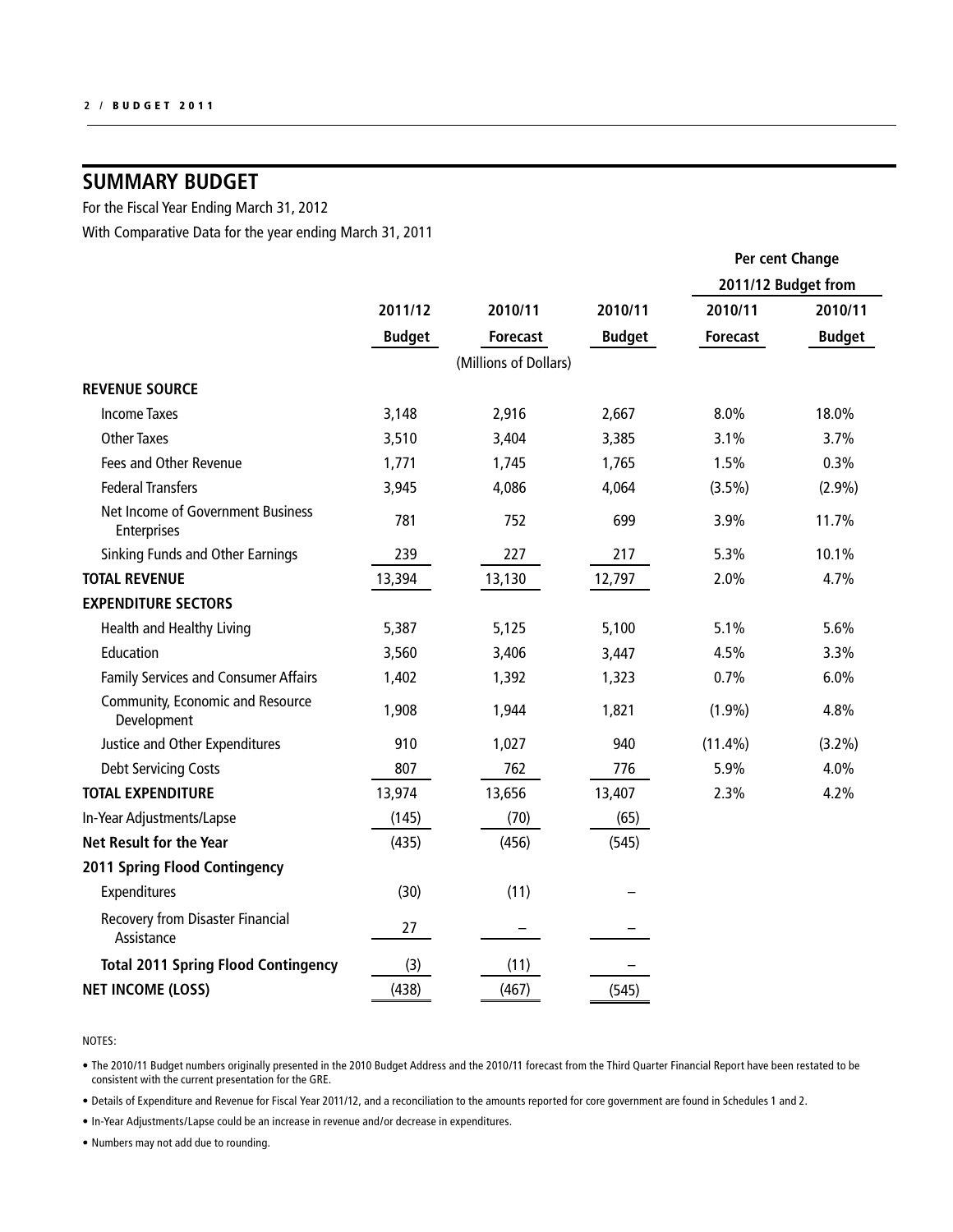## **I SUMMARY BUDGET 2011/12**

## **Revenue**

Revenue in 2011/12 is projected to increase \$264 million or 2.0% from the 2010/11 Forecast.

Income Taxes are projected to increase by \$232 million, with a \$139 million increase in Individual Income Tax due to growth in personal income and a \$93 million increase in Corporation Income Tax due to higher estimates of corporate income. Budget 2011 projects a \$106 million, or 3.1%, increase in Other Taxes reflecting growth in retail sales taxes, a \$20 million increase in tobacco tax as well as a \$5 million increase in fuel taxes. Corporations Taxes are forecast to decrease by \$34 million due largely to the elimination of the general corporate capital tax. Fees and Other Revenue is projected to increase \$26 million, or 1.5%. Net Income of Government Business Enterprises (GBEs) is projected to increase \$29 million, or 3.9%. Federal Transfers are projected to decrease \$141 million, or 3.5%, primarily due to completion of economic stimulus funding.

## **Expenditure**

Total expenditure is budgeted to increase \$318 million or 2.3% from the 2010/11 Forecast.

The growth in Health and Healthy Living expenditure is \$262 million or 5.1%. Education-related expenditure is increasing by \$154 million or 4.5%. Family Services and Consumer Affairs is up \$10 million, 0.7%. Community, Economic and Resource Development expenditure will decline by \$36 million or 1.9%. Manitoba Justice is increasing by \$2 million, 0.5%. Overall, the Justice and Other Expenditures sector will decrease by \$117 million, reflecting lower economic stimulus funding. Debt Servicing Costs are expected to increase by \$45 million.<sup>1</sup>

In Budget 2011, services to people represent 78.7% of spending.

- Health and Healthy Living expenditure makes up 38.6% of total expenditure.
- Education accounts for 25.4% of all expenditure; it includes public schools and post-secondary institutions.
- • Family Services and Consumer Affairs, Justice, and Housing and Community Development represent 14.7% of total expenditure.

## **2011 Spring Flood Contingency**

The 2011 Spring Flood Contingency is comprised of \$30 million for potential expenditures, offset by a recovery from Canada for disaster financial assistance of \$27 million for a net expenditure of \$3 million.

The \$11 million expenditure in 2010/11 is the forecast of costs incurred for planning and preparation. These expenditures are intended to mitigate the 2011/12 impact of spring flooding.

<sup>1</sup> Debt Servicing Costs are forecast to equal 6.0¢ of every dollar of revenue in 2011/12, down 54.5% from 13.2¢ per dollar in 1999/2000.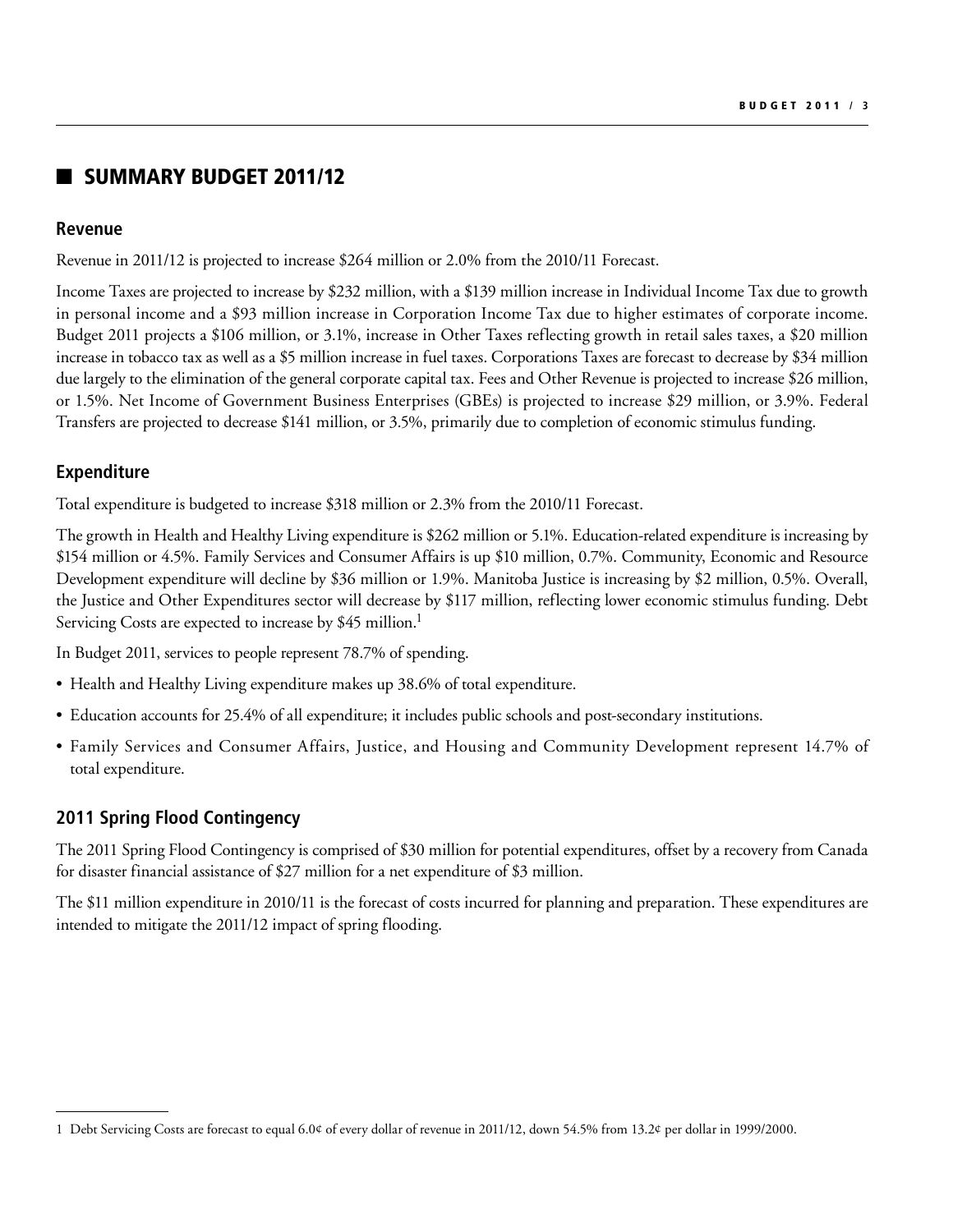## **Schedule 1**

# **Summary Revenue Estimate: Details and Reconciliation to Core Government Estimates**

Fiscal Year ending March 31, 2012 (in Thousands of Dollars)

|                                                                       | <b>CORE GOVERNMENT</b> | <b>CONSOLIDATION IMPACTS</b>    | <b>SUMMARY</b>    |
|-----------------------------------------------------------------------|------------------------|---------------------------------|-------------------|
|                                                                       | Revenue                | and Revenue of                  |                   |
| <b>Source of Revenue</b>                                              | <b>Estimate</b>        | <b>Other Reporting Entities</b> |                   |
| <b>Income Taxes</b>                                                   |                        |                                 |                   |
| Individual Income Tax                                                 | 2,724,800              |                                 | 2,724,800         |
| Corporation Income Tax                                                | 423,400                |                                 | 423,400           |
| <b>Subtotal: Income Taxes</b>                                         | 3,148,200              |                                 | 3,148,200         |
| <b>Other Taxes</b>                                                    |                        |                                 |                   |
| <b>Corporations Taxes</b>                                             | 188,000                |                                 | 188,000           |
| <b>Fuel Taxes</b>                                                     | 247,200                | 19,600                          | 266,800           |
| Land Transfer Tax                                                     | 62,500                 |                                 | 62,500            |
| Levy for Health and Education                                         | 395,400                | (101, 356)                      | 294,044           |
| <b>Mining Tax</b>                                                     | 35,000                 |                                 | 35,000            |
| <b>Retail Sales Tax</b>                                               | 1,671,100              |                                 | 1,671,100         |
| <b>Tobacco Tax</b>                                                    | 253,400                |                                 | 253,400           |
| <b>Other Taxes</b>                                                    | 11,490                 |                                 | 11,490            |
| <b>Education Property Taxes</b>                                       |                        | 727,509                         | 727,509           |
| <b>Subtotal: Other Taxes</b>                                          | 2,864,090              | 645,753                         | 3,509,843         |
| <b>Fees and Other Revenue</b>                                         |                        |                                 |                   |
| Fines and Costs and Other Legal                                       | 50,582                 |                                 | 50,582            |
| <b>Minerals and Petroleum</b>                                         | 22,314                 |                                 | 22,314            |
| Automobile and Motor Carrier Licences and Fees                        | 130,026                |                                 | 130,026           |
| Parks: Forestry and Other Conservation                                | 29,379                 |                                 | 29,379            |
| <b>Water Power Rentals</b>                                            | 115,000                |                                 | 115,000           |
| Service Fees and Other Miscellaneous Charges                          | 135,842                | 1,085,860                       | 1,221,702         |
| Revenue Sharing from SOAs                                             | 26,180                 | (26, 180)                       |                   |
| <b>Tuition Fees</b>                                                   |                        | 202,453                         | 202,453           |
| <b>Subtotal: Fees and Other Revenue</b>                               | 509,323                | 1,262,133                       | 1,771,456         |
| <b>Federal Transfers</b>                                              |                        |                                 |                   |
| Equalization                                                          | 1,941,700              |                                 | 1,941,700         |
| Canada Health Transfer (CHT)                                          | 1,002,200              |                                 | 1,002,200         |
| Canada Social Transfer (CST)                                          | 416,000                |                                 | 416,000           |
| <b>Health Funds</b>                                                   |                        |                                 |                   |
| <b>Infrastructure Renewal</b>                                         | 9,000                  |                                 | 9,000             |
| <b>Economic Stimulus</b>                                              | 66,500                 |                                 | 66,500            |
| Manitoba Floodway Expansion                                           | 17,903                 |                                 | 17,903            |
| <b>Shared-Cost and Other Transfers</b>                                | 22,491<br>172,022      | 296,834                         | 22,491<br>468,856 |
|                                                                       |                        |                                 |                   |
| <b>Subtotal: Federal Transfers</b><br><b>Net Income of Government</b> | 3,647,816              | 296,834                         | 3,944,650         |
| <b>Business Enterprises (GBEs)</b>                                    |                        |                                 |                   |
| Manitoba Liquor Control Commission                                    | 254,800                |                                 | 254,800           |
|                                                                       |                        |                                 |                   |
| Manitoba Lotteries Corporation                                        | 348,300                |                                 | 348,300           |
| Manitoba Hydro                                                        |                        | 134,000                         | 134,000           |
| <b>Workers Compensation Board</b>                                     |                        | 13,696                          | 13,696            |
| Manitoba Public Insurance                                             |                        | 30,000                          | 30,000            |
| <b>Subtotal: Net Income of GBEs</b>                                   | 603,100                | 177,696                         | 780,796           |
| <b>Sinking Funds and Other Earnings</b>                               |                        | 239,483                         | 239,483           |
| <b>Total Revenue Estimate</b>                                         | 10,772,529             | 2,621,899                       | 13,394,428        |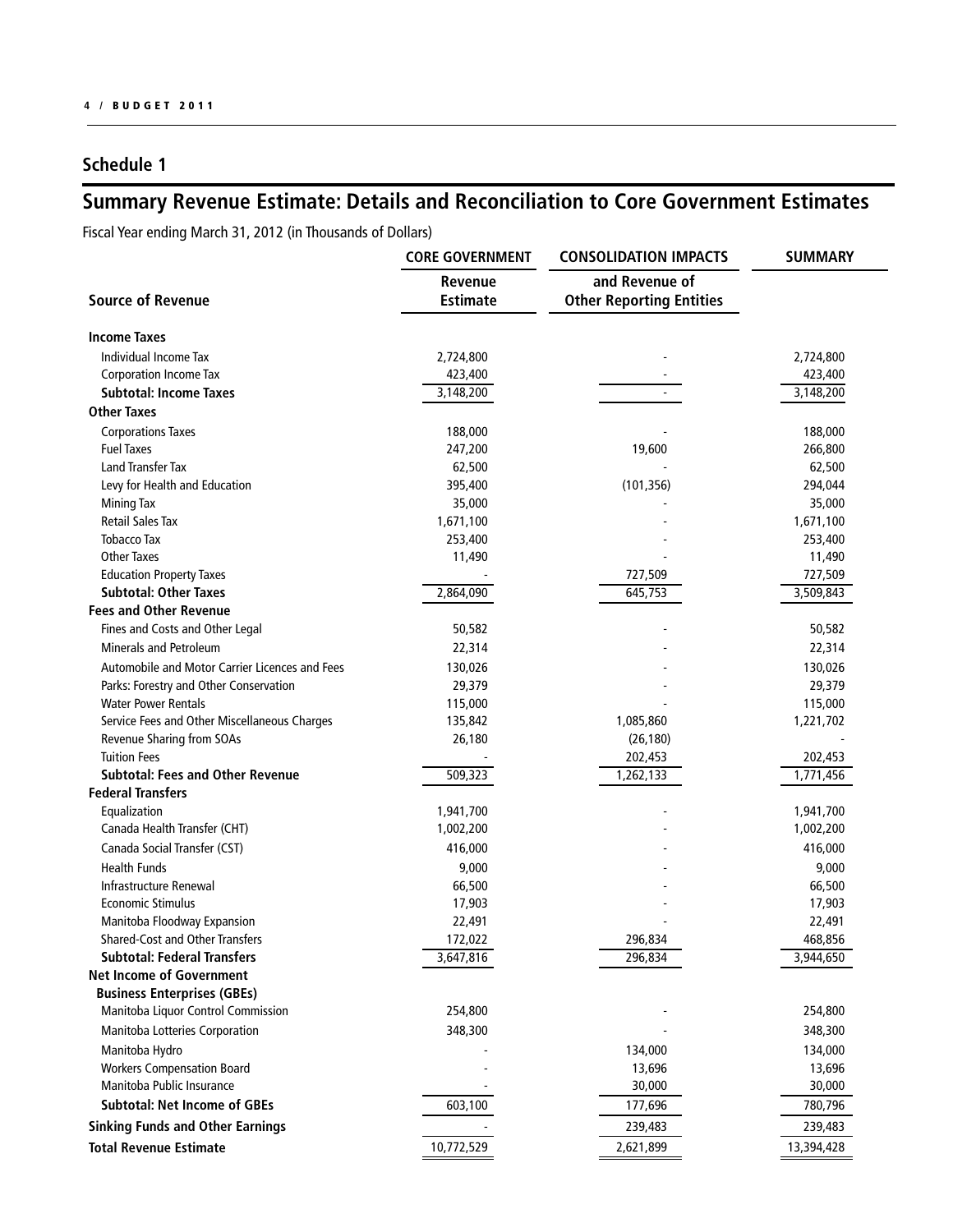## **Schedule 2**

## **Summary Expenditure Estimate: Details, Reconciliation to Core Government Estimates and Summary Budget Result**

Fiscal Year ending March 31, 2012 (in Thousands of Dollars)

|                                                     | <b>CORE GOVERNMENT</b>                | <b>CONSOLIDATION IMPACTS</b>                           | <b>SUMMARY</b> |
|-----------------------------------------------------|---------------------------------------|--------------------------------------------------------|----------------|
| Sector/Department                                   | <b>Expenditure</b><br><b>Estimate</b> | and Expenditures of Other<br><b>Reporting Entities</b> |                |
| <b>Health and Healthy Living</b>                    |                                       |                                                        |                |
| Health                                              | 4,925,016                             | 378,496                                                | 5,303,512      |
| Healthy Living, Youth and Seniors                   | 77,897                                | 5,263                                                  | 83,160         |
| <b>Total Health and Healthy Living</b>              | 5,002,913                             | 383,759                                                | 5,386,672      |
| <b>Education</b>                                    |                                       |                                                        |                |
| Advanced Education and Literacy                     | 661,237                               | 468,564                                                | 1,129,801      |
| Education                                           | 1,586,218                             | 844,599                                                | 2,430,817      |
| <b>Total Education</b>                              | 2,247,455                             | 1,313,163                                              | 3,560,618      |
| <b>Family Services and Consumer Affairs</b>         | 1,388,417                             | 14,111                                                 | 1,402,528      |
| <b>Community, Economic and Resource Development</b> |                                       |                                                        |                |
| Aboriginal and Northern Affairs                     | 38,051                                | (263)                                                  | 37,788         |
| Agriculture, Food and Rural Initiatives             | 228,299                               | 200,883                                                | 429,182        |
| Conservation                                        | 126,582                               | 1,904                                                  | 128,486        |
| Entrepreneurship, Training and Trade                | 134,567                               | 3,702                                                  | 138,269        |
| Housing and Community Development                   | 82,326                                | 128,608                                                | 210,934        |
| Infrastructure and Transportation                   | 594,299                               | (88, 015)                                              | 506,284        |
| Innovation, Energy and Mines                        | 87,658                                | 29,936                                                 | 117,594        |
| <b>Local Government</b>                             | 307,552                               | (1, 558)                                               | 305,994        |
| Water Stewardship                                   | 35,250                                | (1,903)                                                | 33,347         |
| <b>Total Community, Economic and</b>                |                                       |                                                        |                |
| <b>Resource Development</b>                         | 1,634,584                             | 273,294                                                | 1,907,878      |
| <b>Justice and Other Expenditures</b>               |                                       |                                                        |                |
| Legislative Assembly                                | 55,284                                | (1, 175)                                               | 54,109         |
| <b>Executive Council</b>                            | 2,827                                 | (87)                                                   | 2,740          |
| <b>Civil Service Commission</b>                     | 21,656                                | 910                                                    | 22,566         |
| Culture, Heritage and Tourism                       | 64,100                                | 5,458                                                  | 69,558         |
| <b>Employee Pensions and Other Costs</b>            | 15,817                                | 61,999                                                 | 77,816         |
| Finance                                             | 86,593                                | 3,259                                                  | 89,852         |
| Justice                                             | 427,743                               | 14,777                                                 | 442,520        |
| Labour and Immigration                              | 58,761                                | 7,268                                                  | 66,029         |
| Sport                                               | 11,959                                | 215                                                    | 12,174         |
| <b>Enabling Appropriations</b>                      | 42,305                                |                                                        | 42,305         |
| <b>Other Appropriations</b>                         | 30,151                                |                                                        | 30,151         |
| <b>Total Justice and Other Expenditures</b>         | 817,196                               | 92,624                                                 | 909,820        |
| <b>Debt Servicing Costs</b>                         | 257,785                               | 548,827                                                | 806,612        |
| Total Expenditure Estimate                          | 11,348,350                            | 2,625,778                                              | 13,974,128     |
| Subtract: Total Revenue Estimate (Schedule 1)       | 10,772,529                            | 2,621,899                                              | 13,394,428     |
| In-Year Adjustments/Lapse                           | (65,000)                              | (80,000)                                               | (145,000)      |
| Net Result for the Year                             | (510, 821)                            | 76,121                                                 | (434,700)      |
| 2011 Spring Flood Contingency                       |                                       |                                                        |                |
| Expenditures                                        | (30,000)                              |                                                        | (30,000)       |
| Recovery from Disaster Financial Assistance         | 27,000                                |                                                        | 27,000         |
| <b>Total 2011 Spring Flood Contingency</b>          | (3,000)                               |                                                        | (3,000)        |
| <b>Transfer from Fiscal Stabilization Account</b>   | 49,500                                | (49, 500)                                              |                |
| <b>NET INCOME (LOSS)</b>                            | (464, 321)                            | 26,621                                                 | (437,700)      |

NOTE: In-Year Adjustments/Lapse could be an increase in revenue and/or decrease in expenditure.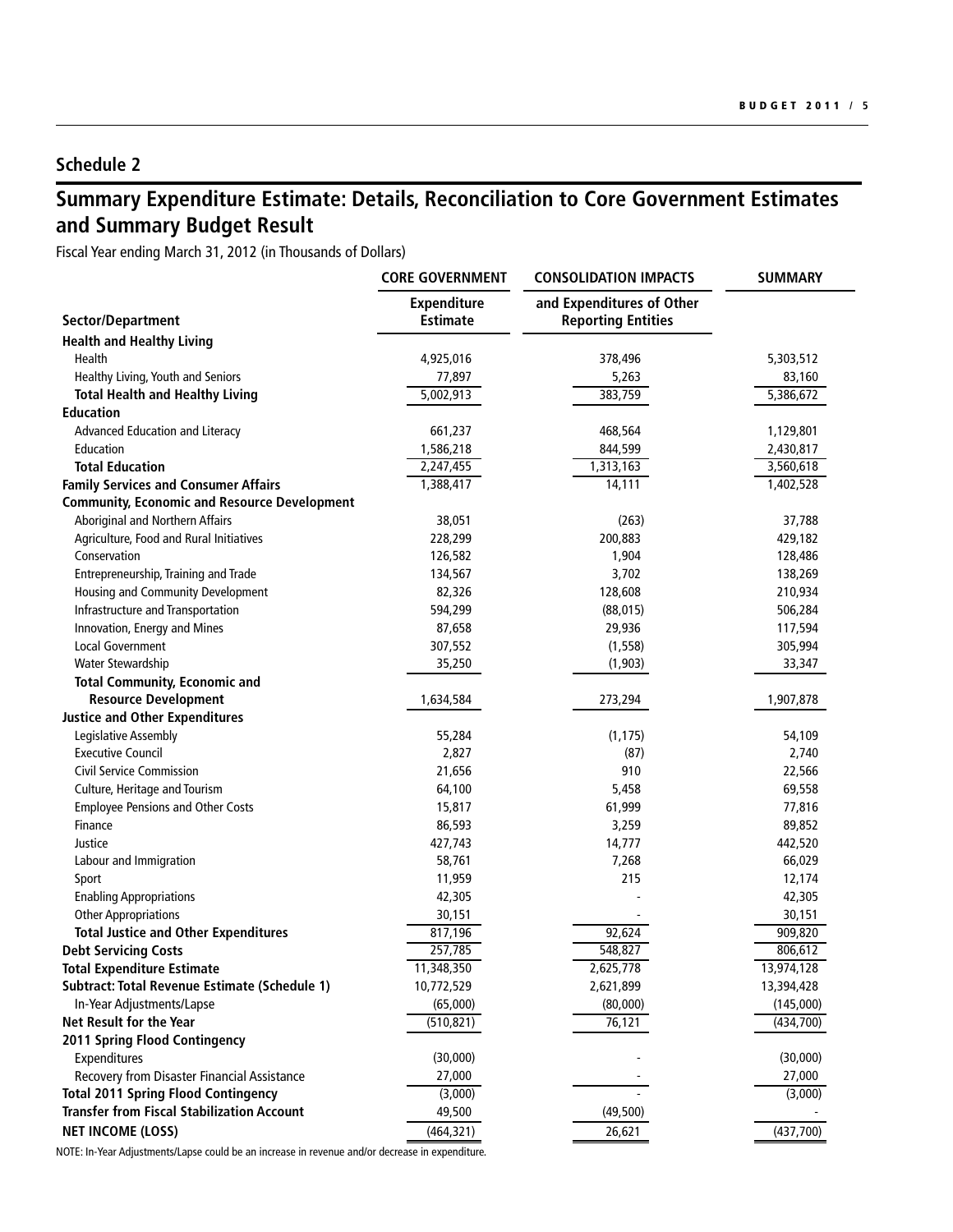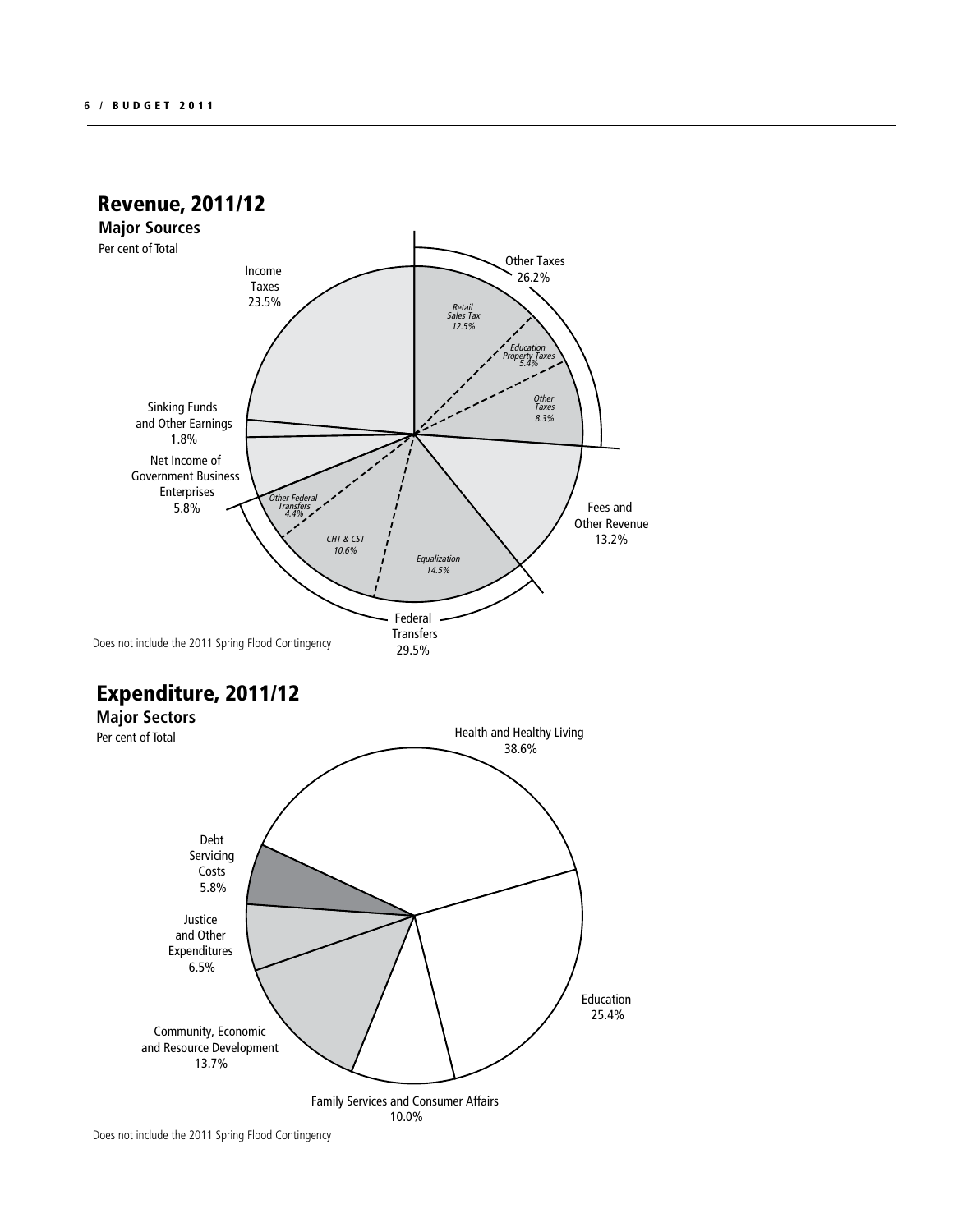# Financial Management strategy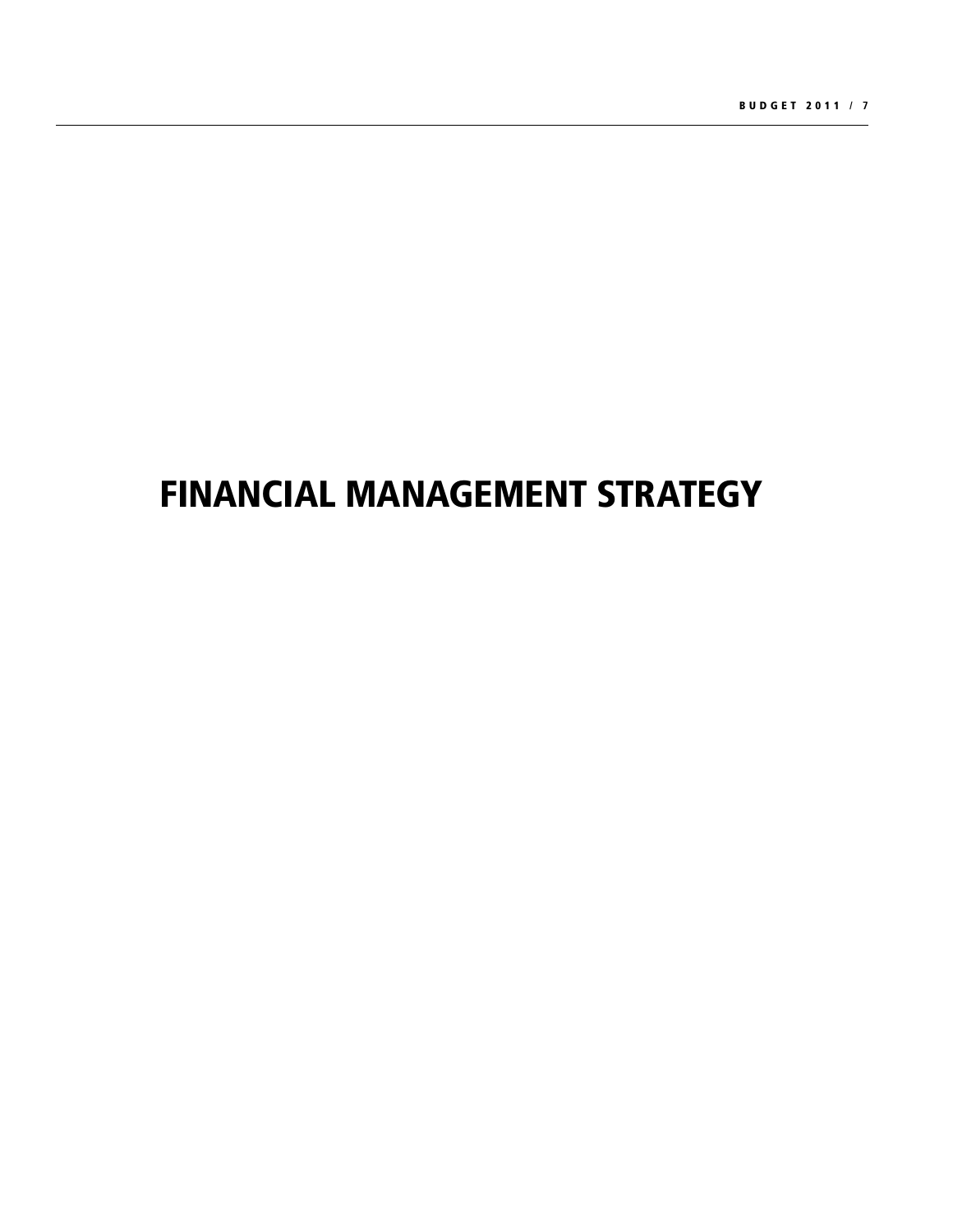## **n** FINANCIAL MANAGEMENT PRIORITIES

The Financial Management Strategy (FMS) sets out the government's priorities for financial management. It includes five main priority areas with one or more measurable outcomes. Each measurable outcome includes objectives for the current year and for future years.

For 2011/12, the FMS continues to focus on the priority areas identified in prior years and reflects the implementation of Manitoba's Five-Year Economic Plan.

| <b>FINANCIAL MANAGEMENT PRIORITY</b>                      | <b>MEASURABLE OUTCOMES</b>                                                  |
|-----------------------------------------------------------|-----------------------------------------------------------------------------|
| <b>Transparency, Accountability and Fiscal Discipline</b> | • Summary Net Income                                                        |
|                                                           | • Maintaining Accountability for core government Expenditure<br>and Revenue |
| <b>Stable and Affordable Government</b>                   | • Credit Ratings                                                            |
|                                                           | • Expenditures as a Percentage of Gross Domestic Product<br>(GDP)           |
|                                                           | • Strengthening the Management of Public Resources                          |
| <b>Managing Debt</b>                                      | • Debt Retirement                                                           |
|                                                           | • Net Debt-to-GDP Ratio                                                     |
| <b>Infrastructure and Capital Asset Renewal</b>           | • Capital Investments                                                       |
| <b>Performance Management</b>                             | • Continued Development of Performance Management<br>Capacity               |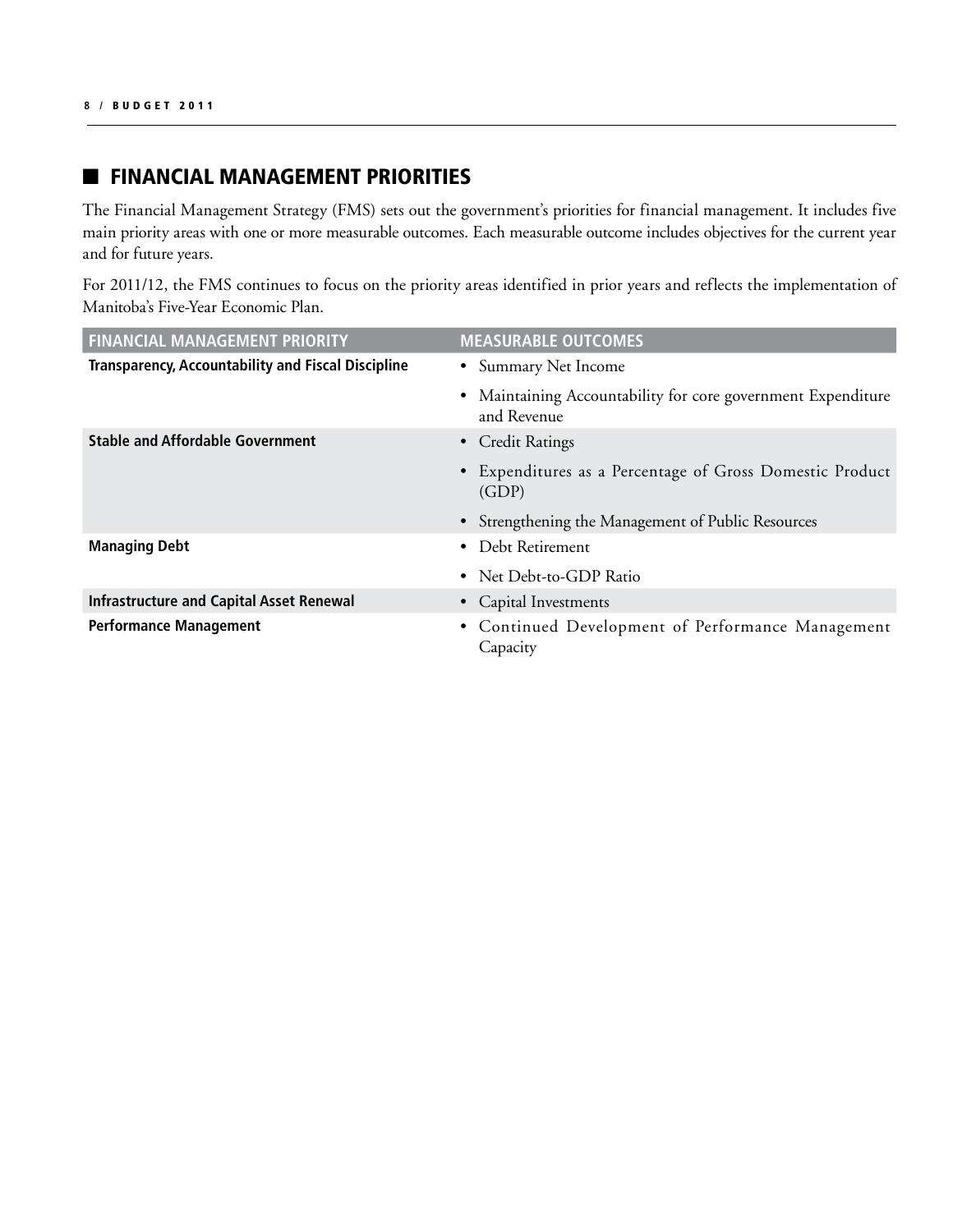## PRIORITY AREA - TRANSPARENCY, ACCOUNTABILITY AND FISCAL DISCIPLINE

Government has implemented a number of measures to ensure financial accountability and maintain fiscal discipline, including:

- implementing GAAP compliant summary financial statements as of March 31, 2005;
- implementing summary budgeting and reporting in 2007/08 to present comprehensive information on the total cost of providing programs and services to Manitobans and how the GRE operates as a whole;
- publishing a FMS as part of the annual budget and a report on outcomes within six months of the end of the fiscal year;
- implementing summary quarterly financial reporting consistent with GAAP as of 2009/10;
- establishing and implementing plans to address general purpose debt and pension liabilities;
- • funding the employer's share of current service pension contributions for all employees; and
- introducing a multi-year plan in Budget 2010 to address the impact of the global economic downturn.

The commitment to transparency, accountability and fiscal discipline continues in Budget 2011 with an update on the multiyear plan for 2011/12 and future years.

### **Measurable Outcome – Summary Net Income**

Governments around the world were affected by the economic downturn, the worst global recession since the end of the Second World War. Like Manitoba, many governments were faced with budget deficits as they worked to stimulate the economy and manage expenditures.

While Manitoba's economy continues to be one of the most stable in Canada, there was no quick solution to the financial pressures that the province was facing. In response to the uncertainty, Manitoba introduced a five-year economic plan in Budget 2010 that focused on:

- investing in vital front-line services by continuing to improve health care, education and training, policing and supports for families;
- • stimulating economic growth by upgrading needed infrastructure to create jobs, and investing in innovation to secure a prosperous future;
- managing government spending strategically to ensure Manitobans' priorities come first;
- restoring balance and returning to surplus by Budget 2014; and
- • maintaining affordability to keep Manitoba one of the best places to live, work and raise a family.

Considerable challenges remain for the Manitoba and Canadian economies in 2011 and 2012 in terms of both domestic economic conditions and the global economic environment. With 2011 economic growth proceeding largely in line with Budget 2010 forecasts, Manitoba will continue with the five-year strategy of restoring balance and returning to surplus in Budget 2014.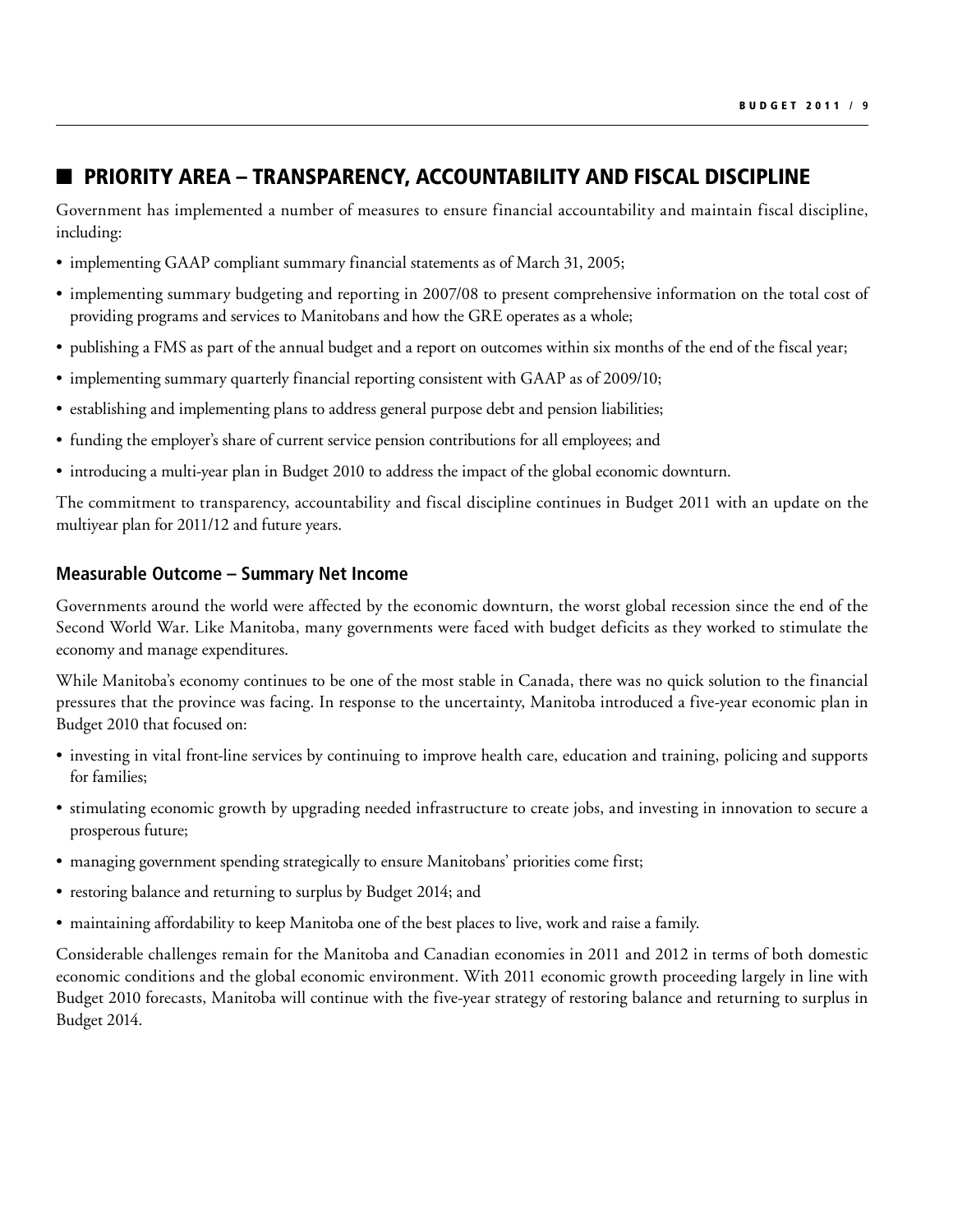| <b>Manitoba's Five-Year Economic Plan</b>          |                 |               |                       |            |            |
|----------------------------------------------------|-----------------|---------------|-----------------------|------------|------------|
|                                                    | Year 1          | Year 2        | Year 3                | Year 4     | Year 5     |
|                                                    | 2010/11         | 2011/12       | 2012/13               | 2013/14    | 2014/15    |
|                                                    | <b>Forecast</b> | <b>Budget</b> | Projection            | Projection | Projection |
|                                                    |                 |               | (Millions of Dollars) |            |            |
| <b>REVENUE</b>                                     |                 |               |                       |            |            |
| Core Government <sup>1</sup>                       | 10,496          | 10,799        | 11,096                | 11,563     | 12,151     |
| Other Reporting Entities*                          | 2,634           | 2,622         | 2,620                 | 2,696      | 2,740      |
| <b>TOTAL REVENUE</b>                               | 13,130          | 13,421        | 13,716                | 14,259     | 14,891     |
| <b>EXPENDITURE</b>                                 |                 |               |                       |            |            |
| Core Government Programs and Services <sup>1</sup> | 11,030          | 11,378        | 11,581                | 11,849     | 12,106     |
| Other Reporting Entities*                          | 2,637           | 2,626         | 2,625                 | 2,701      | 2,745      |
| <b>TOTAL EXPENDITURE</b>                           | 13,667          | 14,004        | 14,206                | 14,550     | 14,851     |
| In-Year Adjustments/Lapse **                       | (70)            | (145)         | (145)                 | (145)      | (145)      |
| <b>SUMMARY NET INCOME (LOSS)</b>                   | (467)           | (438)         | (345)                 | (146)      | 185        |

<sup>1</sup> includes 2011 Spring Flood Contingency of \$30 million in expenditures offset by \$27 million in revenue

includes consolidation adjustments

\*\* In-Year Adjustments/Lapse could be an increase in revenue and/or decrease in expenditures

The plan assumes GRE revenue will rise by an average of 3.5% annually from 2011/12 to 2014/15, while GRE expenditures are forecast to increase by an annual average of 2.0% during the same period.

Core government revenue is forecast to rise by an average of 4.0% annually and core government expenditure will grow by an annual average of 2.1% from 2011/12 to 2014/15.

Core government projections reflect the commitment to return to surplus without negatively impacting the front-line services Manitoba families need. With the strengthening recovery in late 2010, revenue projections for Budget 2011 have improved and these funds are being directed to key investments that support economic growth in our province. As considerable challenges remain, this is not the time to scale back, but to respond confidently in support of growing the economy and protecting frontline services.

The Manitoba government is committed to balancing summary net income over the medium term, as reflected in the fiveyear plan, by:

- strategically managing and prioritizing expenditures;
- negotiating zero per cent increase for the general civil service in 2011/12;
- continuing to manage discretionary salary and operating costs on a government-wide basis;
- reducing ministerial salary levels;
- • continuing the second year of a freeze on salaries for members of the Legislative Assembly, their staff and senior government officials;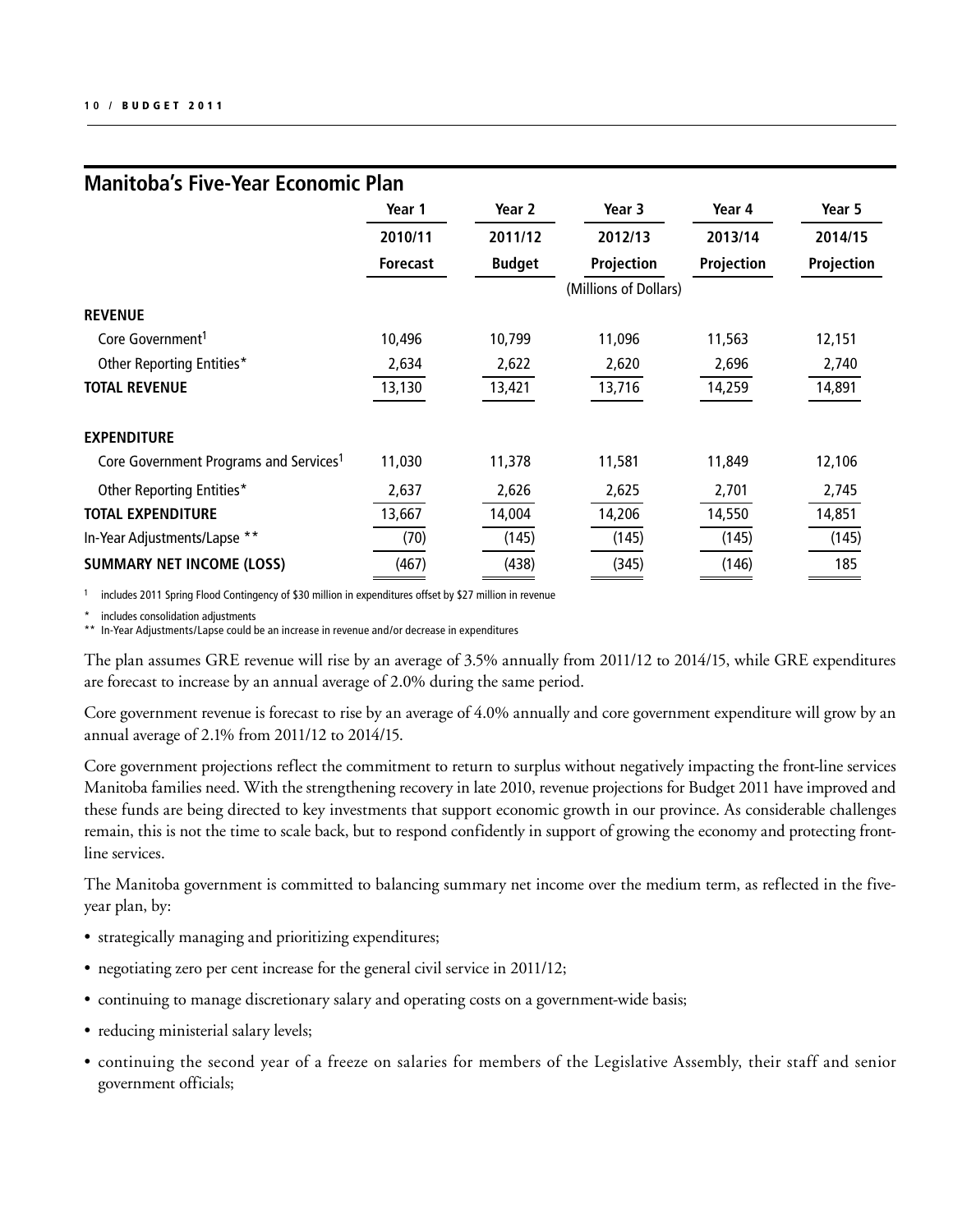- • continuing to find new ways to foster innovative, cost-effective services; and
- • using funds set aside in the Fiscal Stabilization Account (FSA) to retire a portion of the debt and interest expense associated with the core government operating shortfalls during the economic recovery period.

The responsible plan to restore balance over five years is reflected in legislation that:

- requires the budget shortfall to be eliminated over four years and a return to surplus in 2014/15;
- keeps the legal requirement to have balanced budgets into the future;
- • exceeds debt payment requirements under the previous legislation; and
- • retains the restrictions that prohibit increases to major taxes without a referendum.

An annual financial management strategy and a report on outcomes will continue to be published. In addition, in-year financial reporting will provide updates on the progress made in achieving our economic recovery plan.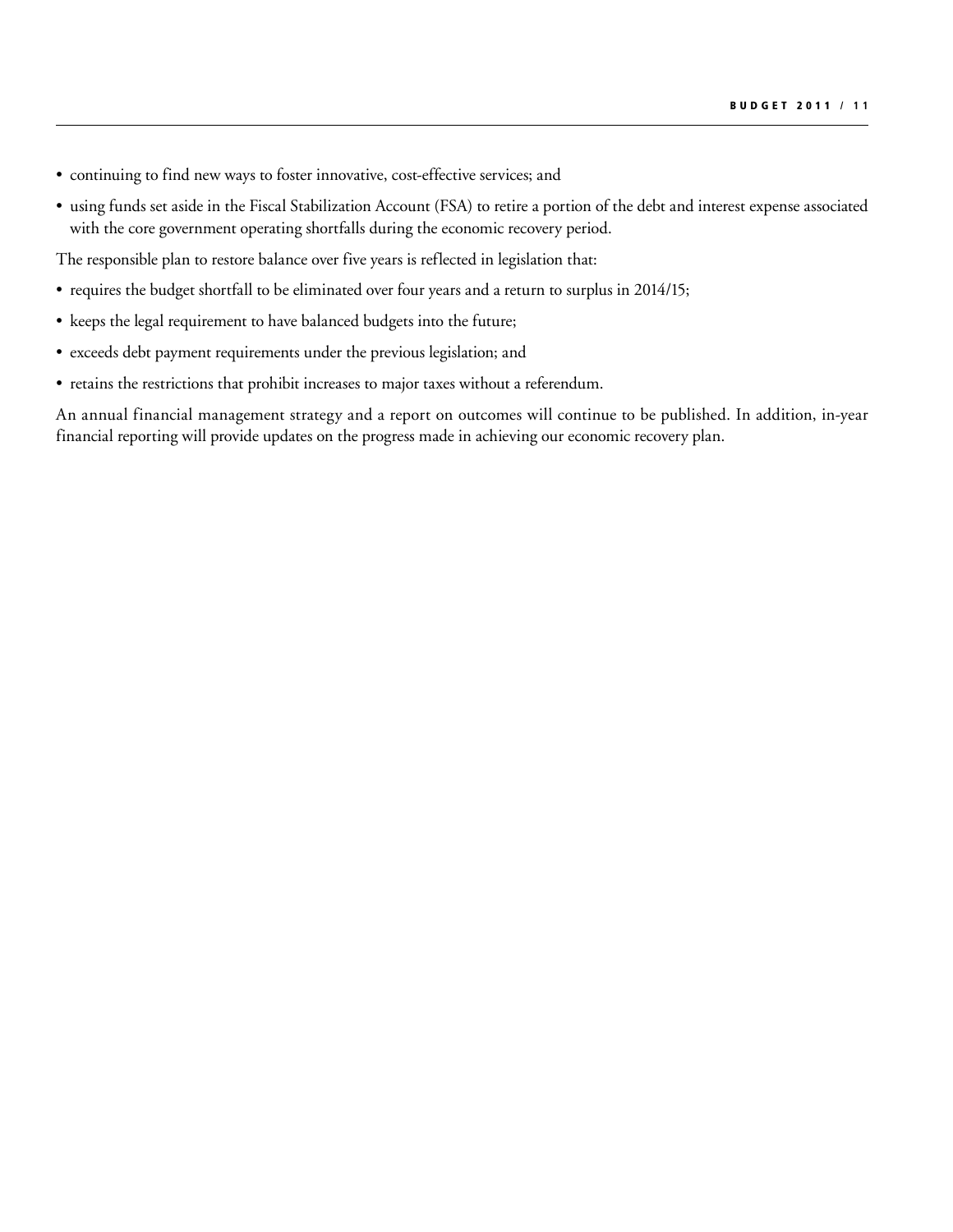## **Measurable Outcome – Maintaining Accountability for Core Government Program Expenditure and Revenue**

Legislation requires government to include a summary of core government expenditure and projected revenue as part of the FMS. This is consistent with the main estimates of expenditure and revenue for the fiscal year.

While core government expenditure will exceed revenue in Budget 2011, the five-year economic recovery plan shows this reversing by Budget 2014. The projection includes allocations from the FSA for funding from the federal government for health-related programming and ecoTrust funding, a contingency for a potential 2011 spring flood, as well as for debt servicing costs resulting from core government deficits during the economic recovery period.

| <b>Core Government Expenditure and Revenue, 2011/12</b>     |             |  |  |  |
|-------------------------------------------------------------|-------------|--|--|--|
|                                                             | \$ Millions |  |  |  |
| Revenue                                                     | 10,772      |  |  |  |
| Expenditure                                                 | 11,348      |  |  |  |
| In-Year Adjustments/Lapse                                   | (65)        |  |  |  |
|                                                             | (511)       |  |  |  |
| 2011 Spring Flood Contingency                               |             |  |  |  |
| Flood fighting expenditures                                 | (30)        |  |  |  |
| Recovery from federal Disaster Financial Assistance program | 27          |  |  |  |
|                                                             | (3)         |  |  |  |
| Transfer from Fiscal Stabilization Account                  |             |  |  |  |
| Health-related programming                                  | 25          |  |  |  |
| ecoTrust                                                    | 8           |  |  |  |
| Debt Servicing Costs                                        | 14          |  |  |  |
| 2011 Spring Flood Contingency                               | 3           |  |  |  |
| <b>Net Result</b>                                           | (464)       |  |  |  |

Year-end information on core government expenditure and revenue for 2011/12 will be provided as part of the FMS report on outcomes, scheduled to be released in the fall of 2012.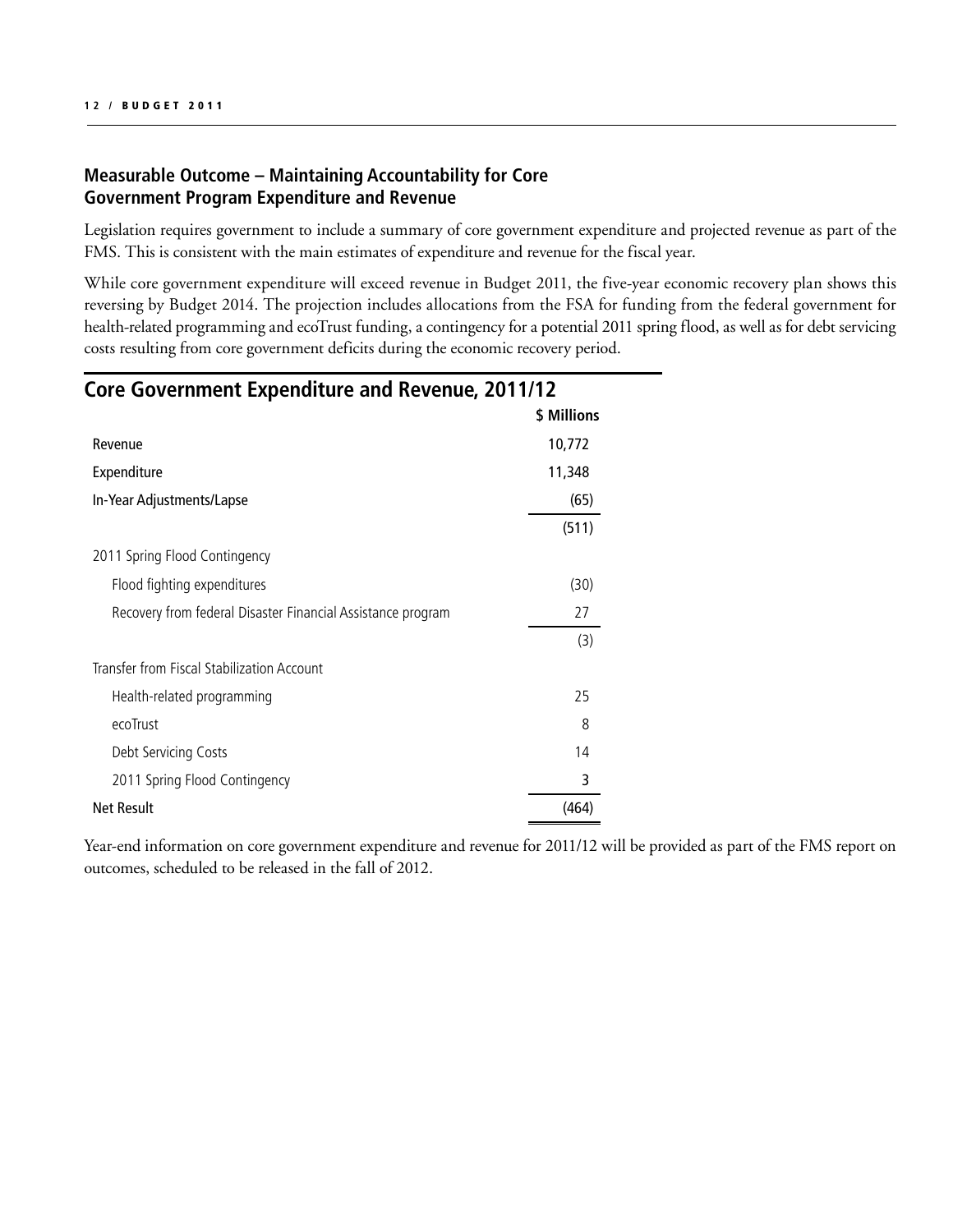## PRIORITY AREA – STABLE AND AFFORDABLE GOVERNMENT

Manitoba's government continues to be one of the most cost-effective governments in Canada. Keeping programs affordable is done by continuing to improve the way government operates and delivers services.

Manitoba uses public revenues effectively and efficiently to deliver affordable government programs and services. Manitoba's per capita spending growth over the past five years has been the fourth lowest of all provincial governments.

In this challenging economic climate, the government will continue to carefully manage expenditures without negatively impacting front-line services.

## **Measurable Outcome – Credit Ratings**

Manitoba continues to maintain its reputation for fiscal responsibility. The province's measured approach to paying down debt and the pension liability while dealing with the needs in health care and other program areas has been positively acknowledged by credit rating agencies.

This is reflected in the credit rating upgrades Manitoba received from Moody's Investors Service and by Standard & Poor's through 2007, and through the reaffirmation of Manitoba's credit quality by rating agencies in the last three years.

During this period of economic and financial recovery, Manitoba's stable and diversified economy, strong financial position and commitment to responsible financial management will help ensure a steady credit outlook in 2011. The credit rating agencies are aware of the challenging economic conditions facing all Canadian provinces. Our five-year plan includes a strategy to repay debt while restoring balance. Coupled with Manitoba's existing credit rating, the initial success of the economic recovery plan and the commitment to return to surplus, credit ratings are expected to remain unchanged in the coming year.

The Manitoba government remains committed to maintaining fiscal responsibility to achieve stable or improving credit ratings into the future.

| <b>Credit Rating</b><br>Agency | 2005<br>Actual | 2006<br>Actual | 2007<br>Actual | 2008<br>Actual | 2009<br>Actual | 2010<br>Actual | 2011<br>Actual |
|--------------------------------|----------------|----------------|----------------|----------------|----------------|----------------|----------------|
| <b>DBRS</b>                    | A(high)        | A(high)        | A(high)        | A(high)        | A(high)        | A(high)        | A(high)        |
| Moody's                        | Aa2            | Aa2            | Aa1            | Aa1            | Aa1            | Aa1            | Aa1            |
| Standard & Poor's              | AA-            | AA-            | AA-(positive)  | AA             | AA             | AA             | AA             |

NOTE: As at March 31 (end of fiscal year)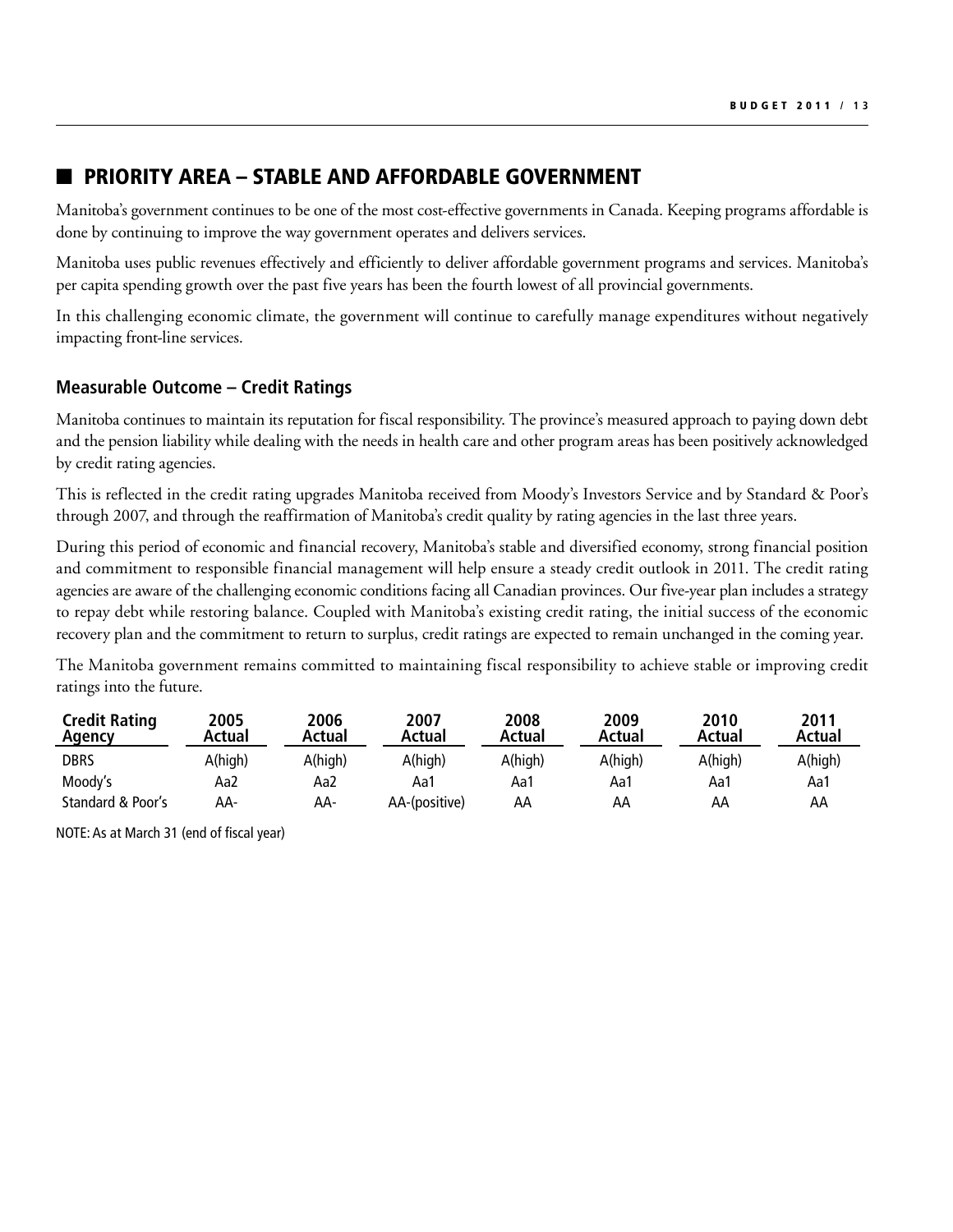## **Measurable Outcome – Expenditures as a Percentage of Gross Domestic Product (GDP)**

Maintaining stable and affordable government means managing the growth in spending to meet increasing demands for quality services. An effective measure of appropriate spending is the ratio of total expenditure as a percentage of GDP. This ratio has remained relatively stable over the last four years and is budgeted to return to a decline in the ratio for Budget 2011.

Expenditure to GDP ratios are reflected in the following table and as part of Appendix 1, Summary Financial Statistics.

|                                                | 2006/07<br>Actual | 2007/08<br>Actual | 2008/09<br>Actual | 2009/10<br>Actual | 2010/11<br><b>Forecast</b> | 2011/12<br><b>Budget</b> | 2012/13<br>Projection |
|------------------------------------------------|-------------------|-------------------|-------------------|-------------------|----------------------------|--------------------------|-----------------------|
| Core Program Expenditure                       | 18.8%             | 18.7%             | 19.1%             | 20.3%             | 20.2%                      | 19.7%                    | 19.0%                 |
| <b>Other Reporting Entities</b><br>Expenditure | 3.7%              | 4.0%              | 3.3%              | 3.5%              | $4.0\%$                    | 3.7%                     | 3.7%                  |
| <b>Debt Servicing Costs</b>                    | 1.8%              | $.8\%$            | 1.6%              | 1.5%              | 1.4%                       | 1.4%                     | 1.4%                  |
| <b>Total Expenditure</b>                       | 24.2%             | 24.4%             | 24.1%             | 25.2%             | 25.5%                      | 24.8%                    | 24.1%                 |

The Manitoba government's objective is to maintain a stable or declining ratio over the longer term.

## **Measurable Outcome – Strengthening the Management of Public Resources**

Sound management and use of public resources are key to making government more effective. Government has made sure that public spending remains under control and that tax dollars are used effectively and efficiently.

Overall, discretionary salary and operating expenditures for existing services have been frozen government-wide in 2011/12. To streamline services, the Mechanical and Engineering Branch of Manitoba Labour and Immigration was integrated with the Office of the Fire Commissioner. As well, online services for families and businesses and red tape reduction measures are being introduced.

The government has also implemented reforms with other reporting entities to better manage public resources, capitalize on synergies and enhance regional capabilities, expertise and talent.

The government supports continuous internal review and reform to provide Manitobans with affordable, innovative and effective public service operations, programs and services. The government will continue to emphasize reforms that improve accountability and transparency, two important goals of modern government.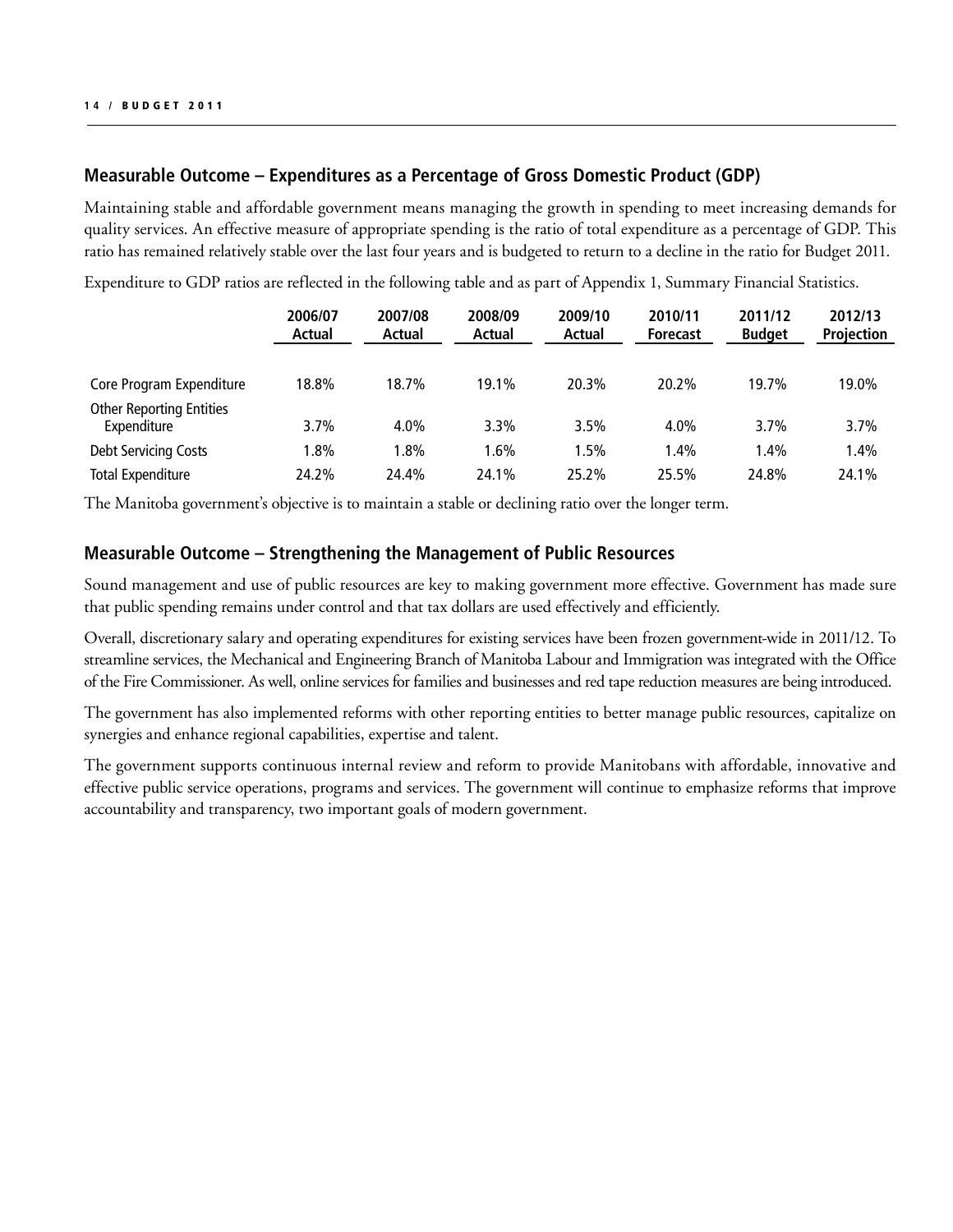## PRIORITY AREA – MANAGING DEBT

Each year since 1999, government has continued to implement specific initiatives to ensure sound fiscal management. These include:

- addressing the unfunded pension liability;
- • funding the employer's share of current service pension entitlements for all employees in 2008/09, the first time since April 1, 1961;
- • ensuring all capital investments are amortized and all related costs are fully reflected in annual appropriations for core government; and
- • establishing a plan to address core government deficits during the economic recovery period.

Solid debt management consists of a plan to repay general purpose debt and reduce the pension liability, while making needed investments in Manitoba. The net debt-to-GDP ratio is one of the key indicators used by credit rating agencies in their analysis of provincial governments because it measures the level of debt relative to a province's financial capacity. Like all other Canadian jurisdictions, Manitoba's net debt-to-GDP ratio has increased as a result of the economic downturn, but the fiveyear plan indicates this ratio stabilizing in 2012/13 and returning to a downward trend by 2014/15.

## **Measurable Outcome – Debt Retirement**

The government has contributed almost \$1 billion to the debt retirement account since 1999 for general purpose debt and pension obligations. Direct action to address the unfunded pension liabilities for Civil Service Superannuation Fund (CSSF) and Teachers' Retirement Allowances Fund (TRAF) began in 2007/08 with the province borrowing funds that would be invested by these two pension plans on behalf of the province. Budget 2011 includes a further addition of \$240 million for the CSSF.

Borrowing funds to pay down the previously unfunded pension liability is a sound fiscal decision, as over the longer term, the cost of borrowing is less than the actuarially determined expected rate of return on the plan assets and the rate of growth in the pension liability.

Since 2000, over \$600 million from the annual debt retirement payment has been directed to pension obligations, and net investment earnings in the Pension Asset Fund are projected to be \$727 million by March 31, 2012. Combined with the \$2.6 billion in new investment provided by the government since 2007, a total of \$ 3.9 billion will have been directed to address the unfunded pension liability by March 31, 2012. In addition, Budget 2011 includes \$145 million in core government expenditures for the employer's share of current service pension obligations.

Capital investment continues to be a priority for government in order to support continued economic growth, reduce the maintenance burden and provide for the services Manitobans need in the future. The cost of these assets is amortized over a set period that represents the useful life of the asset as required by GAAP. The end result is increased infrastructure investment for Manitobans accompanied by a fixed discipline for paying down the associated debt.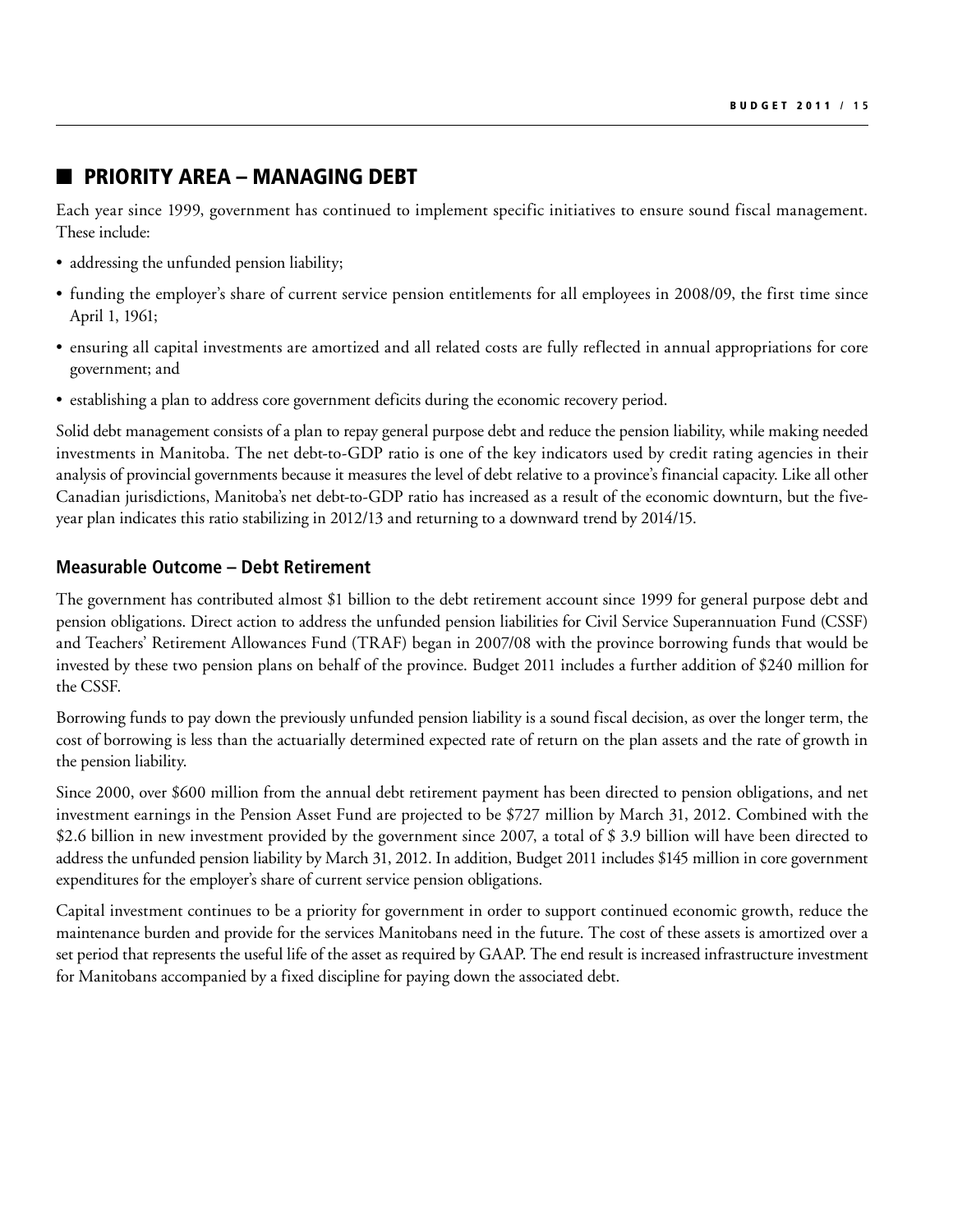

## Tangible Capital Assets - Net Book Value

The investment in tangible capital assets has increased steadily over the last decade and with the \$1.6 billion investment in Budget 2011, is projected to total \$15.9 billion as of March 31, 2012, with \$6.4 billion of related debt retired through accumulated amortization. The net book value of these assets (cost less accumulated amortization) almost tripled since 1999/2000 to \$9.5 billion.

Manitoba's communities and the economy have benefited over the years from the significant investment in public capital assets such as health facilities, universities, colleges and schools as well as infrastructure assets such as roads, water-control structures and parks. To meet the needs of today's and future generations, it is necessary to continue to invest in renewal of these assets. The public good provided by these investments is immeasurable. It is estimated that the insured or replacement value of these investments exceeds \$37 billion.

Based on projections, core government will have a total of

\$6.5 billion in capital asset investments as of March 31, 2012, and \$2.1 billion of related debt will have been retired through accumulated amortization.

A total of \$328 million has been included in core government appropriations to retire debt associated with capital investments – \$171 million for amortization of department-owned assets and \$157 million for principal payments for education and healthrelated assets.



After years of surplus, the global economic downturn has had a negative impact on Manitoba's core government operations. Budget 2010 introduced a five-year plan to stimulate the economy and create jobs, while protecting key services and a return to surplus by 2014/15. However, Manitoba's responsible management of public funds in previous years meant that the FSA had a healthy balance that would be available to mitigate the impact of the short-term deficits that would occur in core government operations. As a result, the deficit in Budget 2011 is 0.8% of GDP, third lowest among provincial budgets released.

Manitoba's five-year plan incorporates a legislated requirement to dedicate at least \$600 million of the balance in the FSA to the amortization of increases in the general purpose debt, including related interest expenses, that are attributable to negative net results incurred during the period of economic recovery. In 2010/11, existing funds in the Debt Retirement Account (DRA) were withdrawn to repay \$145 million of debt, and \$90 million of debt was repaid with a withdrawal from the FSA. Budget 2011 includes a further debt repayment from the FSA of \$110 million, for a total payment of \$345 million. With a return to surplus position in Budget 2014, scheduled debt payments for general purpose debt from current resources will resume.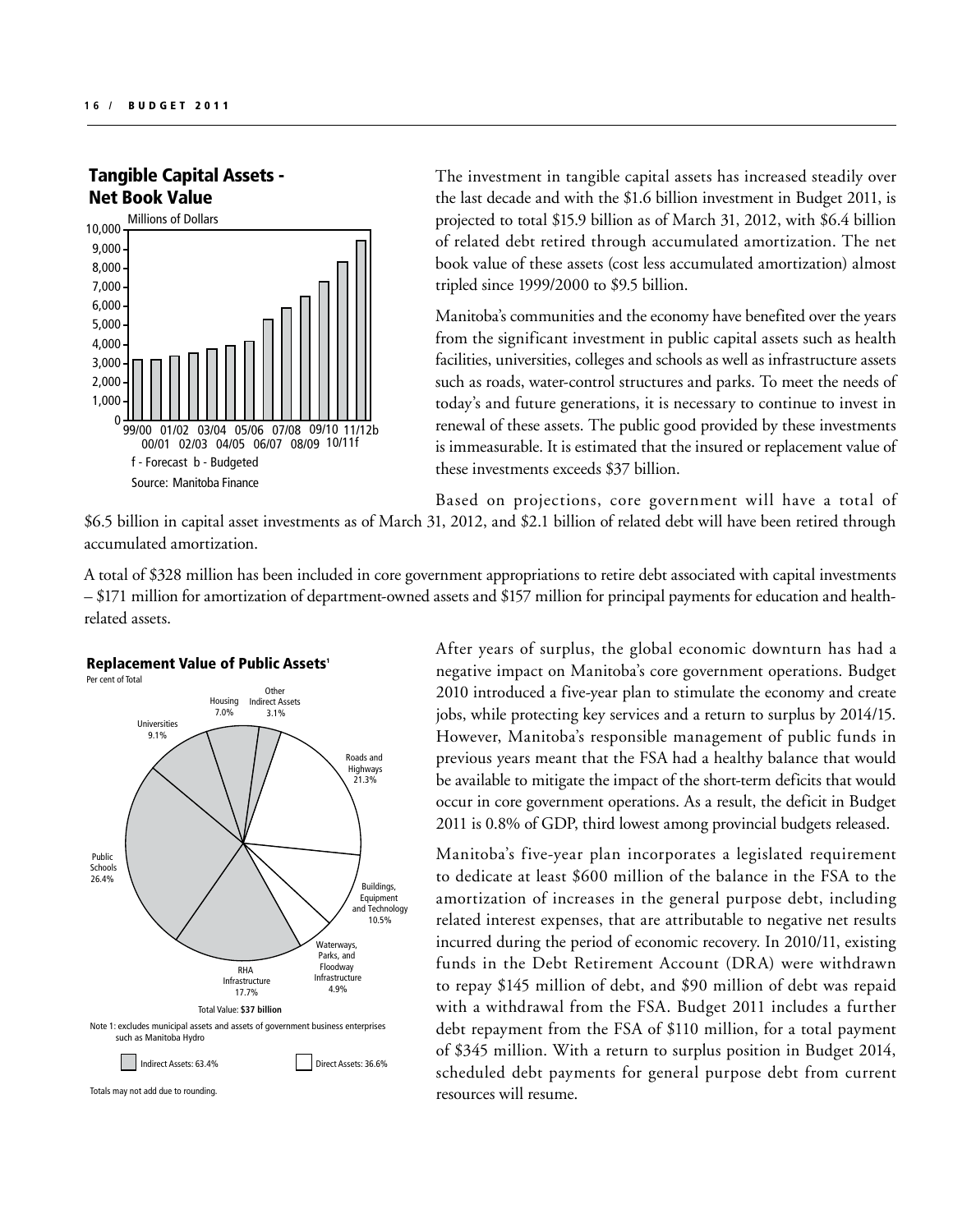Prudent management of public funds since 2000 is reflected in the cumulative total of core government revenue exceeding core government expenditure by almost \$300 million, prior to any transfers to or from the FSA or DRA. Combined with the decisions Manitoba has taken to address the previously unfunded pension liability – budgeting for the employer's share of current service entitlements for all employees, ensuring all capital investments are amortized and all related costs are fully reflected in annual appropriations, and continuing to make debt repayments to mitigate core government operating deficits – Manitoba has a solid debt management plan. In Budget 2011, \$438 million will be directed to debt-related payments.

The government continues to streamline debt management. This is reflected not only in the debt retirement plan, but also in the fact that debt servicing costs as a percentage of revenue remain constant. Since 1999/2000, the debt servicing cost rate has dropped by 54.5%, from 13.2¢ of every dollar of summary revenue collected to a forecasted level of 6.0¢ in Budget 2011.

Although the global economic downturn has recently slowed progress, the government remains committed to reducing debt over time with an ultimate goal of eliminating the general purpose debt and the remaining unfunded pension liabilities.

## **Measurable Outcome – Net Debt-to-GDP Ratio**

Net debt is an important indicator of a government's financial position as this highlights how government services will remain affordable in the future.

Summary net debt is financial assets (such as cash or investments) minus total liabilities (such as loans or financing). It is the remaining liability that must be financed by future revenues.

Net debt may grow from time to time, as needed investments in capital assets – like the Red River Floodway, highway infrastructure and economic stimulus investments – are made. These forward-looking investments help support Manitoba's economy.

Therefore, it is important to measure changes in net debt against the growth of the economy, as measured by the nominal GDP.

Over the last several years, the Manitoba government has seen a substantial downward trend in the debt-to-GDP ratio, lowering the ratio to a projected level of 24.7% in 2010/11 from 32.9% in 1999/2000, an improvement of 25%.

#### Net Debt-to-GDP Ratio



In December 2010, DBRS noted in their 2010 Canadian Federal and Provincial Governments Overview, that all provinces showed an increase in debt-to-GDP ratios in 2009/10 and that in 2010/11 the ratio was expected to rise again, although at a slower pace. The report also noted that the ratios are expected to peak in the next two to three years, if economic recovery continues and fiscal discipline is not relaxed.

Manitoba has acknowledged that the debt-to-GDP ratio will rise in the short term as the government makes needed investments in infrastructure projects to create jobs and stimulate the economy. In Budget 2011, the debt-to-GDP ratio is forecast to increase to 26.2%, fourth lowest among provinces. The five-year plan projects the return to a downward trend as the government remains committed to reducing the debt-to-GDP ratio over the longer term.  $\mu$  Duaget  $2011$ ,  $\mathcal{O}$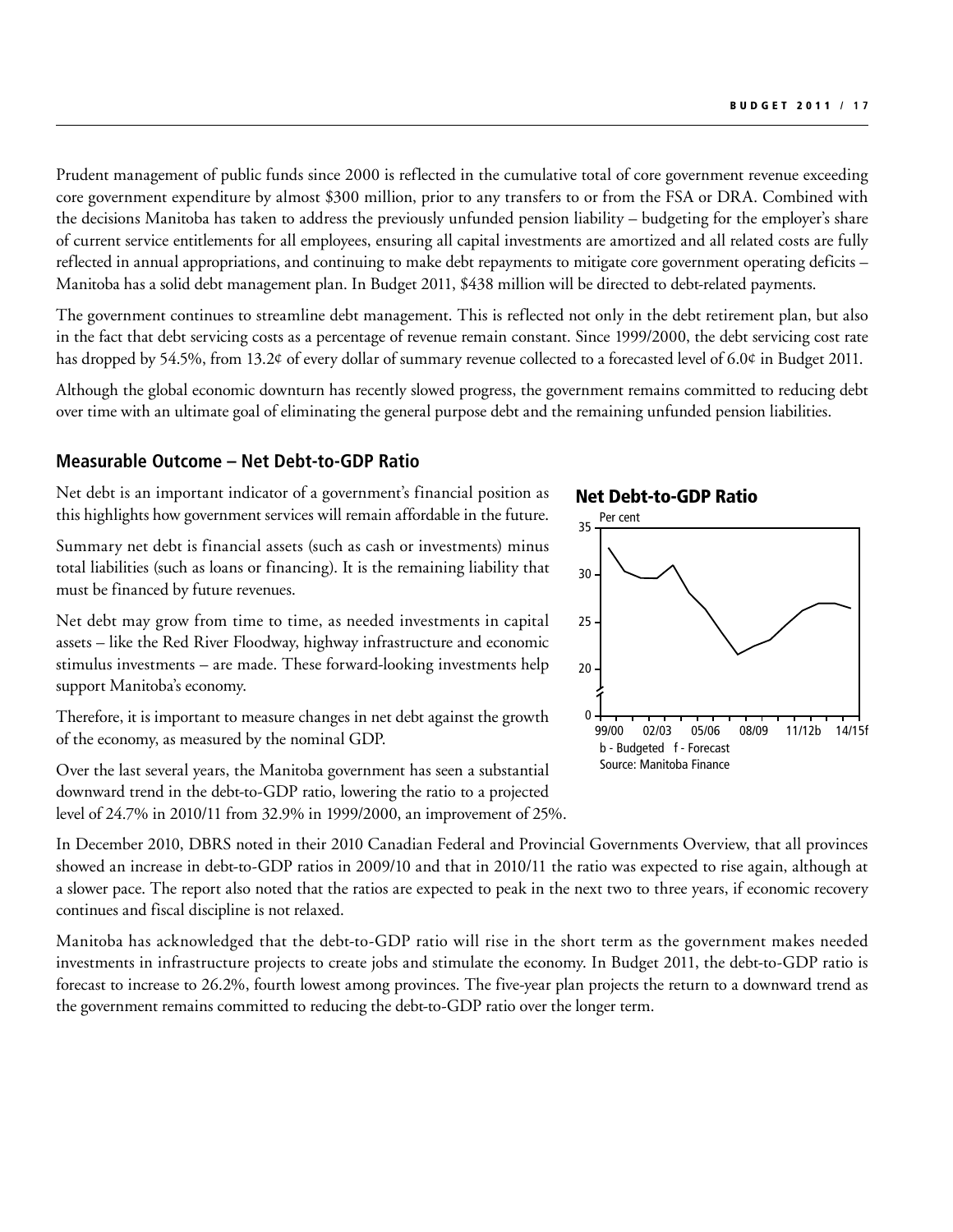## n Priority Area – Infrastructure and Capital Asset Renewal

Building and upgrading Manitoba's infrastructure has been a priority for the government since 1999. The government reinforced this priority by announcing a four-year, \$4.7-billion economic stimulus investment plan in November 2008 to fund key infrastructure projects that create jobs and training opportunities across the province.

## **Measurable Outcome – Capital Investments**

Based on principles of sound financial management, Manitoba has been able to increase the assets of the province while maintaining a sustainable level of debt. Since 2000, the government will have invested \$8.7 billion in public capital assets, including \$3.0 billion for new or renewed hospitals, universities, colleges and public schools; \$3.2 billion to upgrade Manitoba's roads and highways; and \$2.5 billion for the Manitoba Floodway, the modernization and improvement of social housing, improving public service buildings, parks and camping infrastructure.

It is estimated that the insured or replacement value of these investments is more than \$37 billion (see chart page 16).

Budget 2011 provides the resources to continue upgrading Manitoba's roads and highways, wastewater treatment plants, health facilities across the province, building and restoring much needed social housing and modernizing our schools and postsecondary institutions.

Budget 2011 includes capital investment of \$1.8 billion to support continued economic growth, reduce the maintenance burden and provide for the services Manitobans need in the future as outlined in the table below.

|                                                              | \$ Millions |
|--------------------------------------------------------------|-------------|
| Roads and Highways (including preservation)                  | 589         |
| Universities, Colleges and Public Schools                    | 258         |
| <b>Health Facilities</b>                                     | 260         |
| Manitoba Floodway Expansion and Water-Related Infrastructure | 93          |
| Housing (including third-party contributions)                | 329         |
| Assistance to Third Parties                                  | 116         |
| Public Service Buildings                                     | 114         |
| Parks and Camping Infrastructure                             | 35          |
|                                                              | 1.794       |

Manitoba's commitment to infrastructure investments and renewal of existing assets, while maintaining a fiscally responsible approach to budgeting and debt management, will continue to deliver benefits to Manitobans.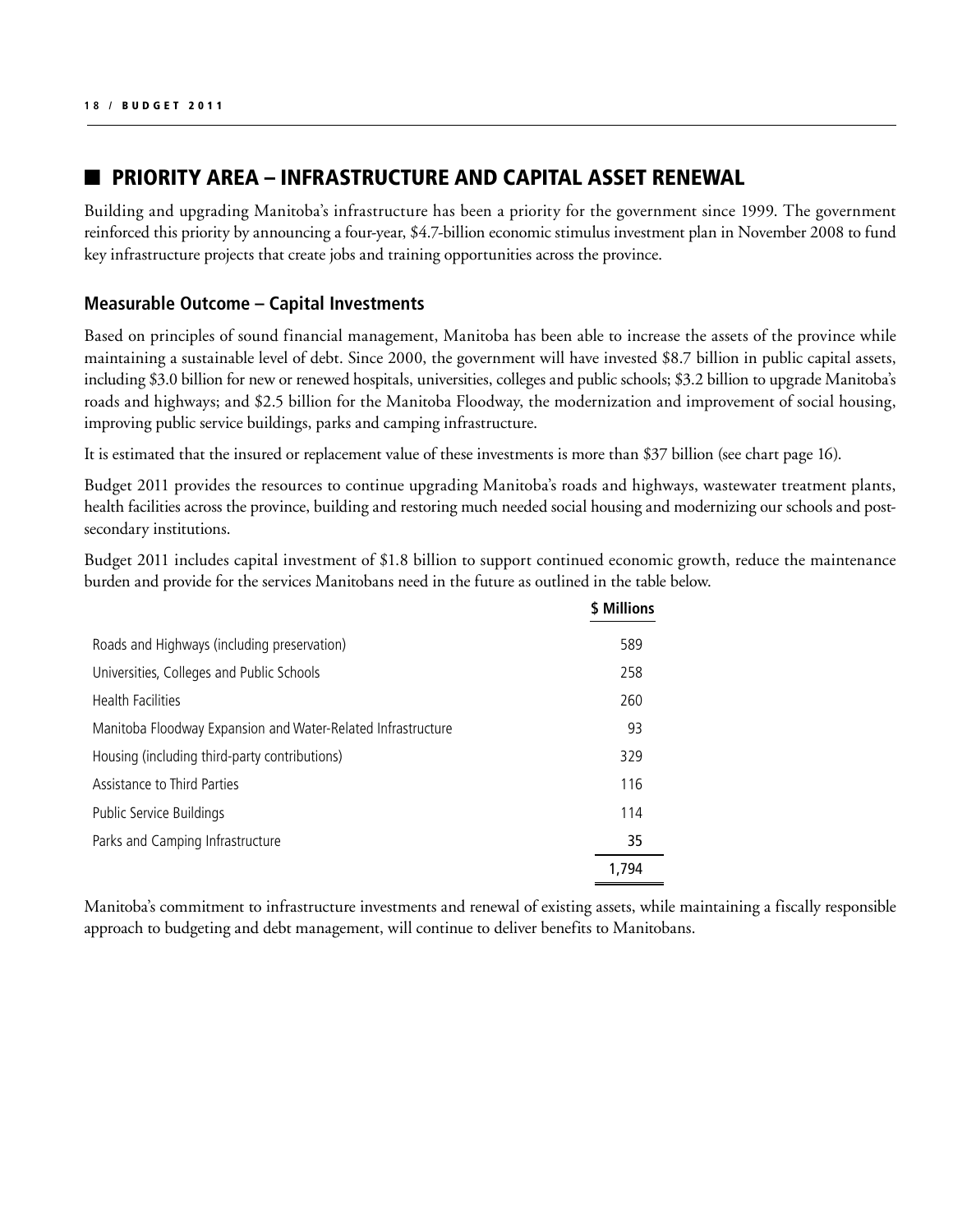## **PRIORITY AREA – PERFORMANCE MANAGEMENT**

Improving the way government measures both financial and non-financial performance outcomes enhances both transparency and accountability. Outcomes-based reporting provides information on the actual impacts, benefits or changes experienced as a result of a program or government service.

The 2010 FMS confirmed the eight principles which guide measurement and reporting for government departments and major Crown corporations.

- 1. The organization's public purpose is explained.
- 2. The organization's priorities relate to overall government priorities.
- 3. Each organizational priority has objectives and actions to achieve them.
- 4. Measures are developed with outcomes in mind, focusing on a few critical aspects of performance.
- 5. Financial and non-financial information is linked.
- 6. The strategic context for the plan and reported results are discussed.
- 7. Performance information looks forward and backward in time.
- 8. Information is clear, relevant, credible and balanced.

## **Measurable Outcome – Continued Development of Performance Management Capacity**

Manitoba is committed to continuing progress on the measurement of performance outcomes with a focus on SMART (specific, measureable, achievable, reliable, time-bound) objectives.

Performance management continues to be refined to support management decision-making in the effective use of public funds with planning, measuring and reporting activities that integrate financial and non-financial information.

In 2011/12, the Performance Management Community of Practice established in 2010 will continue to provide opportunities for collaboration and building capacity in all areas of performance, including measuring and reporting. Key performance measures and performance information for government departments and other entities in the GRE will continue to be included in annual reports and other specialized reports.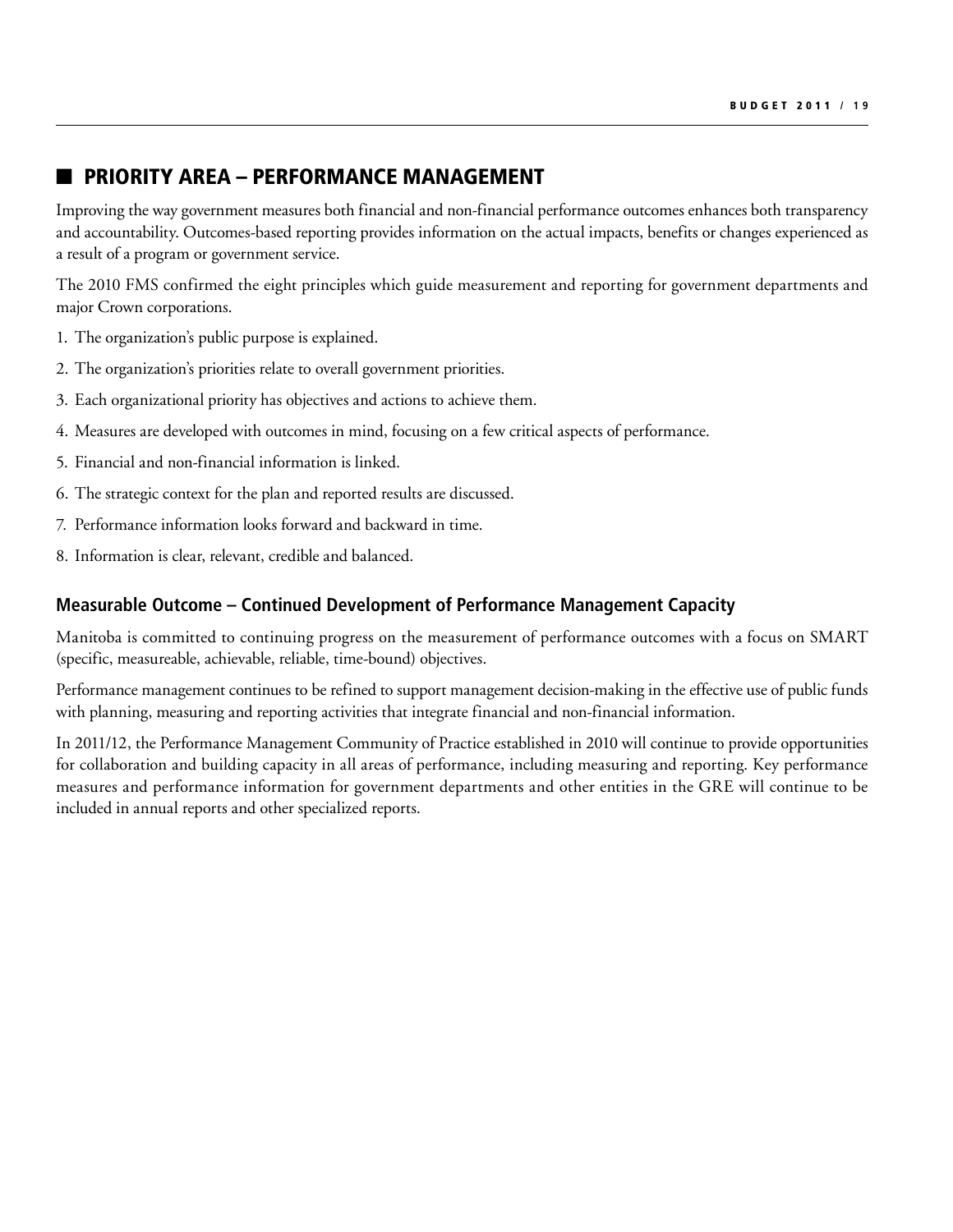**20 /** BUDGET 2011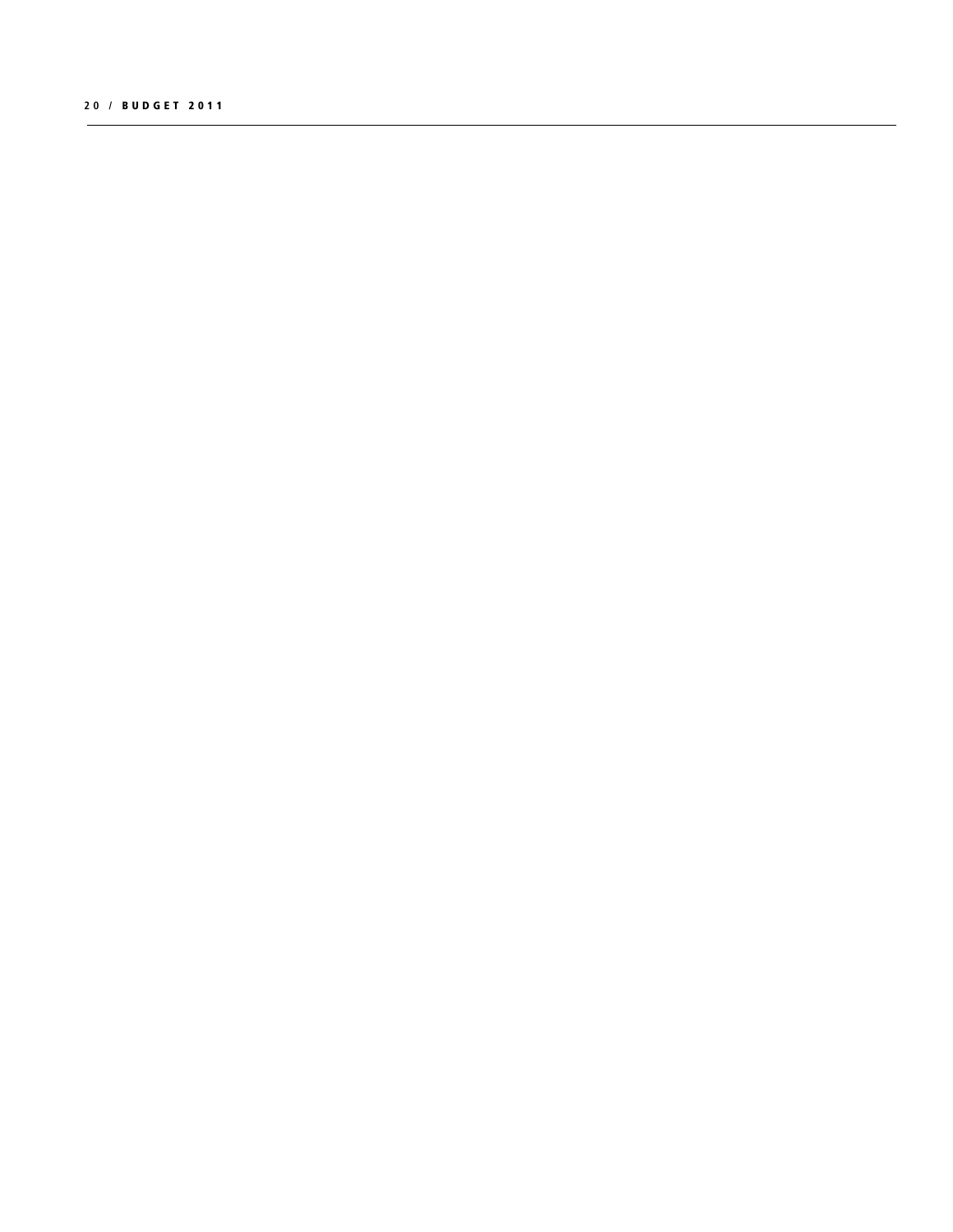# appendix 1 manitoba summary financial statistics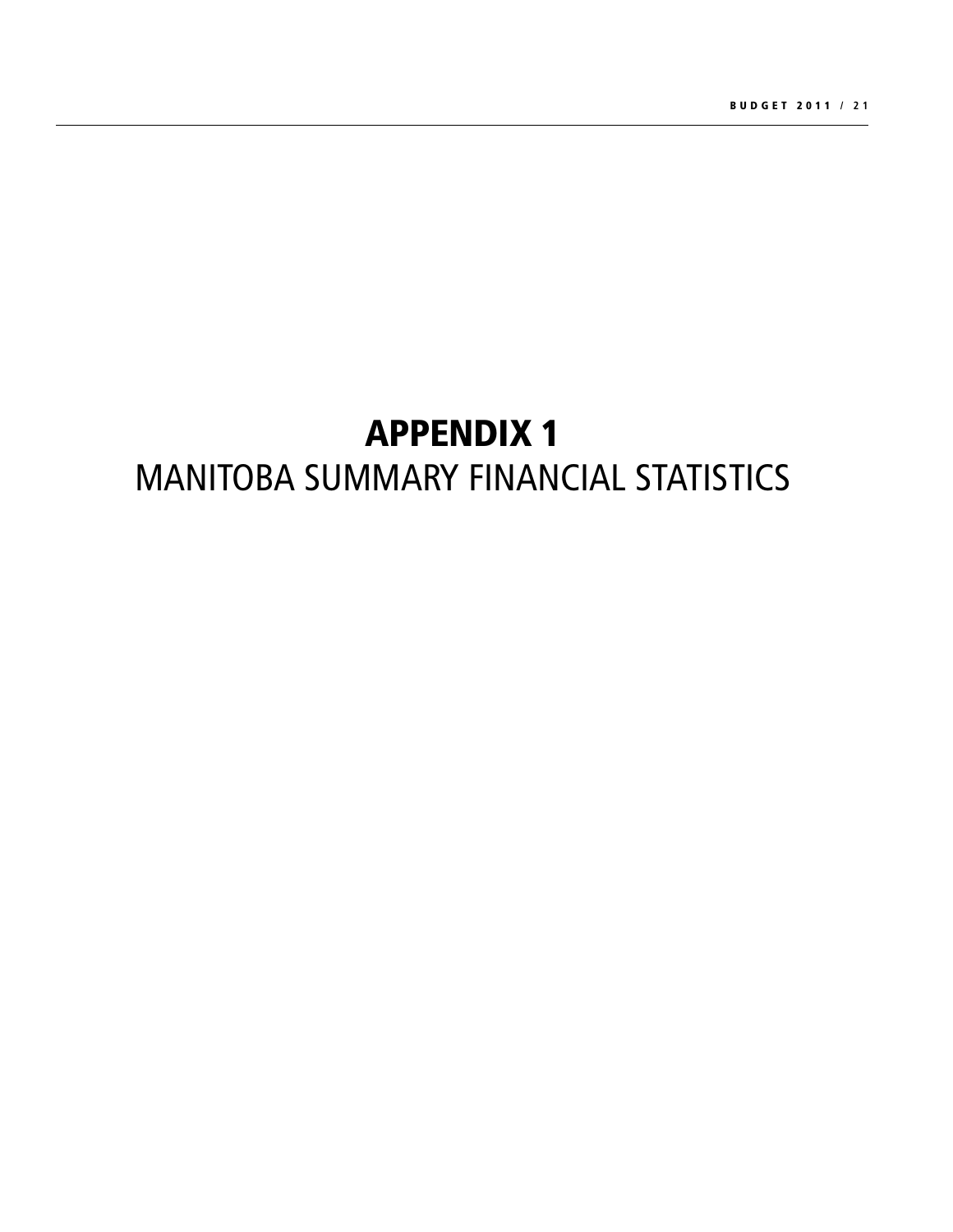## **Manitoba Summary Financial Statistics**

|                                                                                                                                                                                                                                                                                                       | 2011/12<br><b>Budget</b>                                 | 2010/11<br><b>Forecast</b>                               | 2009/10<br>Actual                                      | 2008/09<br>Actual                                      | 2007/08<br>Actual                                      | 2006/07<br>Actual                              |
|-------------------------------------------------------------------------------------------------------------------------------------------------------------------------------------------------------------------------------------------------------------------------------------------------------|----------------------------------------------------------|----------------------------------------------------------|--------------------------------------------------------|--------------------------------------------------------|--------------------------------------------------------|------------------------------------------------|
| SUMMARY FINANCIAL STATEMENTS                                                                                                                                                                                                                                                                          |                                                          | (Millions of Dollars)                                    |                                                        |                                                        |                                                        |                                                |
| Revenue                                                                                                                                                                                                                                                                                               |                                                          |                                                          |                                                        |                                                        |                                                        |                                                |
| Income Taxes<br><b>Other Taxes</b><br>Fees and Other Revenue<br><b>Federal Transfers</b><br>Net Income of Government Business Enterprises<br>Sinking Funds and Other Earnings                                                                                                                         | 3,148<br>3,510<br>1,771<br>3,945<br>781<br>239           | 2,916<br>3,404<br>1,745<br>4,086<br>752<br>227           | 2,659<br>3,281<br>1,791<br>3,924<br>772<br>220         | 2,841<br>3,276<br>1,720<br>3,866<br>764<br>296         | 2,652<br>3,288<br>1,628<br>3,597<br>947<br>384         | 2,441<br>3,129<br>1,493<br>3,320<br>627<br>423 |
| <b>Total Revenue</b>                                                                                                                                                                                                                                                                                  | 13,394                                                   | 13,130                                                   | 12,647                                                 | 12,763                                                 | 12,496                                                 | 11,433                                         |
| <b>Expenditure</b>                                                                                                                                                                                                                                                                                    |                                                          |                                                          |                                                        |                                                        |                                                        |                                                |
| Health and Healthy Living<br>Education<br><b>Family Services and Consumer Affairs</b><br><b>Community, Economic and Resource Development</b><br>Justice and Other General Expenditures<br><b>Debt Servicing Costs</b>                                                                                 | 5,387<br>3,560<br>1,402<br>1,908<br>910<br>807           | 5,125<br>3,406<br>1,392<br>1,944<br>1,027<br>762         | 4,830<br>3,227<br>1,295<br>1,814<br>926<br>756         | 4,588<br>3,091<br>1,192<br>1,729<br>882<br>830         | 4,232<br>3,224<br>1,224<br>1,420<br>974<br>864         | 3,956<br>2,948<br>1,142<br>1,280<br>829<br>793 |
| <b>Total Expenditure</b>                                                                                                                                                                                                                                                                              | 13,974                                                   | 13,656                                                   | 12,848                                                 | 12,312                                                 | 11,938                                                 | 10,948                                         |
| In-Year Adjustments/Lapse                                                                                                                                                                                                                                                                             | (145)                                                    | (70)                                                     |                                                        |                                                        |                                                        |                                                |
| Net Result for the Year                                                                                                                                                                                                                                                                               | (435)                                                    | (456)                                                    | (201)                                                  | 451                                                    | 558                                                    | 485                                            |
| <b>2011 Spring Flood Contingency</b><br>Expenditures<br>Recovery from Disaster Financial Assistance                                                                                                                                                                                                   | (30)<br>27                                               | (11)                                                     |                                                        |                                                        |                                                        |                                                |
| <b>Total 2011 Spring Flood Contingency</b>                                                                                                                                                                                                                                                            | (3)                                                      | (11)                                                     | $\overline{\phantom{a}}$                               |                                                        |                                                        |                                                |
| Net Income (Loss)                                                                                                                                                                                                                                                                                     | (438)                                                    | (467)                                                    | (201)                                                  | 451                                                    | 558                                                    | 485                                            |
| <b>Provincial Borrowings, Guarantees and Obligations</b><br><b>General Government Programs</b><br><b>General Government Programs - Pension Liability</b><br>Manitoba Hydro<br><b>Other Crown Organizations</b><br><b>Health Facilities</b><br>Government Enterprises and Other<br>Capital Investments | 7,309<br>2,595<br>8,901<br>1,868<br>1,264<br>41<br>3,183 | 6,955<br>2,355<br>8,361<br>1,643<br>1,065<br>51<br>2,546 | 6,833<br>2,175<br>7,730<br>1,478<br>949<br>65<br>1,846 | 6,400<br>1,850<br>7,499<br>1,341<br>831<br>78<br>1,411 | 6,532<br>1,500<br>6,794<br>1,269<br>833<br>92<br>1,084 | 6,566<br>6,636<br>1,279<br>790<br>106<br>749   |
| <b>Subtotal</b>                                                                                                                                                                                                                                                                                       | 25,161                                                   | 22,976                                                   | 21,076                                                 | 19,410                                                 | 18,104                                                 | 16,126                                         |
| <b>Other Obligations</b><br>Pension Liability<br><b>Pension Asset</b><br><b>Net Pension Liability</b><br>Debt incurred for and repayable by the Manitoba<br>Hydro-Electric Board                                                                                                                      | 6,901<br>(5, 185)<br>1,716<br>(8,663)                    | 6,637<br>(4, 859)<br>1,778<br>(8, 198)                   | 6,392<br>(4, 592)<br>1,800<br>(7, 479)                 | 6,152<br>(4, 161)<br>1,991<br>(7, 177)                 | 6,008<br>(3,780)<br>2,228<br>(6, 449)                  | 5,650<br>(2, 157)<br>3,493<br>(5,966)          |
| Education and Health Debt held by Government Enterprises<br>Other Debt of Crown Organizations                                                                                                                                                                                                         | 496<br>255                                               | 466<br>255                                               | 443<br>255                                             | 406<br>262                                             | 416<br>252                                             | 431<br>219                                     |
| Subtotal                                                                                                                                                                                                                                                                                              | (6, 196)                                                 | (5,699)                                                  | (4,981)                                                | (4, 518)                                               | (3, 553)                                               | (1,823)                                        |
| <b>Total Summary Borrowings, Guarantees and Obligations</b>                                                                                                                                                                                                                                           | 18,965                                                   | 17,277                                                   | 16,095                                                 | 14,892                                                 | 14,551                                                 | 14,303                                         |
| Adjustments to arrive at Summary Net Debt<br>Guarantees<br><b>Net Financial Assets</b>                                                                                                                                                                                                                | (241)<br>(3,920)                                         | (166)<br>(3, 867)                                        | (255)<br>(4,046)                                       | (326)<br>(3,098)                                       | (350)<br>(3,651)                                       | (675)<br>(2,828)                               |
| <b>Summary Net Debt</b>                                                                                                                                                                                                                                                                               | 14,804                                                   | 13,244                                                   | 11,794                                                 | 11,468                                                 | 10,550                                                 | 10,800                                         |
| Summary Net Debt as percentage of GDP                                                                                                                                                                                                                                                                 | $\frac{1}{26.2}$                                         | 24.7                                                     | 23.1                                                   | $\overline{22.5}$                                      | 21.6                                                   | 23.9                                           |

Numbers may not add due to rounding.

NOTES

• The 2010/11 Forecast has been re-stated from the Third Quarter Financial Report, to be consistent with Budget 2011 presentation.

• Guarantees reflect only guaranteed balances for Manitoba Hydro Bonds and Manitoba Grow Bonds.

• Borrowings, guarantees and obligations are net of sinking funds.

• Historical information has been re-stated to be consistent with changes in accounting policies.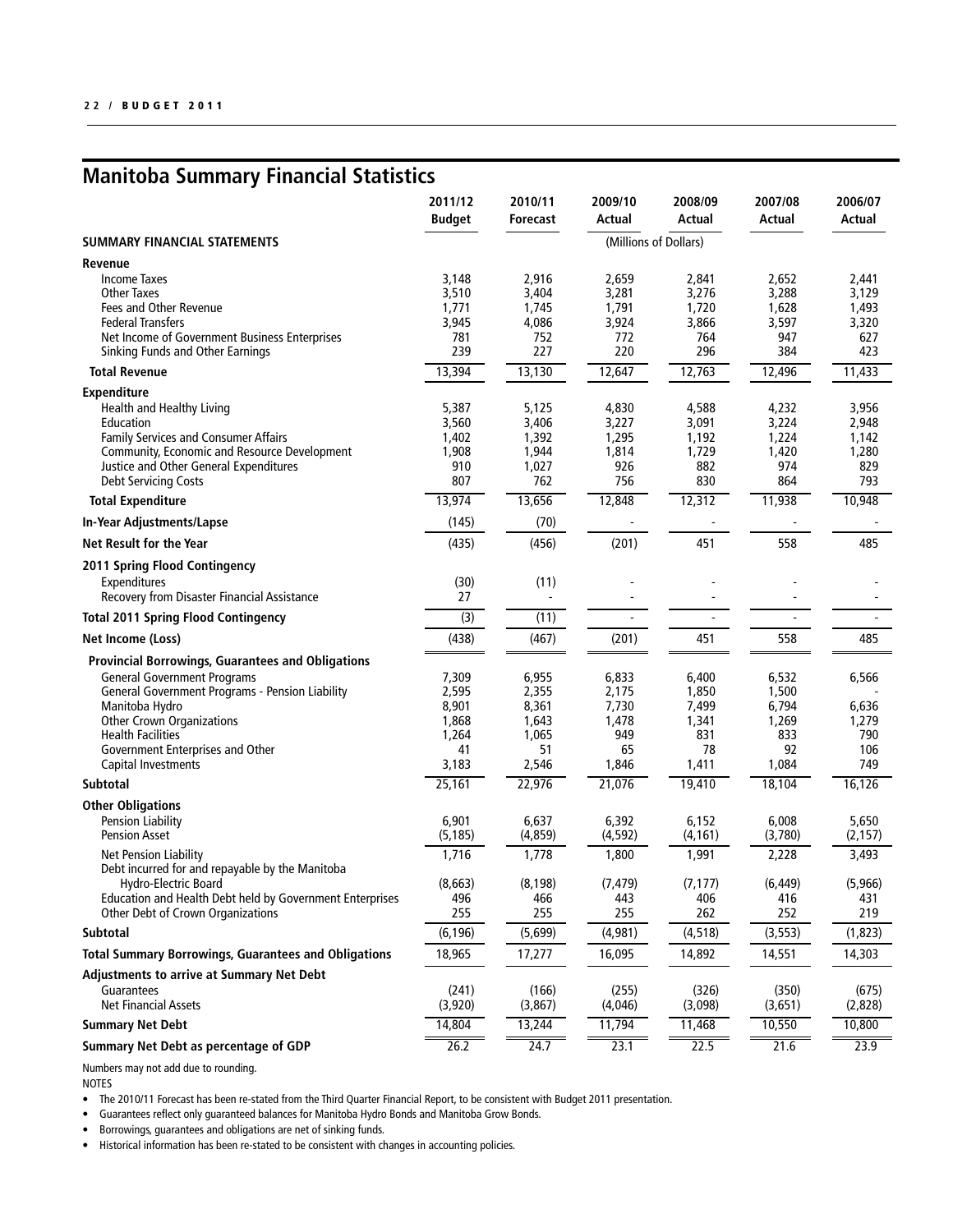| <b>Manitoba Summary Financial Statistics</b>         |               |                     |               |               |               |               |  |
|------------------------------------------------------|---------------|---------------------|---------------|---------------|---------------|---------------|--|
|                                                      | 2011/12       | 2010/11             | 2009/10       | 2008/09       | 2007/08       | 2006/07       |  |
|                                                      | <b>Budget</b> | <b>Forecast</b>     | <b>Actual</b> | <b>Actual</b> | <b>Actual</b> | <b>Actual</b> |  |
|                                                      |               | (Percentage Change) |               |               |               |               |  |
| <b>Annual Change</b>                                 |               |                     |               |               |               |               |  |
| <b>Income Taxes</b>                                  | 8.0           | 9.7                 | (6.4)         | 7.1           | 8.6           | 5.1           |  |
| <b>Other Taxes</b>                                   | 3.1           | 3.7                 | 0.2           | (0.4)         | 5.1           | 36.9          |  |
| Fees and Other Revenue                               | 1.5           | (2.6)               | 4.1           | 5.7           | 9.0           | (12.2)        |  |
| <b>Federal Transfers</b>                             | (3.5)         | 4.1                 | 1.5           | 7.5           | 8.3           | 7.0           |  |
| <b>Total Revenue</b>                                 | 2.0           | 3.8                 | (0.9)         | 2.1           | 9.3           | 6.1           |  |
| Health and Healthy Living                            | 5.1           | 6.1                 | 5.3           | 8.4           | 7.0           | 3.9           |  |
| Education                                            | 4.5           | 5.5                 | 4.4           | (4.1)         | 9.4           | 28.7          |  |
| <b>Debt Servicing Costs</b>                          | 5.9           | 0.8                 | (8.9)         | (3.9)         | 9.0           | (7.8)         |  |
| <b>Total Expenditure</b>                             | 2.3           | 6.3                 | 4.4           | 3.1           | 9.0           | 5.5           |  |
| <b>Summary Net Debt</b>                              | 11.8          | 12.3                | 2.8           | 8.7           | (2.3)         | (1.4)         |  |
| Per cent of GDP                                      | (Per cent)    |                     |               |               |               |               |  |
| <b>Income Taxes</b>                                  | 5.6           | 5.4                 | 5.2           | 5.6           | 5.4           | 5.4           |  |
| <b>Other Taxes</b>                                   | 6.2           | 6.4                 | 6.4           | 6.4           | 6.7           | 6.9           |  |
| Fees and Other Revenue                               | 3.1           | 3.3                 | 3.5           | 3.4           | 3.3           | 3.3           |  |
| <b>Federal Transfers</b>                             | 7.0           | 7.6                 | 7.7           | 7.6           | 7.4           | 7.4           |  |
| <b>Total Revenue</b>                                 | 23.7          | 24.5                | 24.8          | 25.0          | 25.6          | 25.3          |  |
|                                                      | 9.5           | 9.6                 | 9.5           | 9.0           | 8.7           | 8.8           |  |
| Health and Healthy Living<br>Education               | 6.3           | 6.4                 | 6.3           | 6.1           | 6.6           | 6.5           |  |
|                                                      | 1.4           | 1.4                 | 1.5           | 1.6           | 1.8           | 1.8           |  |
| <b>Debt Servicing Costs</b>                          |               |                     |               |               |               |               |  |
| <b>Total Expenditure</b><br><b>Summary Net Debt</b>  | 24.8<br>26.2  | 25.5<br>24.7        | 25.2<br>23.1  | 24.1<br>22.5  | 24.4<br>21.6  | 24.2<br>23.9  |  |
|                                                      |               |                     |               |               |               |               |  |
| <b>Per cent of Revenue</b>                           |               |                     |               |               |               |               |  |
| <b>Income Taxes</b>                                  | 23.5          | 22.2                | 21.0          | 22.3          | 21.2          | 21.4          |  |
| <b>Other Taxes</b>                                   | 26.2          | 25.9                | 25.9          | 25.7          | 26.3          | 27.4          |  |
| Fees and Other Revenue                               | 13.2          | 13.3                | 14.2          | 13.5          | 13.0          | 13.1          |  |
| <b>Federal Transfers</b><br>Net Income of Government | 29.5          | 31.1                | 31.0          | 30.3          | 28.8          | 29.0          |  |
| <b>Business Enterprises</b>                          | 5.8           | 5.7                 | 6.1           | 6.0           | 7.6           | 5.5           |  |
| Sinking Funds and Other Earnings                     | 1.8           | 1.7                 | 1.7           | 2.3           | 3.1           | 3.7           |  |
|                                                      |               | (Dollars)           |               |               |               |               |  |
| <b>Dollars Per Capita</b>                            |               |                     |               |               |               |               |  |
| <b>Total Revenue</b>                                 | 10,706        | 10,628              | 10,370        | 10,587        | 10,469        | 9,656         |  |
| <b>Total Expenditure</b>                             | 11,169        | 11,054              | 10,535        | 10,213        | 10,002        | 9,247         |  |
| <b>Debt Servicing Costs</b>                          | 645           | 617                 | 620           | 689           | 724           | 670           |  |
| <b>Summary Net Debt</b>                              | 11,833        | 10,720              | 9,670         | 9,513         | 8,839         | 9,122         |  |
| <b>Memorandum Items</b>                              |               |                     |               |               |               |               |  |
| Population (000's) *                                 | 1,251.1       | 1,235.4             | 1,219.6       | 1,205.5       | 1,193.6       | 1,184.0       |  |
| GDP at Market Prices (\$M)                           | 56,419        | 53,528              | 50,990        | 51,065        | 48,903        | 45,150        |  |

Source: Manitoba Finance

\* official population July 1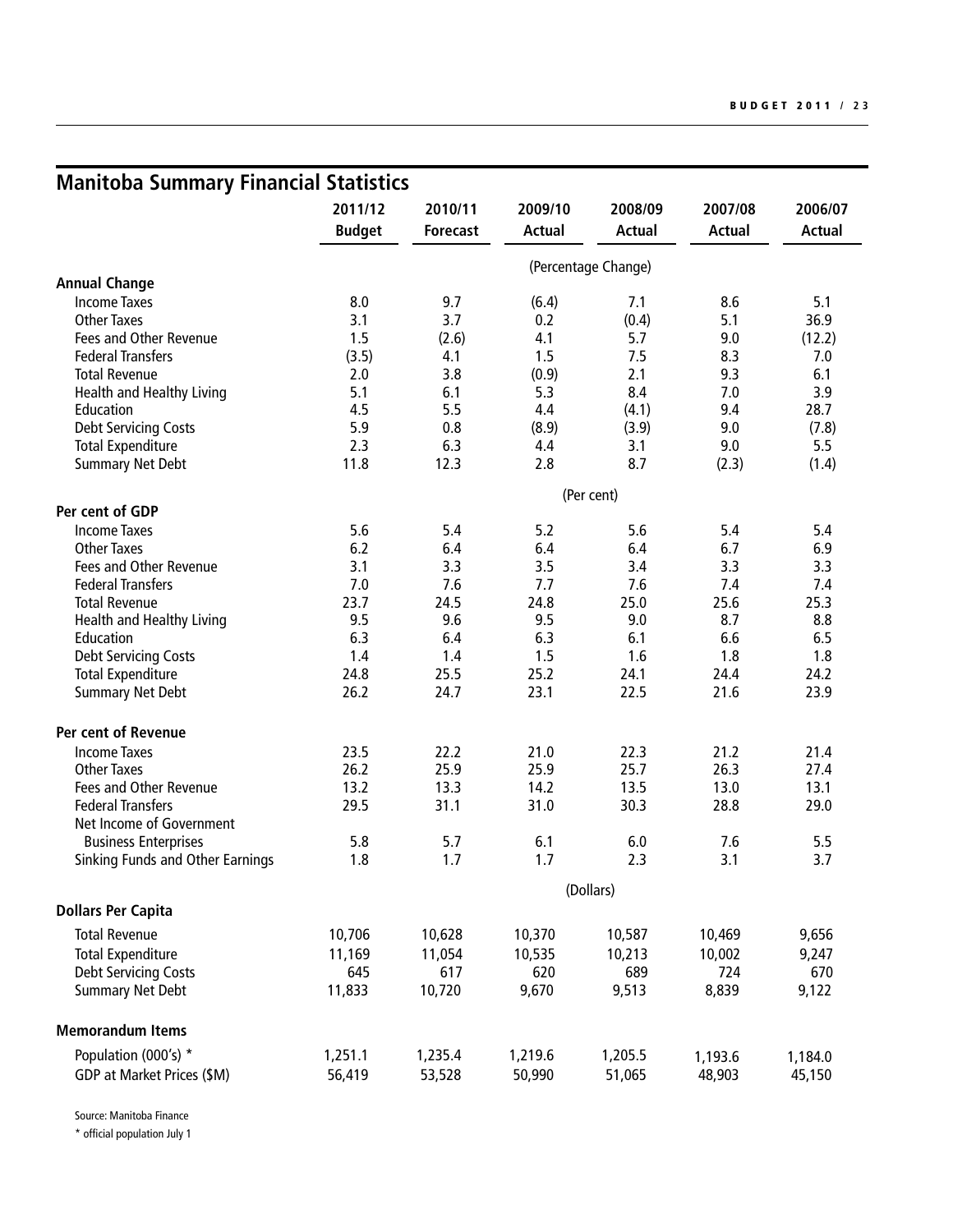**24 /** BUDGET 2011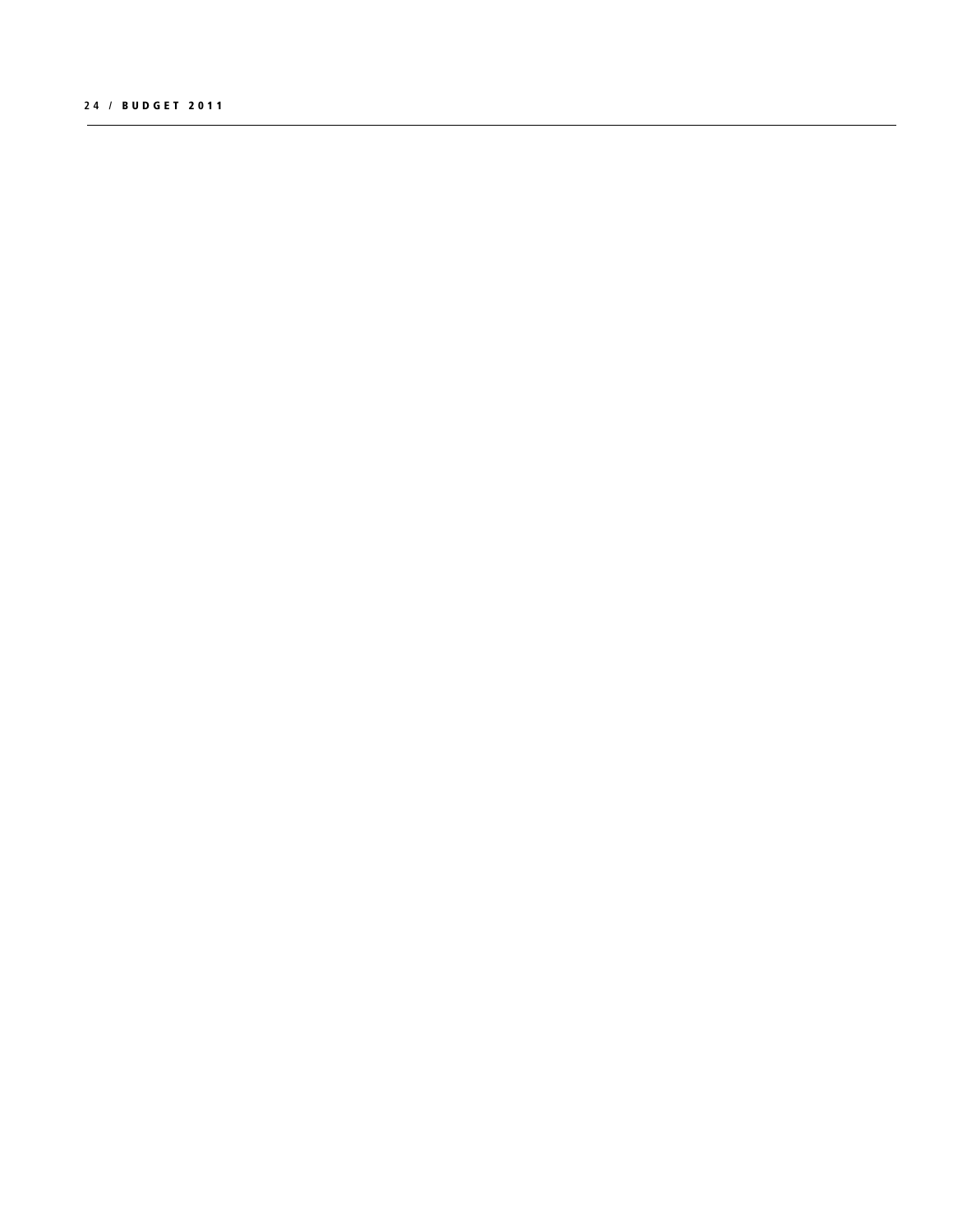# appendix 2 SUmmary budget user's guide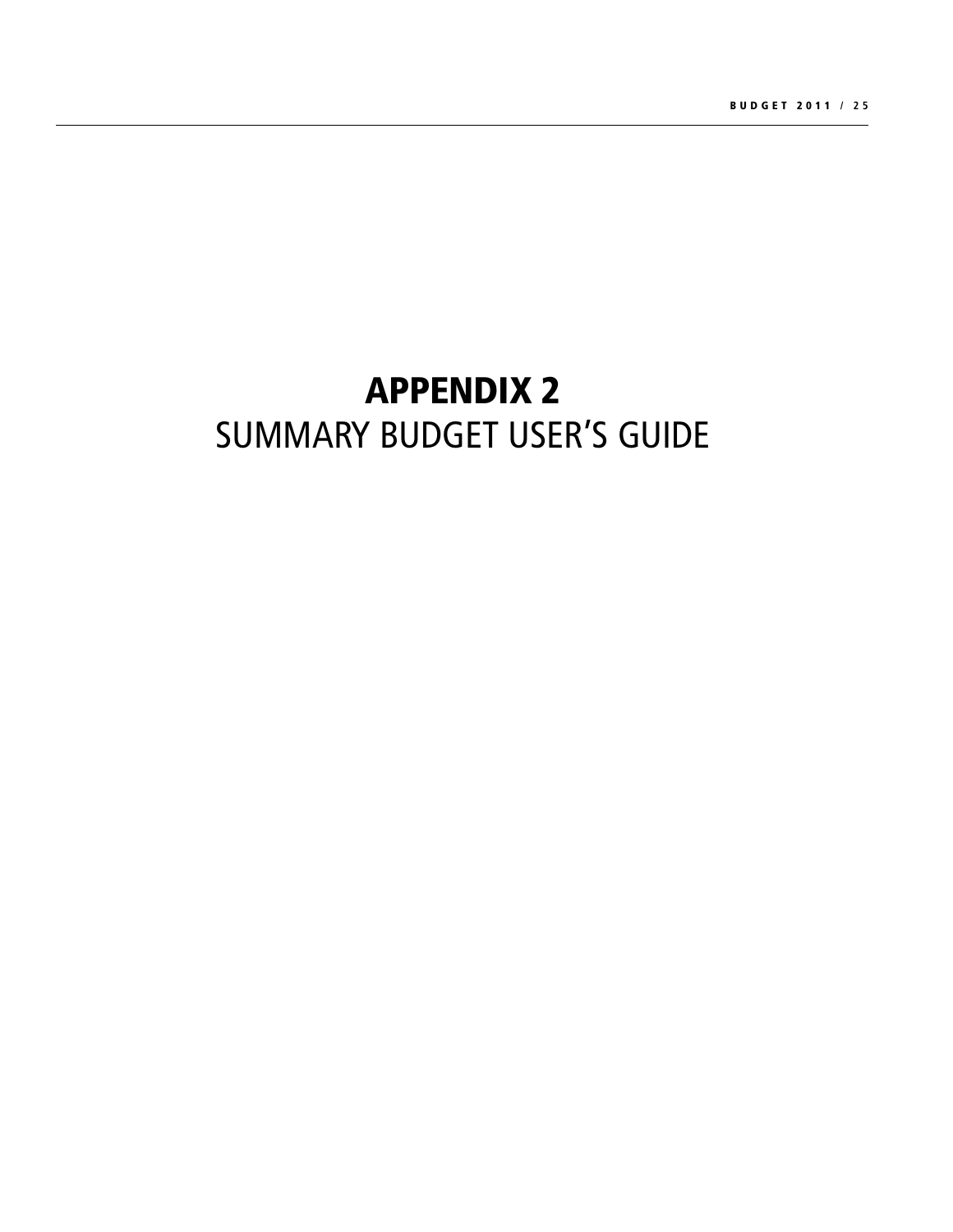## **NUMBER 18 INTRODUCTION**

This document guides readers through the format of the Manitoba Budget. It includes three components: a general explanation of the structure of the Summary Budget, Annotated Summary Budget and Schedules, and a list of Frequently Asked Questions.

Schedule 1 (Summary Revenue Estimate) and Schedule 2 (Summary Expenditure Estimate) consolidate the Estimates of Expenditure and Revenue of core government with high-level projections of expenses and revenues of the Other Reporting Entities (OREs) of the GRE to produce the Summary Budget.

Although the additional revenues and expenses of entities such as universities, public schools and government business enterprises are included in the Summary Budget, the existing relationship between the government and the related entities does not change. Governance of these organizations and their relationships with government are not affected by the Summary Budget process.

## $\blacksquare$  STRUCTURE OF THE SUMMARY BUDGET

The Summary Budget presents a high-level overview of revenue and expenditure of the entire GRE.

Revenue is reported under six categories.

- Income Taxes are entirely revenue of core government.
- • Other Taxes includes the Retail Sales Tax and all of the other tax revenues of core government, as well as property taxes levied to support school funding.
- Fees and Other Revenue includes fees such as automobile licences, park and forestry fees, and fees collected by Crown organizations such as fees for non-insured health services and rental revenue for Manitoba Housing and Renewal Corporation (MHRC). Tuition fees collected by universities and colleges are also included in this category.
- • Federal Transfers Equalization, Canada Health Transfer, Canada Social Transfer, and other grants and transfers are mostly received by core government, although some federal funds are provided directly to entities not included in core government, such as housing subsidies to MHRC, insurance premiums for agriculture programs and grants for public education.
- Net Income of GBEs This represents the net income of all GBEs. This income is added to the summary financial statements on a modified equity basis and includes the income of Manitoba Lotteries Corporation and Manitoba Liquor Control Commission whose net income continues to be recorded as revenue of core government.
- • Sinking Funds and Other Earnings These are interest and other investment earnings on sinking funds and other investments held by core government and OREs. For core government estimates purposes, investment revenue is netted against debt servicing costs.

Expenditure has been classified by major sectors. See Appendix 3 for a list of entities in the GRE.

- • Health and Healthy Living represents all health-related expenditures including the activities of Manitoba Health, and Manitoba Healthy Living, Youth and Seniors, all Regional Health Authorities, hospitals and other health-related entities in the GRE.
- Education represents costs associated with all primary, secondary and post-secondary education, including the operations of universities and colleges, and includes the activities of Manitoba Advanced Education and Literacy, and Manitoba Education. This also includes additional funding for teachers' pensions and programs funded by other sources.
- Family Services and Consumer Affairs includes all costs related to social service and consumer programs, including the activities of Manitoba Family Services and Consumer Affairs.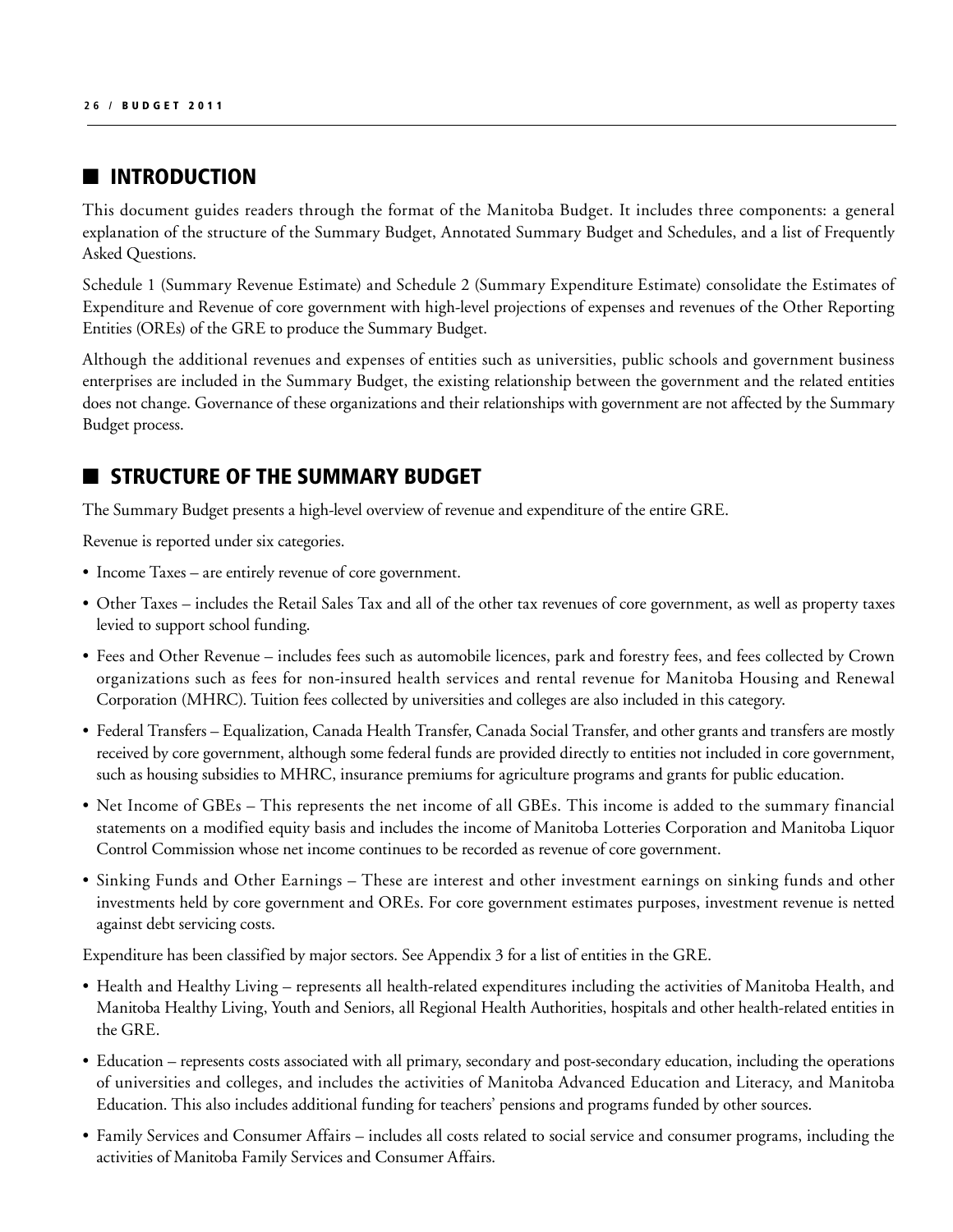- • Community, Economic and Resource Development includes expenditures related to infrastructure and other government services, including the activities of Manitoba Aboriginal and Northern Affairs; Manitoba Agriculture, Food and Rural Initiatives; Manitoba Conservation; Manitoba Entrepreneurship, Training and Trade; Manitoba Housing and Community Development; Manitoba Infrastructure and Transportation; Manitoba Innovation, Energy and Mines; Manitoba Local Government; and Manitoba Water Stewardship.
- • Justice and Other Expenditures includes costs for Manitoba Justice services and the activities of the Legislative Assembly; Executive Council; Civil Service Commission; Manitoba Culture, Heritage and Tourism; Employee Pensions and Other Costs; Manitoba Finance; Manitoba Labour and Immigration; Manitoba Sport; Enabling and Other Appropriations.
- Debt Servicing contains the cost of interest and related expenses for the TRAF, the CSSF, capital funding, and general purpose borrowings associated with all provincial summary borrowings, excluding debt servicing costs for debt incurred and repayable by Manitoba Hydro and Manitoba Lotteries Corporation. Debt servicing costs related to those borrowings are reflected in the net income of GBEs.

In-Year Adjustments/Lapse – could be an increase in revenue and/or a decrease in expenditure.

Net Income (Loss) is the "bottom line" – the result after Expenditure is subtracted from Revenue. This represents the GRE's financial result for the fiscal year.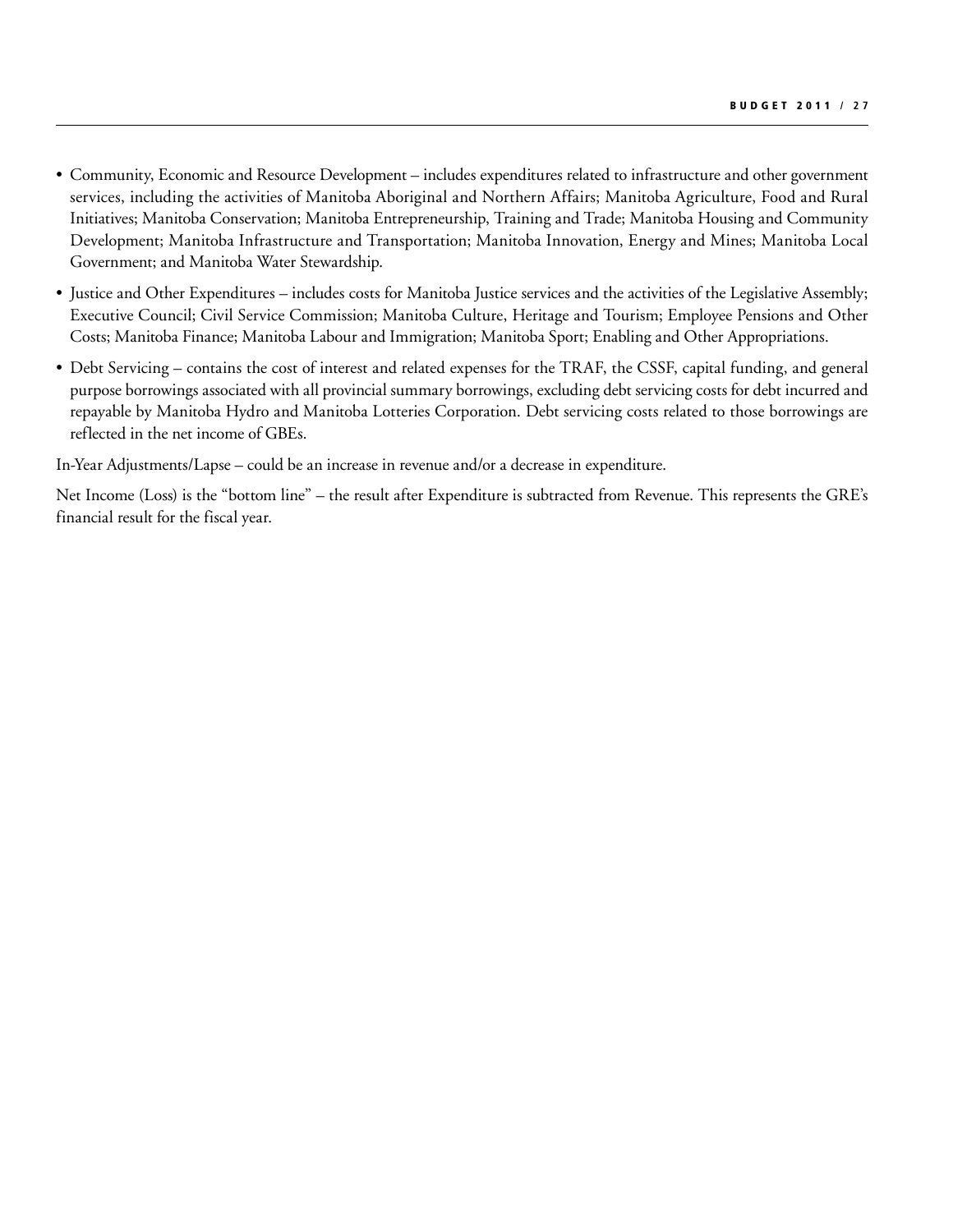public schools, colleges and

universities

## ANNOTATED SUMMARY BUDGET

The Summary Budget includes the revenue and expenditure of the entities in the GRE. Amounts are adjusted on consolidation to avoid counting the same revenue or expenditure twice.



Health, Manitoba Healthy Living, Youth and Seniors, hospitals, Regional Health Authorities and other healthrelated entities.

The revenue and expenditure of OREs are projections based on data obtained from the entities and may not represent final board-approved budget data from those entities. Many reporting entities have fiscal years and budget cycles different than core government. In those cases, data for the closest fiscal year-end date to core government's own year-end date are used. rose entities. ivian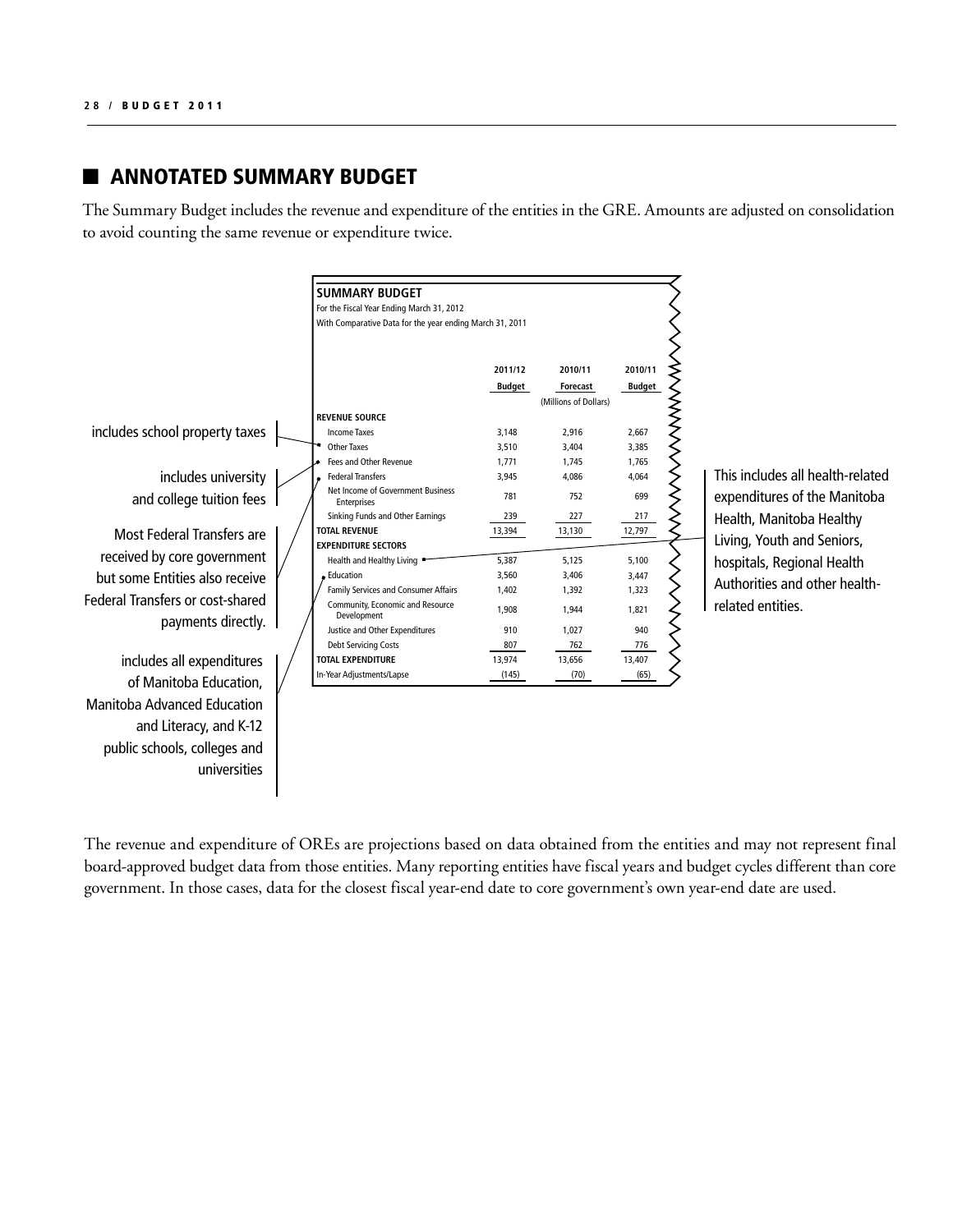## **NOTATED SUMMARY REVENUE ESTIMATE: DETAILS AND** RECONCILIATION TO CORE GOVERNMENT ESTIMATES

**Schedule I** groups individual revenue sources under six categories, showing the contributions of core government and the impact of consolidating core government and OREs.



The revenue and expenditure of OREs are projections based on data obtained from the entities and may not represent final board-approved budget data from those entities. Many reporting entities have fiscal years and budget cycles different than core government. In those cases, data for the closest fiscal year-end date to core government's own year-end date are used.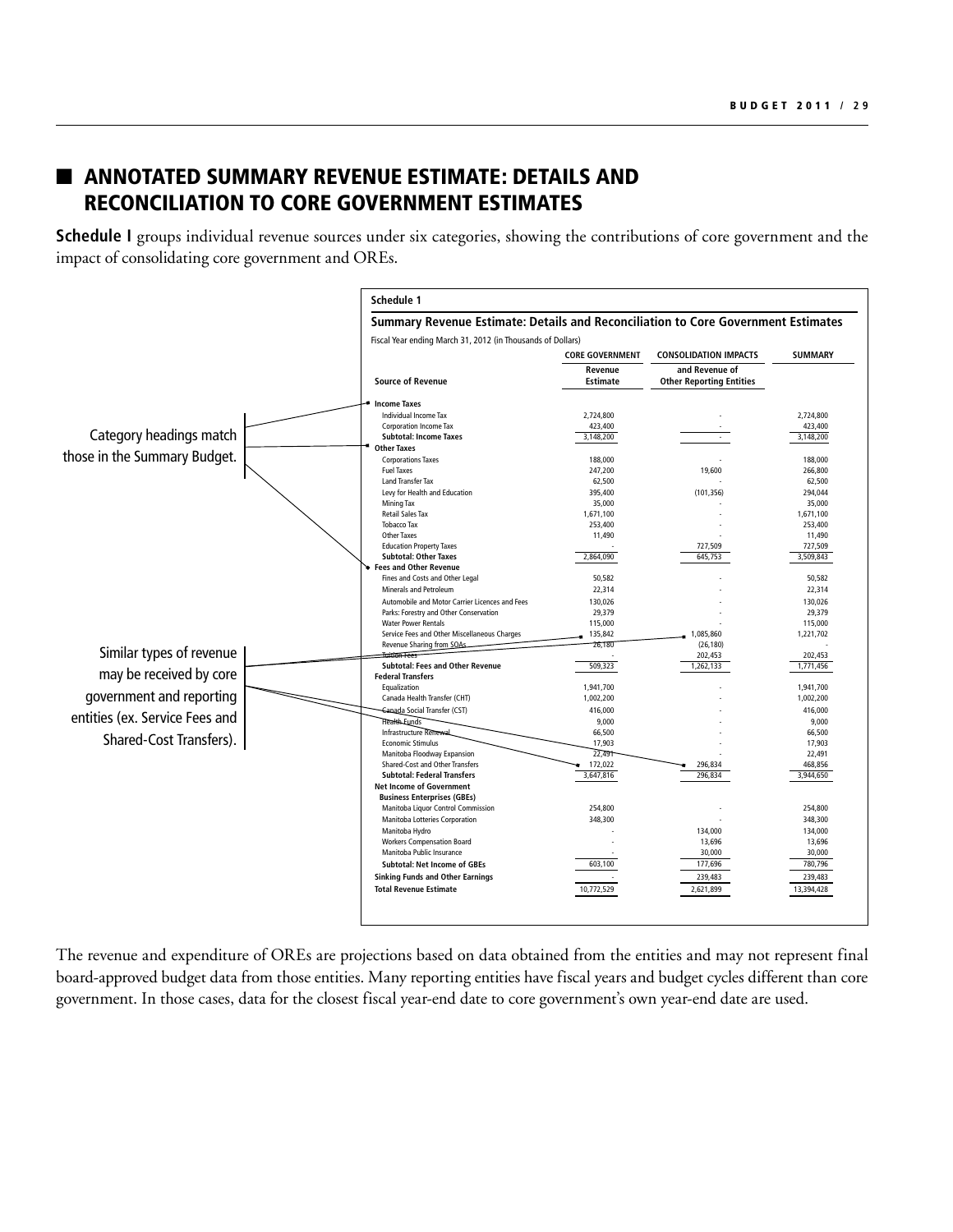## **n** ANNOTATED SUMMARY EXPENDITURE ESTIMATE: DETAILS, RECONCILIATION TO CORE GOVERNMENT ESTIMATES AND SUMMARY BUDGET RESULT

**Schedule 2** groups expenditures in six sectors. It shows core government expenditure estimates, consolidation impacts to avoid double counting of expenditures, and the additional expenditure of OREs, which is not financed by core government.



The revenue and expenditure of OREs are projections based on data obtained from the entities and may not represent final board-approved budget data from those entities. Many reporting entities have fiscal years and budget cycles different than core government. In those cases, data for the closest fiscal year-end date to core government's own year-end date are used.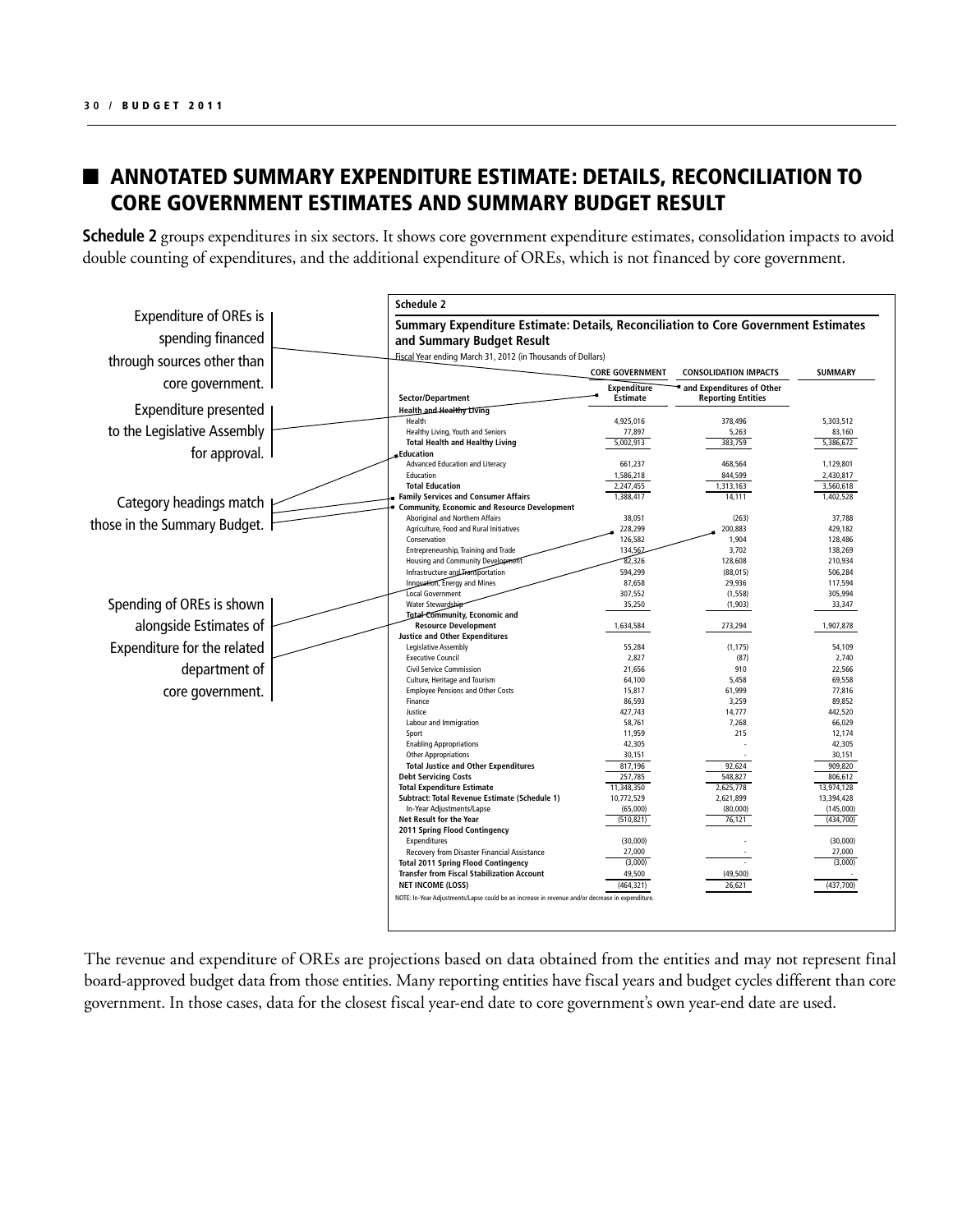## **Example 1 FREQUENTLY ASKED QUESTIONS**

- **Q1** What is a Summary Budget?
- **A** A Summary Budget is a comprehensive picture of core government expenditure and revenue together with high-level projections for the operations of Crown organizations, GBEs and public sector organizations such as regional health authorities, school divisions, universities and colleges.

It is called a Summary Budget because the revenue and expenditure of general program and departmental operations of the government – the services of government usually associated with the Legislature – and the additional functions that are indirectly controlled by the provincial government, such as public schools and universities, are consolidated.

For example, public school expenditures paid for by school division property taxes and provincial support payments are shown together in one sum. This approach allows taxpayers to see the total cost of providing public school services.

- **Q2** How can I tell how much the government raises as revenue and plans to spend on core government programs and services?
- **A** Details of core government expenditure and revenue are presented in the Estimates of Expenditure and Revenue tabled in the Legislature. The Summary Budget and the Estimates both contain reconciliation schedules (Schedule 1 for Revenue, Schedule 2 for Expenditure), to help the reader move between the Summary Budget and the Estimates.
- **Q3** What entities are included in the Summary Budget and where can I get more information about their plans for 2011/12?
- **A** A listing of all the entities in the GRE is included in the Summary Budget as Appendix 3. The Summary Budget combines the Estimates of Expenditure and Revenue for core government with high-level projections for other reporting entities. Questions about financial information of OREs should be directed to the appropriate entity.
- **Q4** As Manitoba's Budget is presented for the GRE, will the government use the revenues of OREs to pay for core government operations?
- **A** A Summary Budget does not change the way in which core government operations are funded. Under the Summary Budget, only revenue from those Crown entities that have traditionally been used to support government programs and services (Manitoba Lotteries Corporation, Manitoba Liquor Control Commission and the Special Operating Agencies established by government) will continue to be used to support core government operations.
- **Q5** If the government is not controlling the OREs directly, why does the government combine their revenue and expenses with its own in the Summary Budget?
- **A** The Manitoba government acted on the recommendations of the Office of the Auditor General for Manitoba. GAAP and the PSAB standards for senior Canadian governments require provincial, territorial and federal governments to prepare their annual financial statements on this basis.
- **Q6** How do core government and summary expenses differ?
- **A** Core government expenses reflect the departmental expenditure estimates of the Manitoba government that are presented and approved by the Legislative Assembly. These expenditures include grants to OREs. The summary expenditures include incremental expenses of OREs that are financed from sources other than core government. The summary total reflects the total cost of the service provided, under the various sectors, that are financed by core government and the OREs.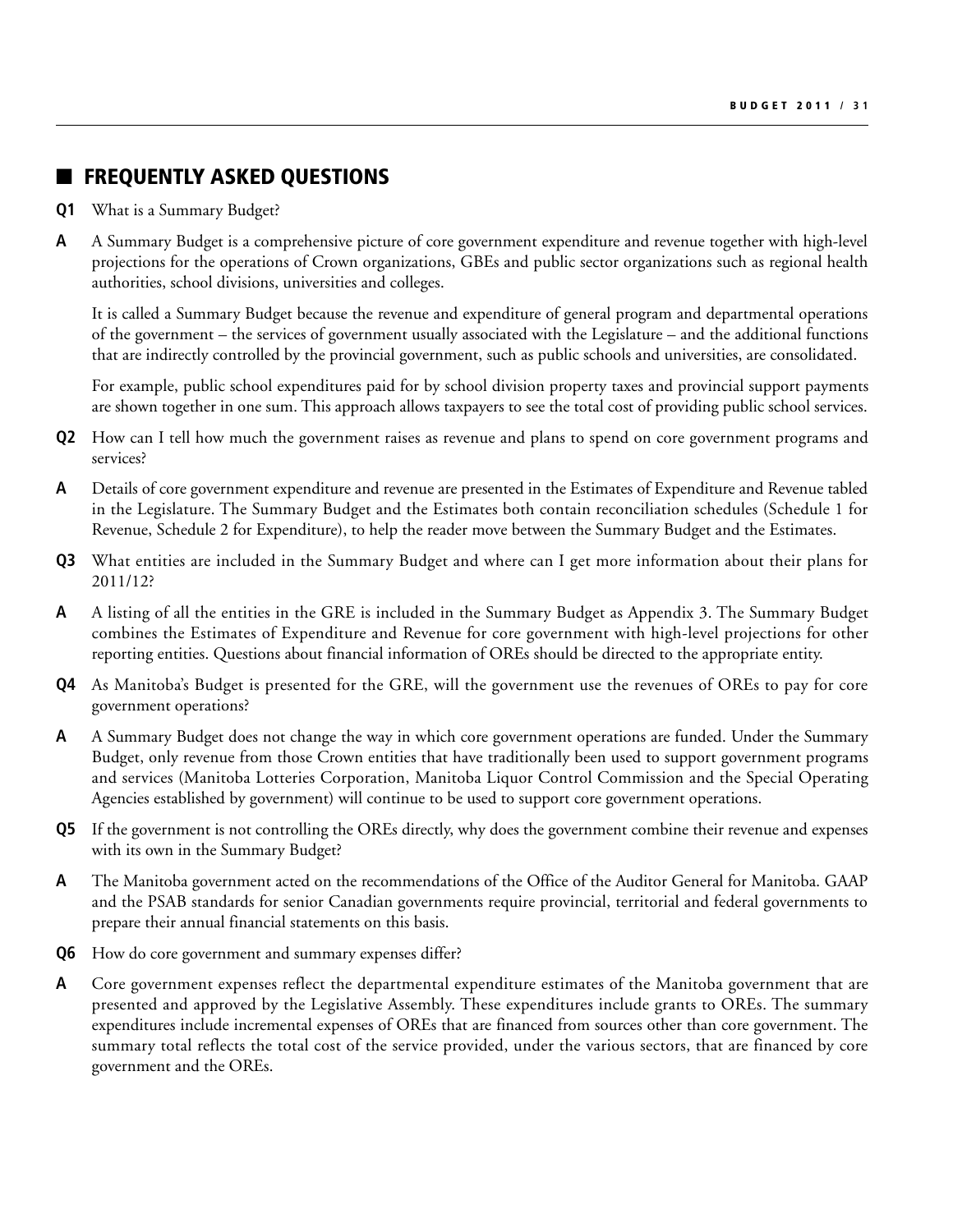- **Q7** How does the Summary Budget treat pension liabilities?
- **A** The pension liability is recorded in full in the Summary Financial Statements and therefore changes in this liability are reflected in the Summary Budget. The pension expenses include amounts that are funded through the appropriations of core government as well as summary adjustments for actuarially determined increases in the value of the outstanding pension liability. Pension expenses related to TRAF are included in the Education sector.
- **Q8** What is meant by Consolidation Impacts?
- **A** Consolidation Impacts are adjustments needed to bring the revenue and expenditure of the OREs into the Summary Budget. They include adjustments needed to present the information on a consistent basis and to eliminate transactions between entities in the GRE, to avoid duplicating revenues and expenses in the summary result (ex. a government grant is counted as an expenditure of core government and is eliminated from the revenue of the ORE).
- **Q9** What is Other Comprehensive Income (OCI) and how does it impact the province's summary results?
- **A** OCI applies to certain OREs, and represents unrealized gains or losses in fair market value of financial instruments, such as investments held for sale or debt held in a foreign currency. Changes in OCI are based upon "mark-to-market" variances at year end and therefore are a one-day snapshot of the change in value when compared to the same day in the previous year. Because OCI represents an unrealized gain or loss, it does not impact an ORE's annual operating results, and therefore, does not impact the province's Summary Net Income. However, OCI does impact the balance sheet, and therefore will impact the province's Net Debt and Net Debt-to-GDP.

When the underlying investments are sold, or when the foreign held debt is retired, OCI gains or losses are realized, which will correspondingly impact an ORE's net income and therefore the province's Summary Net Income.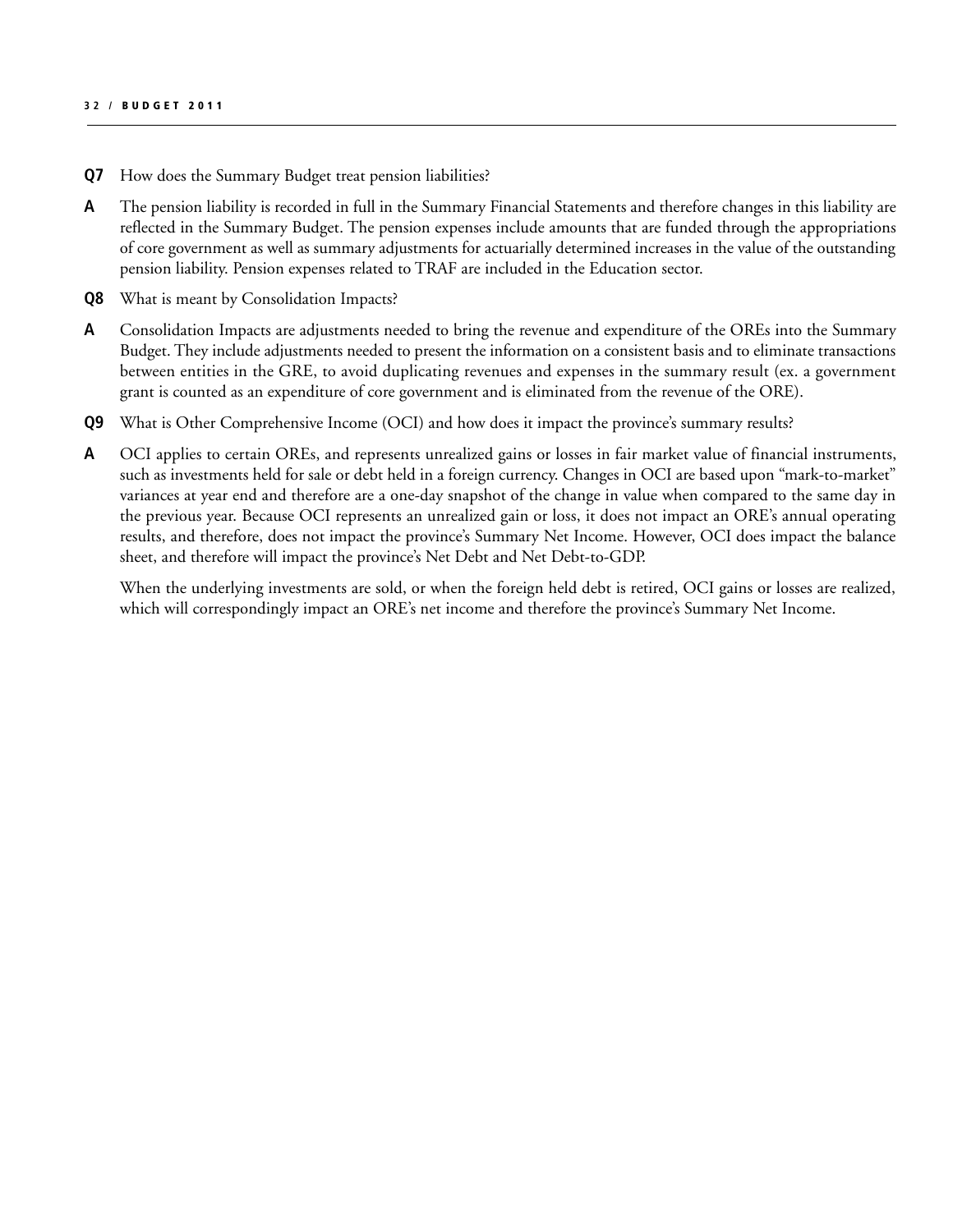## **n** GLOSSARY OF KEY TERMS

**Borrowings:** Borrowings are securities issued in the name of the province to capital markets investors. Securities include debentures, treasury bills, promissory notes, medium-term notes and Manitoba Savings Bonds.

**Consolidation Impacts:** The adjustments needed to bring the revenue and expenditure of the OREs into the Summary Budget, and to eliminate transactions between entities to avoid duplication of revenue and expense (ex. a government grant is counted as an expenditure of core government and is eliminated from the revenue of the ORE).

**Core Government:** A component of the GRE. Represents the operations of government, including the revenues directly under government's control, and the programs and services delivered by government departments.

**Crown Organization:** An organization in the GRE that is wholly owned or established by government, such as a Crown corporation (ex. Manitoba Agricultural Services Corporation).

**Debt Servicing Cost:** Interest and other expenses associated with provincial borrowings.

**Fair Market Value:** Represents the value obtainable for an asset, financial or non-financial, if disposed of on the open market.

**Federal Recoveries and Transfers:** Revenues that are either received or receivable from the federal government.

**Financial Assets:** Assets of the province such as cash, investments, loans and accounts receivable that could be readily converted to cash in order to pay the province's liabilities or finance its future operations.

**Generally Accepted Accounting Principles (GAAP):** Standard accounting practices and reporting guidelines as prescribed by the Canadian Institute of Chartered Accountants.

**General Purpose Debt:** General program borrowings including any provincial securities that are not self-sustaining, or are not associated with the acquisition of capital assets.

**Government Business Enterprises (GBEs):** A Crown organization delegated with the financial and operating authority to carry on a business. It sells goods or services to individuals and organizations outside the GRE and can maintain its business on those revenues.

**Government Reporting Entity (GRE):** Includes core government and Crown organizations, GBEs and public sector organizations such as regional health authorities, school divisions, universities and colleges.

**Gross Domestic Product (GDP):** Represents the total market value of all final goods and services produced in the Manitoba economy.

**Guarantees:** The province, in the normal course of business, may provide a guarantee to honour the repayment of debt or loans of an organization, primarily GBEs. Such a guarantee is provided on the Manitoba Hydro Savings Bonds.

**Infrastructure Assets:** A subset of tangible capital assets that are used by the general public, such as parks, highways and bridges.

**Net Debt-to-GDP Ratio:** The ratio of government net debt relative to the total market value of all final goods and services produced in the Manitoba economy. Net debt represents the total liabilities of the government less its financial assets. It is widely used by credit rating agencies and other analysts to evaluate the financial situation and trends of jurisdictions in regard to their relative credit worthiness.

**Net Financial Assets:** Assets of the province (such as cash, investments, loans and accounts receivable) less accounts payable, that could be readily converted to cash in order to pay the province's liabilities or finance its future operations.

**Non-Financial Assets:** Includes physical items such as tangible capital assets (ex. buildings and roads) and consumable goods such as inventories that are not normally converted to cash.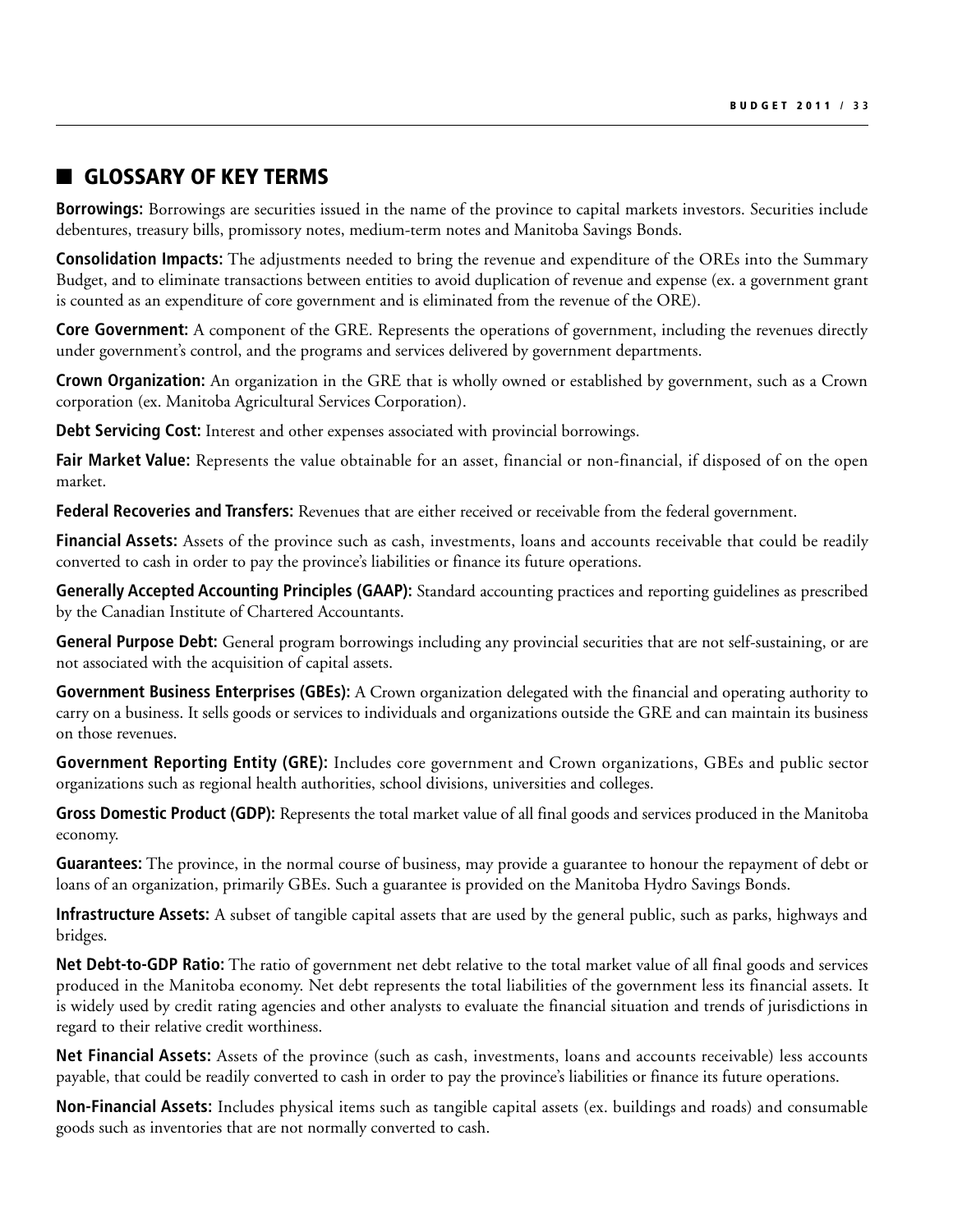**Obligations:** Long-term, non-interest-bearing liabilities of the province, which may or may not carry specific repayment terms.

**Other Comprehensive Income (OCI):** Other comprehensive income is an accounting recognition of unrealized gains and losses in fair market value of financial instruments, such as investments held as available for sale or trading or debt held in a foreign currency. Currently, OCI accounting standards apply only to OREs, except not-for-profit organizations. It is measured as the change in "mark-to-market" valuations, interest rates, or foreign exchange rates at year end, and therefore is a one-day snapshot of the change in value when compared to the same day in the previous year.

**Other Reporting Entities (OREs):** Entities in the GRE such as Crown organizations, GBEs and public sector organizations such as regional health authorities, school divisions, universities and colleges that are directly or indirectly controlled by the government, as prescribed by PSAB – excludes core government.

**Pension Assets Fund:** Financial assets that are set aside to provide for the orderly retirement of the government's pension obligations.

**Pension Liability:** Outstanding actuarially calculated pension liability of the government and participating Crown organizations. The expense includes amounts funded through the appropriations of core government as well as for the actuarially determined increases in the pension liability.

**Public Sector Accounting Board (PSAB):** A board established under the Canadian Institute of Chartered Accountants responsible for setting accounting standards for the public sector based upon GAAP.

**Replacement Value of Assets:** Represents the cost of replacing capital assets at current values.

**Sinking Funds:** Funds that are readily covertible to cash and set aside to provide for the orderly retirement of borrowings as they become due.

**Summary Budget:** Includes revenue forecasts and expenditure estimates for core government as well as high-level projections for the entities directly or indirectly controlled by government, as prescribed by the PSAB.

**Summary Net Debt:** Represents the total liabilities of the GRE less its financial assets. This is the residual amount that will have to be paid or financed by future revenue.

**Tangible Capital Assets:** Assets with a useful life extending beyond one year which are acquired, constructed or developed and held for use, not for resale.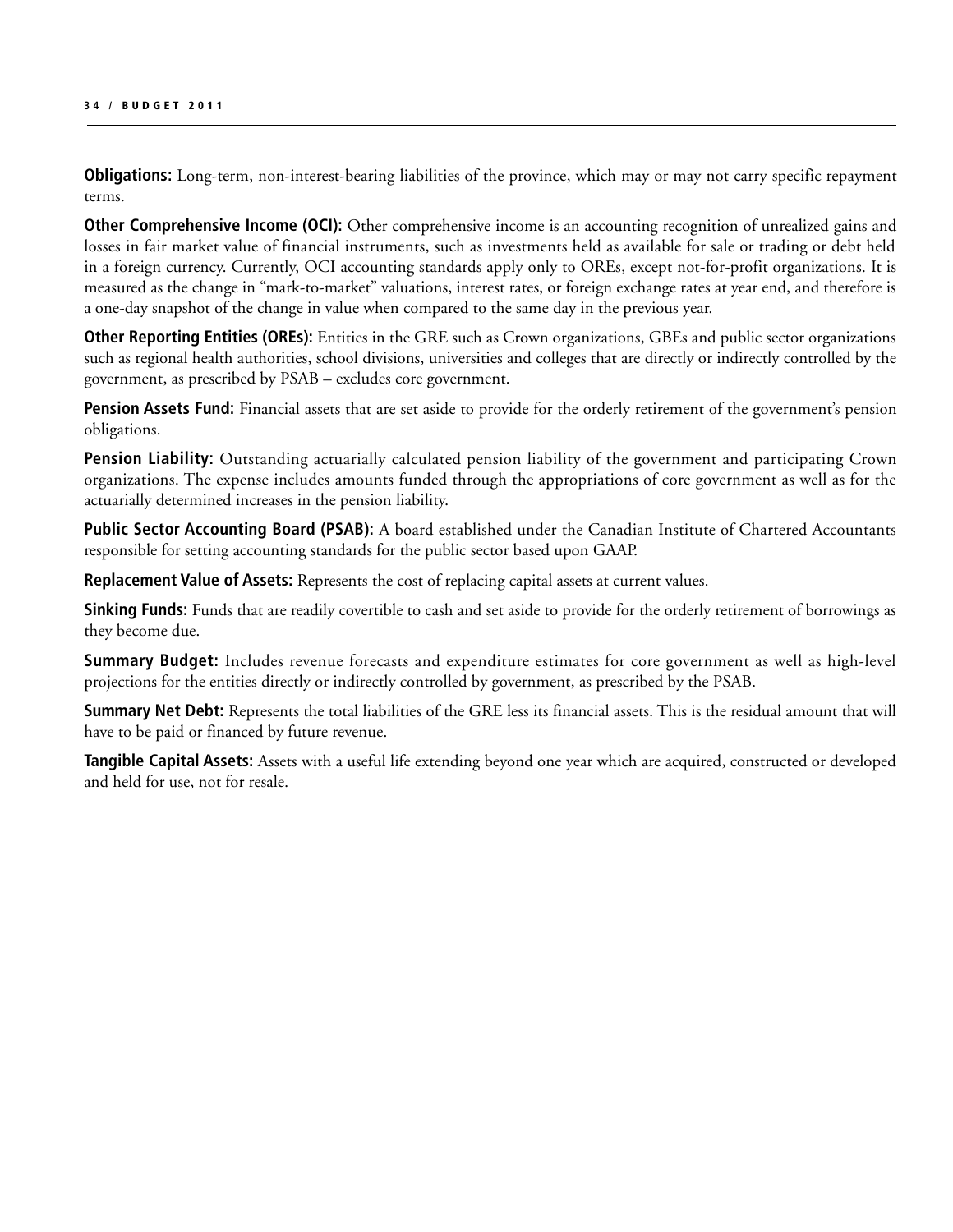# appendix 3 entities included in summary budget (government reporting entity)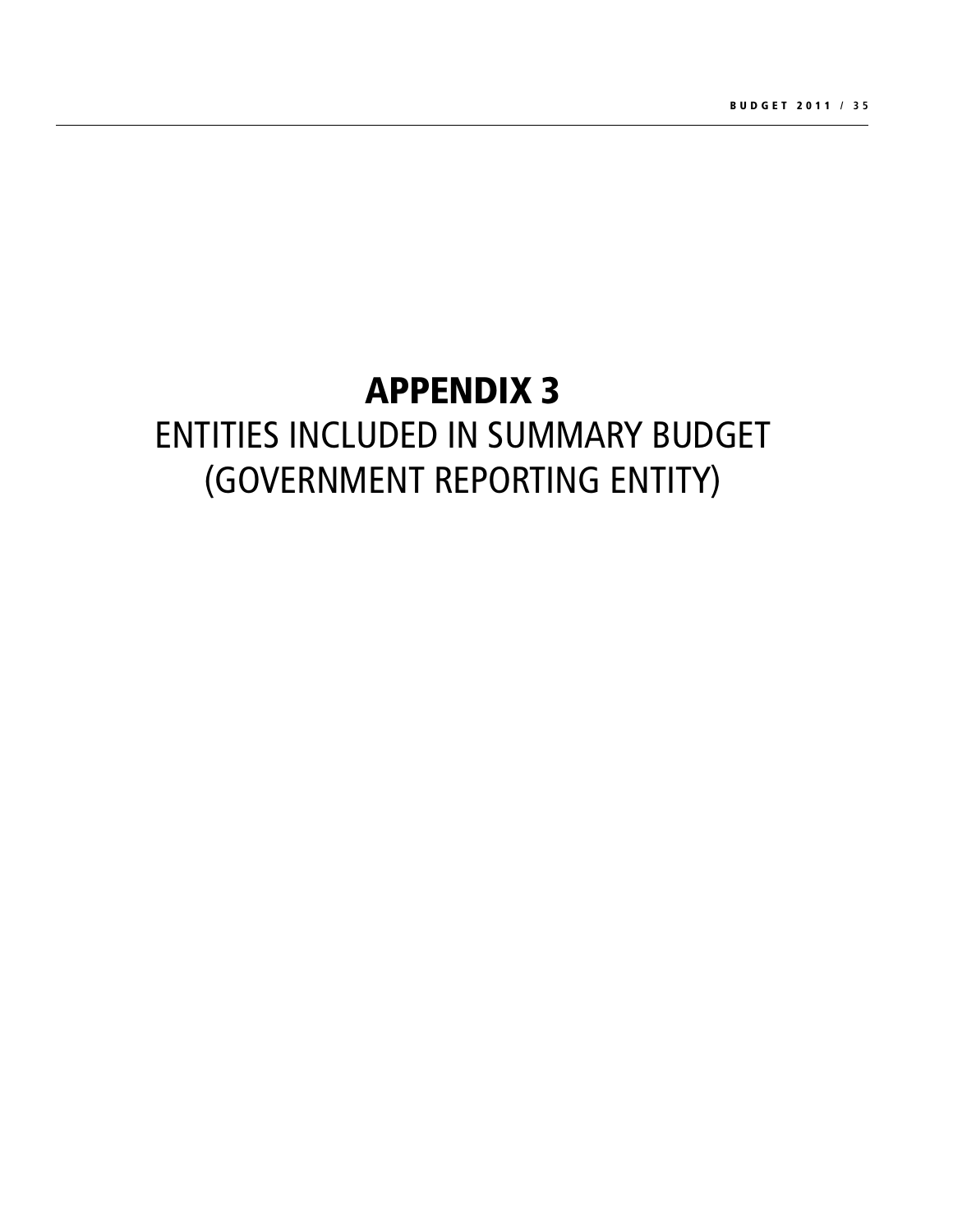## HEALTH AND HEALTHY LIVING

#### **Health**

Manitoba Health CancerCare Manitoba Diagnostic Services of Manitoba Inc. Manitoba Health Research Council Manitoba Health Services Insurance Plan Manitoba Hospital Capital Financing Authority Not-for-Profit Personal Care Homes Regional Health Authorities (including controlled organizations) Assiniboine Regional Health Authority Brandon Regional Health Authority Burntwood Regional Health Authority Inc. Churchill Regional Health Authority Inc. Interlake Regional Health Authority Inc. Nor-Man Regional Health Authority Inc. North Eastman Health Association Inc. Parkland Regional Health Authority Inc. Regional Health Authority – Central Manitoba Inc. South Eastman Health/Santé Sud-Est Inc. Winnipeg Regional Health Authority Rehabilitation Centre for Children, Inc. St. Amant Centre

## **Healthy Living, Youth and Seniors**

Manitoba Healthy Living, Youth and Seniors Addictions Foundation of Manitoba

## EDUCATION

## **Advanced Education and Literacy**

Manitoba Advanced Education and Literacy The Council on Post-Secondary Education Assiniboine Community College Brandon University Collège universitaire de Saint-Boniface Red River College University College of the North University of Manitoba University of Winnipeg

#### **Education**

Manitoba Education Manitoba Textbook Bureau The Public Schools Finance Board Public School Divisions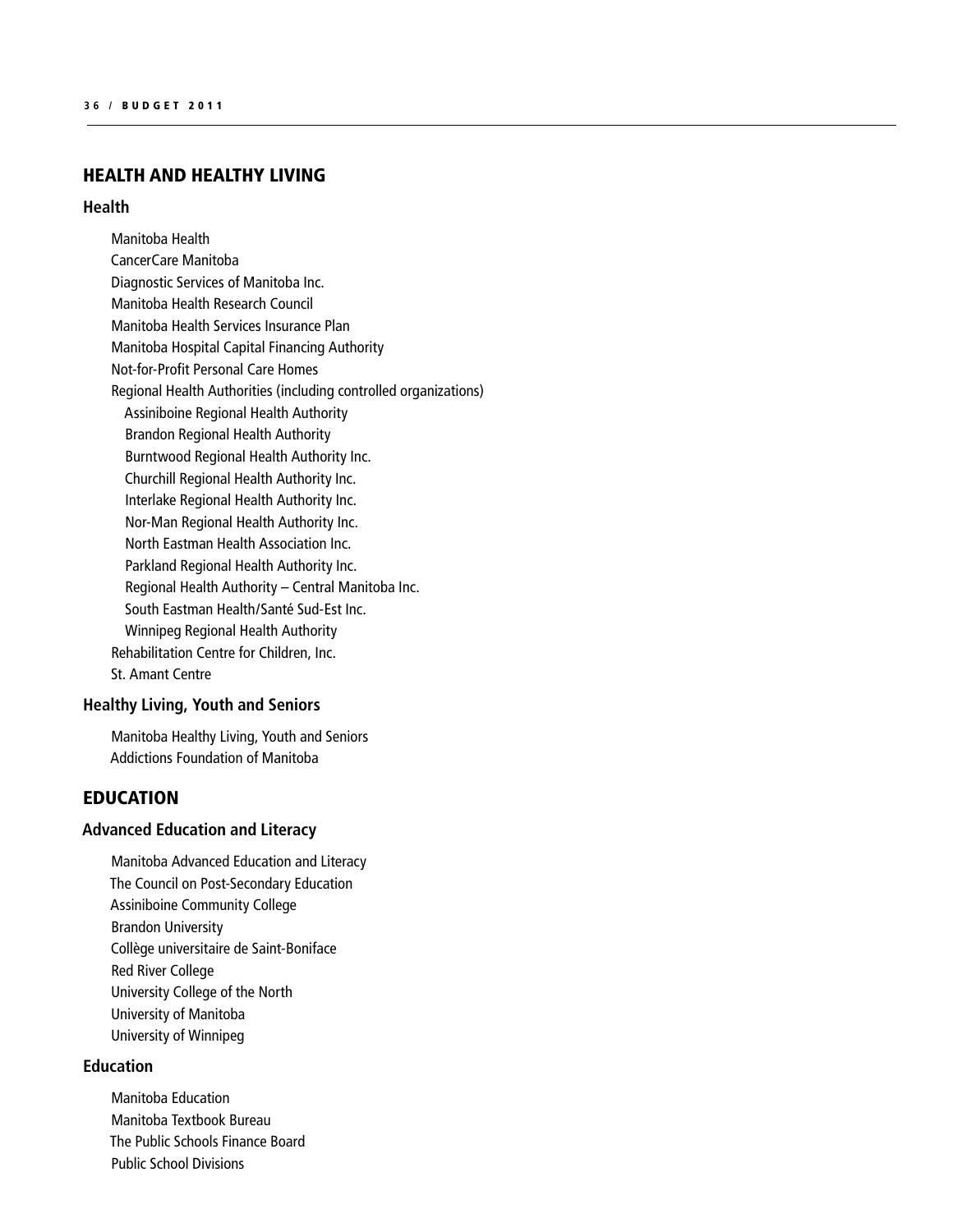## FAMILY SERVICES AND CONSUMER AFFAIRS

Manitoba Family Services and Consumer Affairs First Nations of Northern Manitoba Child and Family Services Authority First Nations of Southern Manitoba Child and Family Services Authority General Child and Family Services Authority Métis Child and Family Services Authority Inc. Board of Administration Under the Embalmers and Funeral Directors Act Companies Office Insurance Council of Manitoba Land Titles Assurance Fund The Property Registry Vital Statistics Agency

## COMMUNITY, ECONOMIC AND RESOURCE DEVELOPMENT

#### **Aboriginal and Northern Affairs**

Manitoba Aboriginal and Northern Affairs Communities Economic Development Fund

#### **Agriculture, Food and Rural Initiatives**

Manitoba Agriculture, Food and Rural Initiatives The Farm Machinery and Equipment Act Fund Food Development Centre Manitoba Horse Racing Commission Manitoba Agricultural Services Corporation The Veterinary Sciences Scholarship Fund

### **Conservation**

Manitoba Conservation The Manitoba Habitat Heritage Corporation Pineland Forest Nursery Green Manitoba Eco Solutions Manitoba Hazardous Waste Management Corporation Waste Reduction and Recycling Support Fund

#### **Entrepreneurship, Training and Trade**

Manitoba Entrepreneurship, Training and Trade Manitoba Trade and Investment Corporation Manitoba Development Corporation The Manitoba Opportunities Fund Ltd.

#### **Housing and Community Development**

Manitoba Housing and Community Development Manitoba Housing and Renewal Corporation Manitoba Community Services Council Inc. Co-operative Loans and Loans Guarantee Board The Cooperative Promotion Board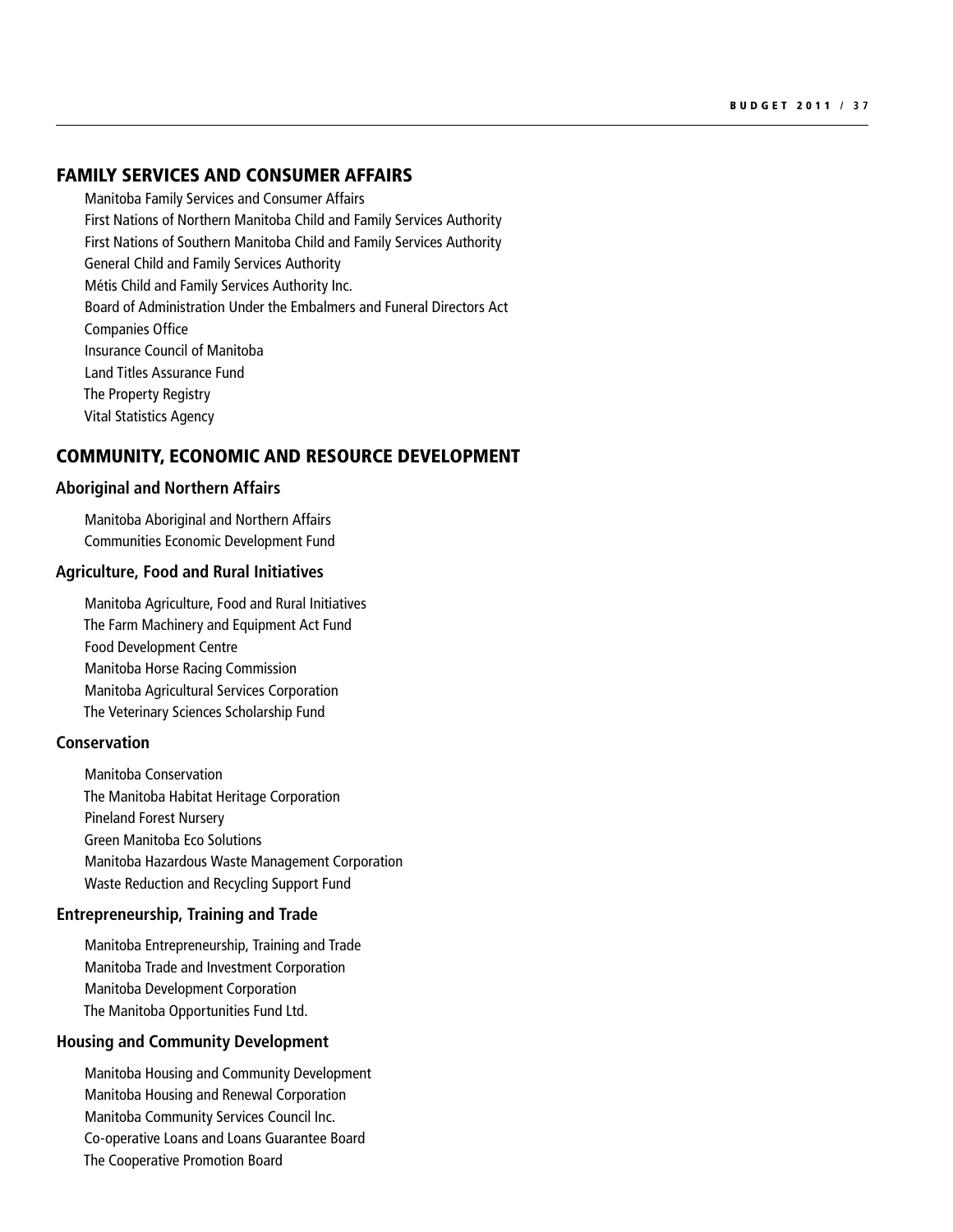### **Infrastructure and Transportation**

Manitoba Infrastructure and Transportation Crown Lands and Property Agency Manitoba Floodway and East Side Road Authority Manitoba Trucking Productivity Improvement Fund The Manitoba Water Services Board Material Distribution Agency Vehicle and Equipment Management Agency Leaf Rapids Town Properties Ltd.

#### **Innovation, Energy and Mines**

Manitoba Innovation, Energy and Mines The Abandonment Reserve Fund The Mining Community Reserve Manitoba Gaming Control Commission The Mining Rehabilitation Reserve Fund The Quarry Rehabilitation Reserve Fund Economic Innovation and Technology Council Industrial Technology Centre Manitoba Education, Research and Learning Information Networks The Ethanol Fund

#### **Local Government**

Manitoba Local Government Community Revitalization Fund

#### **Water Stewardship**

Manitoba Water Stewardship

## JUSTICE AND OTHER EXPENDITURES

### **Legislative Assembly**

Legislative Assembly

#### **Executive Council**

Executive Council

## **Civil Service Commission**

Civil Service Commision Organization and Staff Development

### **Culture, Heritage and Tourism**

Manitoba Culture, Heritage and Tourism Le Centre culturel franco-manitobain Manitoba Arts Council Manitoba Centennial Centre Corporation Manitoba Film & Sound Recording Development Corporation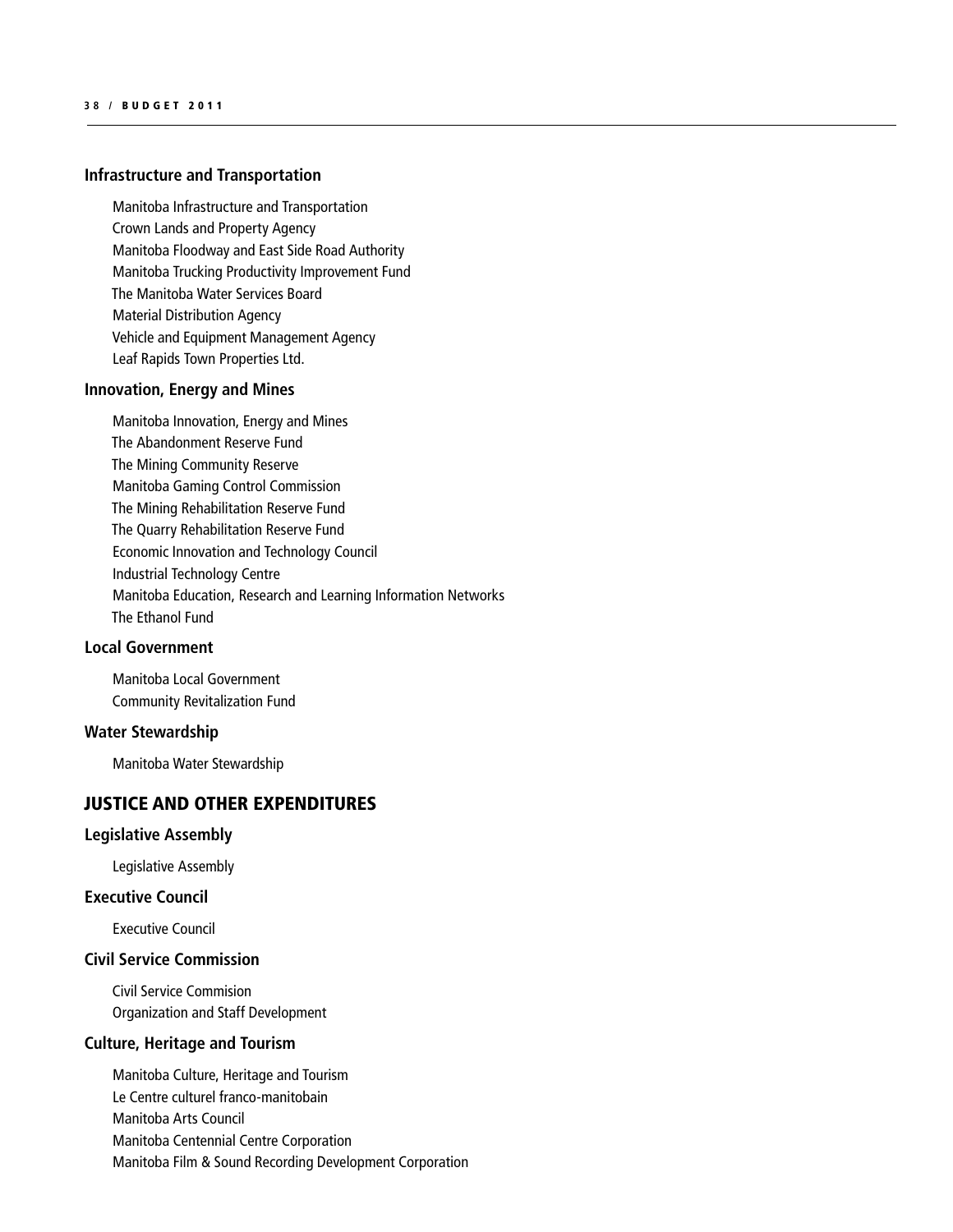Travel Manitoba Venture Manitoba Tours Ltd.

## **Employee Pensions and Other Costs**

Pension Assets Fund

### **Finance**

Manitoba Finance Crown Corporations Council The Manitoba Securities Commission

#### **Justice**

Manitoba Justice The Helen Betty Osborne Foundation Legal Aid Manitoba Public Trustee of Manitoba Manitoba Law Reform Commission Civil Legal Services Victims Assistance Fund

#### **Labour and Immigration**

Manitoba Labour and Immigration Office of the Fire Commissioner Workplace Safety and Health Public Education Fund

#### **Sport**

Manitoba Sport Manitoba Boxing Commission Sport Manitoba Inc.

## GOVERNMENT BUSINESS ENTERPRISES

Manitoba Hydro-Electric Board Manitoba Liquor Control Commission Manitoba Lotteries Corporation Manitoba Public Insurance Workers Compensation Board of Manitoba

## SPECIAL ACCOUNTS**, not attached to Sector or Department**

Debt Retirement Fiscal Stabilization